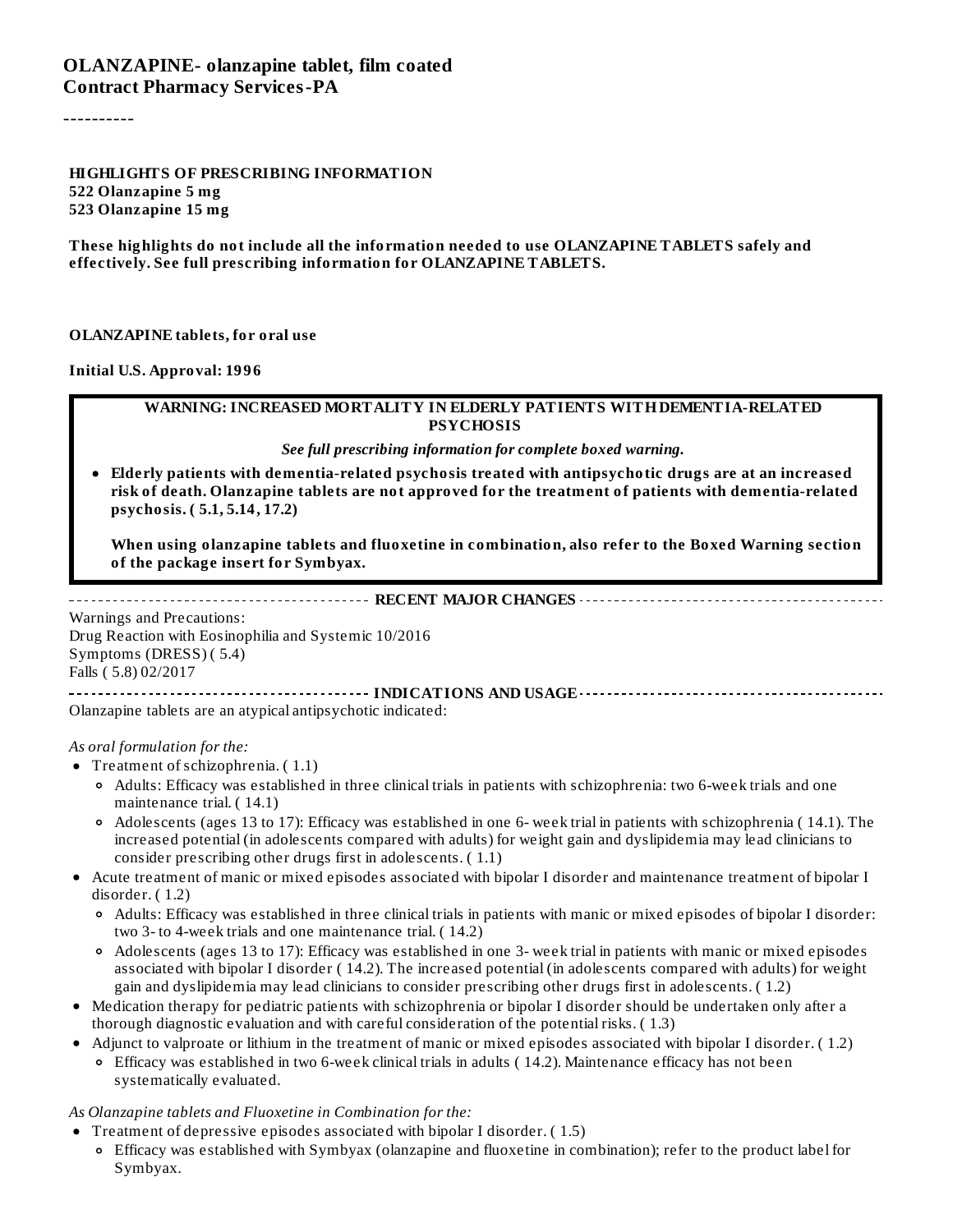- Treatment of treatment resistant depression. ( 1.6)  $\bullet$ 
	- Efficacy was established with Symbyax (olanzapine and fluoxetine in combination) in adults; refer to the product label for Symbyax.

**DOSAGE AND ADMINISTRATION**

| Schizophrenia in adults (2.1)                                                             | Oral: Start at 5 to 10 mg once daily; Target: 10 mg/day within<br>several days                                                                                       |
|-------------------------------------------------------------------------------------------|----------------------------------------------------------------------------------------------------------------------------------------------------------------------|
| Schizophrenia in adolescents (2.1)                                                        | Oral: Start at 2.5 to 5 mg once daily; Target: 10 mg/day                                                                                                             |
| Bipolar I Disorder (manic or mixed episodes) in adults<br>(2.2)                           | Oral: Start at 10 or 15 mg once daily                                                                                                                                |
| Bipolar I Disorder (manic or mixed episodes) in<br>adolescents (2.2)                      | Oral: Start at 2.5 to 5 mg once daily; Target: 10 mg/day                                                                                                             |
| Bipolar I Disorder (manic or mixed episodes) with<br>lithium or valproate in adults (2.2) | Oral: Start at 10 mg once daily                                                                                                                                      |
| in adults $(2.5)$                                                                         | Depressive Episodes associated with Bipolar I Disorder Oral in combination with fluoxetine: Start at 5 mg of oral<br>olanzapine and 20 mg of fluoxetine once daily   |
| in children and adolescents (2.5)                                                         | Depressive Episodes associated with Bipolar I Disorder Oral in combination with fluoxetine: Start at 2.5 mg of oral<br>olanzapine and 20 mg of fluoxetine once daily |

- Lower starting dose recommended in debilitated or pharmacodynamically sensitive patients or patients with  $\bullet$ predisposition to hypotensive reactions, or with potential for slowed metabolism. ( 2.1)
- Olanzapine may be given without regard to meals. ( 2.1)  $\bullet$

*Olanzapine tablets and Fluoxetine in Combination:*

- Dosage adjustments, if indicated, should be made with the individual components according to efficacy and tolerability. ( 2.5, 2.6)
- Olanzapine monotherapy is not indicated for the treatment of depressive episodes associated with bipolar I disorder or treatment resistant depression. ( 2.5, 2.6)
- Safety of co-administration of doses above 18 mg olanzapine with 75 mg fluoxetine has not been evaluated in adults. (  $\bullet$ 2.5, 2.6)
- $\bullet$ Safety of co-administration of doses above 12 mg olanzapine with 50 mg fluoxetine has not been evaluated in children and adolescents ages 10 to 17. ( 2.5)

#### **DOSAGE FORMS AND STRENGTHS**

- Tablets (not scored): 2.5, 5, 7.5, 10, 15, 20 mg ( 3)
- **CONTRAINDICATIONS**
- None with olanzapine tablets monotherapy.
- When using olanzapine tablets and fluoxetine in combination, also refer to the Contraindications section of the package insert for Symbyax<sup>®</sup>.  $(4)$
- When using olanzapine tablets in combination with lithium or valproate, refer to the Contraindications section of the  $\bullet$ package inserts for those products. ( 4)

**WARNINGS AND PRECAUTIONS**

- *Elderly Patients with Dementia-Related Psychosis:* Increased risk of death and increased incidence of cerebrovascular adverse events (e.g., stroke, transient ischemic attack). ( 5.1)
- *Suicide:* The possibility of a suicide attempt is inherent in schizophrenia and in bipolar I disorder, and close supervision of high-risk patients should accompany drug therapy; when using in combination with fluoxetine, also refer to the Boxed Warning and Warnings and Precautions sections of the package insert for Symbyax. ( 5.2)
- *Neuroleptic Malignant Syndrome:* Manage with immediate discontinuation and close monitoring. ( 5.3)
- *Drug Reaction with Eosinophilia and Systemic Symptoms (DRESS):* Discontinue if DRESS is suspected. ( 5.4)
- *Metabolic Changes:* Atypical antipsychotic drugs have been associated with metabolic changes including hyperglycemia, dyslipidemia, and weight gain. ( 5.5)
- *Hyperglycemia and Diabetes Mellitus:* In some cases extreme and associated with ketoacidosis or hyperosmolar coma or death, has been reported in patients taking olanzapine. Patients taking olanzapine should be monitored for symptoms of hyperglycemia and undergo fasting blood glucose testing at the beginning of, and periodically during, treatment. ( 5.5)
- *Dyslipidemia:* Undesirable alterations in lipids have been observed. Appropriate clinical monitoring is recommended, including fasting blood lipid testing at the beginning of, and periodically during, treatment. ( 5.5)
- *Weight Gain:* Potential consequences of weight gain should be considered. Patients should receive regular monitoring  $\bullet$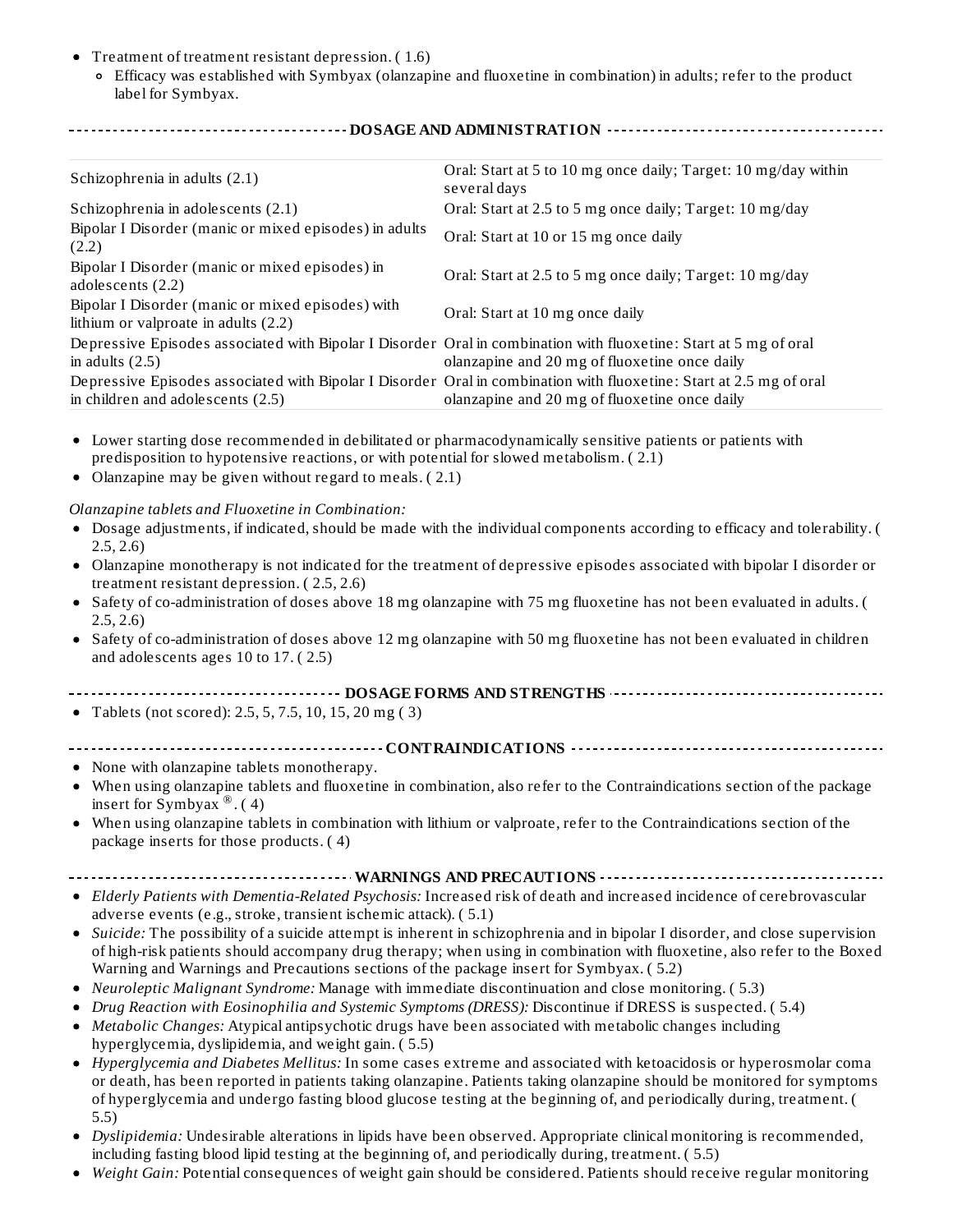of weight. ( 5.5)

- *Tardive Dyskinesia:* Discontinue if clinically appropriate. ( 5.6)
- *Orthostatic Hypotension:* Orthostatic hypotension associated with dizziness, tachycardia, bradycardia and, in some patients, syncope, may occur especially during initial dose titration. Use caution in patients with cardiovascular disease, cerebrovascular disease, and those conditions that could affect hemodynamic responses. ( 5.7)
- *Leukopenia, Neutropenia, and Agranulocytosis:* Has been reported with antipsychotics, including olanzapine. Patients with a history of a clinically significant low white blood cell count (WBC) or drug induced leukopenia/neutropenia should have their complete blood count (CBC) monitored frequently during the first few months of therapy and discontinuation of olanzapine tablets should be considered at the first sign of a clinically significant decline in WBC in the absence of other causative factors. ( 5.9)
- *Seizures:* Use cautiously in patients with a history of seizures or with conditions that potentially lower the seizure threshold. ( 5.11)
- *Potential for Cognitive and Motor Impairment:* Has potential to impair judgment, thinking, and motor skills. Use caution when operating machinery. ( 5.12)
- *Hyperprolactinemia:* May elevate prolactin levels. ( 5.15)
- *Use in Combination with Fluoxetine, Lithium or Valproate:* Also refer to the package inserts for Symbyax, lithium, or valproate. ( 5.16)
- *Laboratory Tests:* Monitor fasting blood glucose and lipid profiles at the beginning of, and periodically during, treatment. ( 5.17)

**ADVERSE REACTIONS**

Most common adverse reactions ( $\geq$ 5% and at least twice that for placebo) associated with:

#### *Oral Olanzapine Monotherapy:*

- Schizophrenia (Adults) postural hypotension, constipation, weight gain, dizziness, personality disorder, akathisia ( 6.1)
- Schizophrenia (Adolescents) sedation, weight increased, headache, increased appetite, dizziness, abdominal pain, pain in extremity, fatigue, dry mouth ( 6.3)
- Manic or Mixed Episodes, Bipolar I Disorder (Adults) asthenia, dry mouth, constipation, increased appetite, somnolence, dizziness, tremor ( 6.1)
- $\bullet$ Manic or Mixed Episodes, Bipolar I Disorder (Adolescents) – sedation, weight increased, increased appetite, headache, fatigue, dizziness, dry mouth, abdominal pain, pain in extremity ( 6.3)

*Combination of Olanzapine Tablets and Lithium or Valproate:*

Manic or Mixed Episodes, Bipolar I Disorder (Adults) – dry mouth, weight gain, increased appetite, dizziness, back pain, constipation, speech disorder, increased salivation, amnesia, paresthesia ( 6.1)

*Olanzapine tablets and Fluoxetine in Combination:* Also refer to the Adverse Reactions section of the package insert for Symbyax. ( 6)

#### **To report SUSPECTED ADVERSE REACTIONS, contact Apotex Corp. at 1-800-706-5575 or FDA at 1-800-FDA-1088 or www.fda.gov/medwatch**

**DRUG INTERACTIONS**

- *Diazepam:* May potentiate orthostatic hypotension. ( 7.1, 7.2)
- *Alcohol:* May potentiate orthostatic hypotension. ( 7.1)
- *Carbamazepine:* Increased clearance of olanzapine. ( 7.1)
- *Fluvoxamine:* May increase olanzapine levels. ( 7.1)
- *Olanzapine tablets and Fluoxetine in Combination:* Also refer to the Drug Interactions section of the package insert for Symbyax $^{\circ}$ . (7.1)
- *CNS Acting Drugs:* Caution should be used when taken in combination with other centrally acting drugs and alcohol. ( 7.2)
- *Antihypertensive Agents:* Enhanced antihypertensive effect. ( 7.2)
- *Levodopa and Dopamine Agonists:* May antagonize levodopa/dopamine agonists. ( 7.2)
- *Other Concomitant Drug Therapy:* When using olanzapine in combination with lithium or valproate, refer to the Drug Interactions sections of the package insert for those products. ( 7.2)
- **USE IN SPECIFIC POPULATIONS**
- *Pregnancy:* Olanzapine should be used during pregnancy only if the potential benefit justifies the potential risk to the fetus. (8.1)
- *Nursing Mothers:* Breast-feeding is not recommended. ( 8.3)
- *Pediatric Use:* Safety and effectiveness of olanzapine in children <13 years of age have not been established. Safety and effectiveness of olanzapine and fluoxetine in combination in children <10 years of age have not been established. ( 8.4)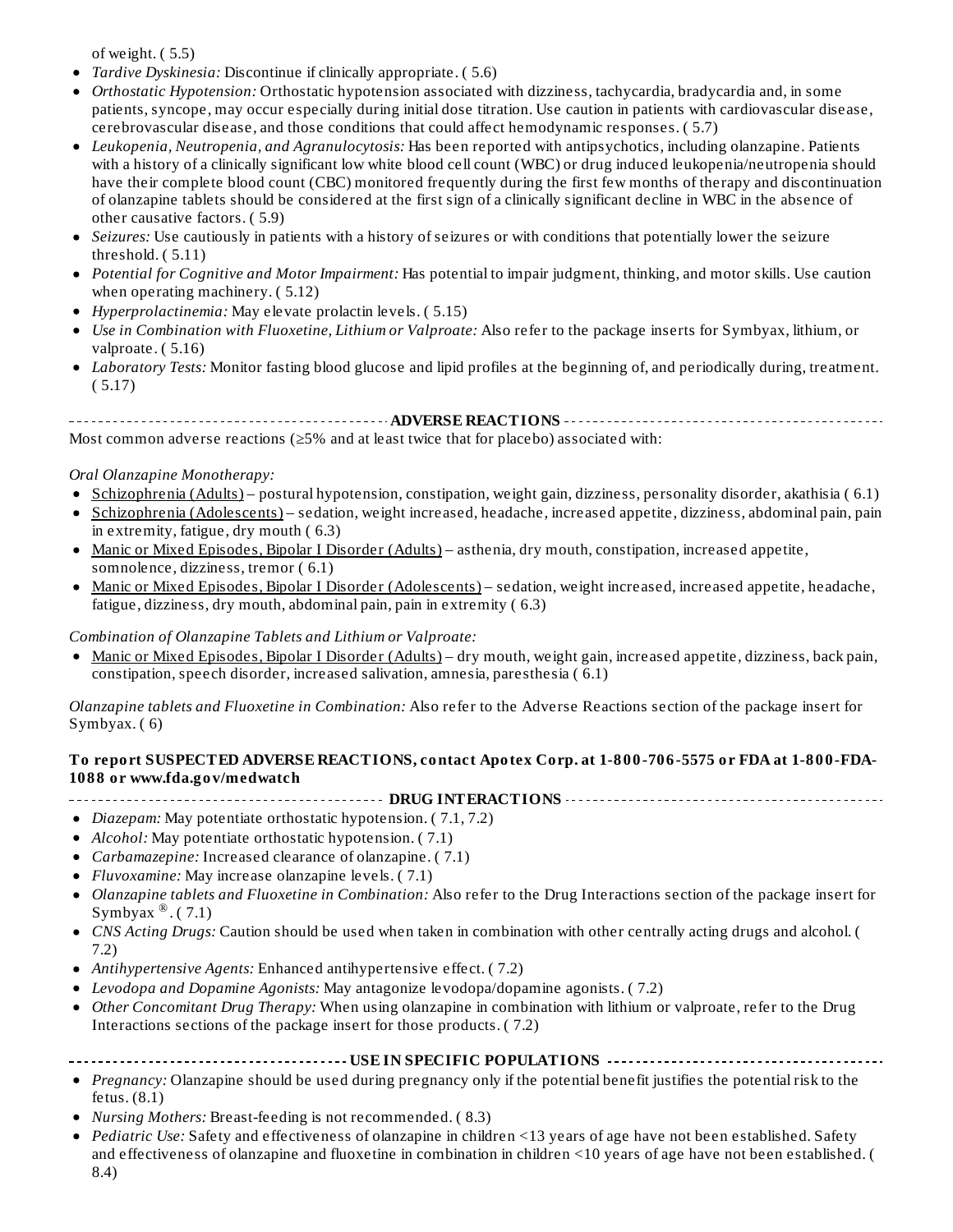# **FULL PRESCRIBING INFORMATION: CONTENTS\* WARNING:INCREASED MORTALITY IN ELDERLY PATIENTS WITH DEMENTIA-RELATED PSYCHOSIS**

# **1 INDICATIONS AND USAGE**

1.1 Schizophrenia

1.2 Bipolar I Disorder (Manic or Mixed Episodes)

1.3 Special Considerations in Treating Pediatric Schizophrenia and Bipolar I Disorder

1.5 Olanzapine tablets and Fluoxetine in Combination: Depressive Episodes Associated with Bipolar I Disorder

1.6 Olanzapine tablets and Fluoxetine in Combination: Treatment Resistant Depression

### **2 DOSAGE AND ADMINISTRATION**

2.1 Schizophrenia

2.2 Bipolar I Disorder (Manic or Mixed Episodes)

2.5 Olanzapine tablets and Fluoxetine in Combination: Depressive Episodes Associated with Bipolar I Disorder

2.6 Olanzapine and Fluoxetine in Combination: Treatment Resistant Depression

2.7 Olanzapine tablets and Fluoxetine in Combination: Dosing in Special Populations

### **3 DOSAGE FORMS AND STRENGTHS**

### **4 CONTRAINDICATIONS**

### **5 WARNINGS AND PRECAUTIONS**

5.1 Elderly Patients with Dementia-Related Psychosis

- 5.2 Suicide
- 5.3 Neuroleptic Malignant Syndrome (NMS)
- 5.4 Drug Reaction with Eosinophilia and Systemic Symptoms (DRESS)
- 5.5 Metabolic Changes
- 5.6 Tardive Dyskinesia
- 5.7 Orthostatic Hypotension
- 5.8 Falls
- 5.9 Leukopenia, Neutropenia, and Agranulocytosis
- 5.10 Dysphagia
- 5.11 Seizures
- 5.12 Potential for Cognitive and Motor Impairment
- 5.13 Body Temperature Regulation
- 5.14 Use in Patients with Concomitant Illness
- 5.15 Hyperprolactinemia
- 5.16 Use in Combination with Fluoxetine, Lithium, or Valproate
- 5.17 Laboratory Tests

### **6 ADVERSE REACTIONS**

- 6.1 Clinical Trials Experience
- 6.2 Extrapyramidal Symptoms
- 6.3 Other Adverse Reactions
- 6.4 Postmarketing Experience

### **7 DRUG INTERACTIONS**

7.1 Potential for Other Drugs to Affect Olanzapine

7.2 Potential for Olanzapine to Affect Other Drugs

#### **8 USE IN SPECIFIC POPULATIONS**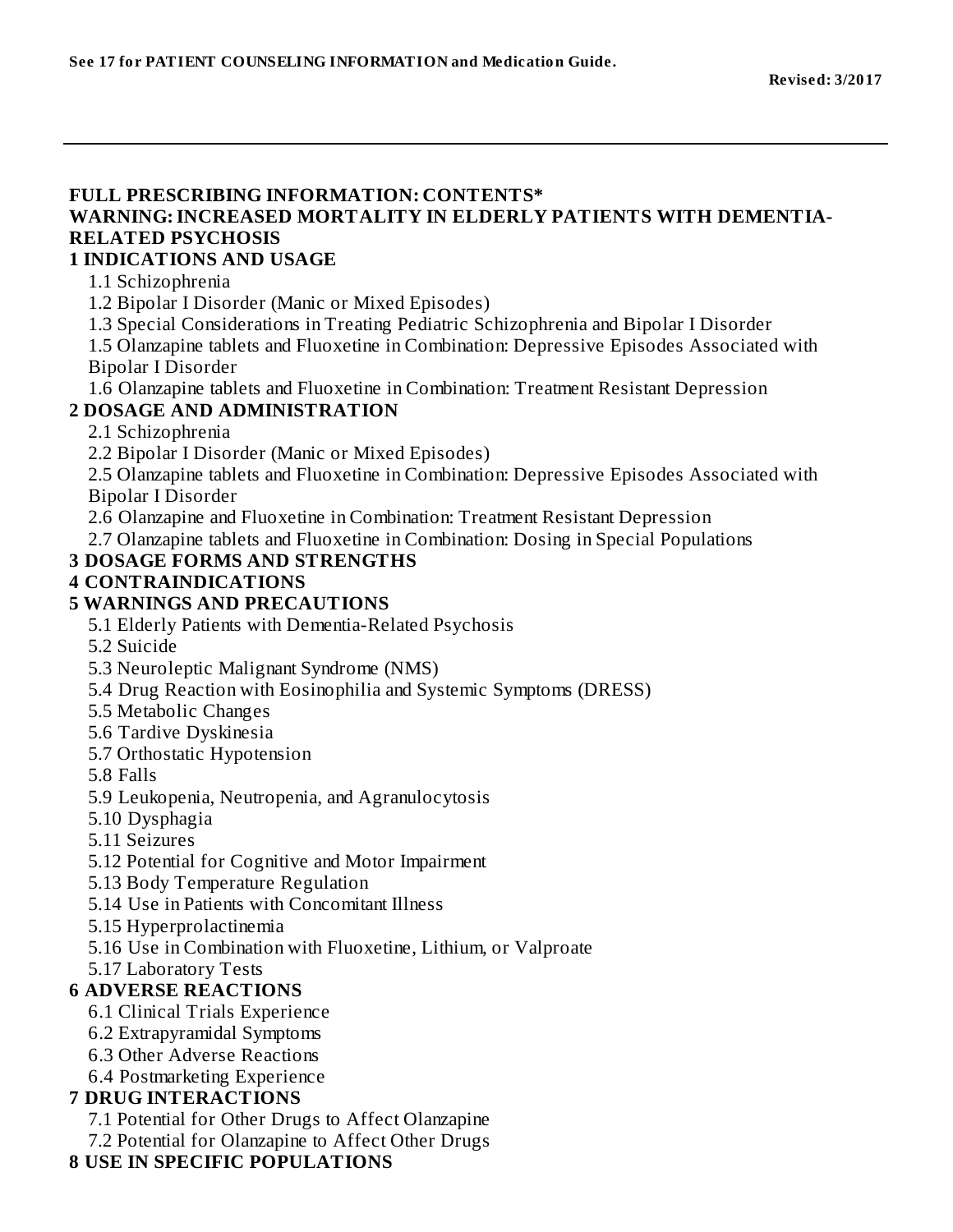- 8.1 Pregnancy
- 8.2 Labor and Delivery
- 8.3 Nursing Mothers
- 8.4 Pediatric Use
- 8.5 Geriatric Use

### **9 DRUG ABUSE AND DEPENDENCE**

9.3 Dependence

# **10 OVERDOSAGE**

- 10.1 Human Experience
- 10.2 Management of Overdose

# **11 DESCRIPTION**

# **12 CLINICAL PHARMACOLOGY**

- 12.1 Mechanism of Action
- 12.2 Pharmacodynamics
- 12.3 Pharmacokinetics

# **13 NONCLINICAL TOXICOLOGY**

- 13.1 Carcinogenesis, Mutagenesis, Impairment of Fertility
- 13.2 Animal Toxicology and/or Pharmacology

# **14 CLINICAL STUDIES**

- 14.1 Schizophrenia
- 14.2 Bipolar I Disorder (Manic or Mixed Episodes)

# **16 HOW SUPPLIED/STORAGE AND HANDLING**

- 16.1 How Supplied
- 16.2 Storage and Handling

# **17 PATIENT COUNSELING INFORMATION**

- 17.1 Information on Medication Guide
- 17.2 Elderly Patients with Dementia-Related Psychosis: Increased Mortality and Cerebrovascular Adverse Events (CVAE), Including Stroke
- 17.3 Neuroleptic Malignant Syndrome (NMS)
- 17.4 Drug Reaction with Eosinophilia and Systemic Symptoms (DRESS)
- 17.5 Hyperglycemia and Diabetes Mellitus
- 17.6 Dyslipidemia
- 17.7 Weight Gain
- 17.8 Orthostatic Hypotension
- 17.9 Potential for Cognitive and Motor Impairment
- 17.10 Body Temperature Regulation
- 17.11 Concomitant Medication
- 17.12 Alcohol
- 17.14 Use in Specific Populations
- 17.15 Need for Comprehensive Treatment Program in Pediatric Patients
- \* Sections or subsections omitted from the full prescribing information are not listed.

# **FULL PRESCRIBING INFORMATION**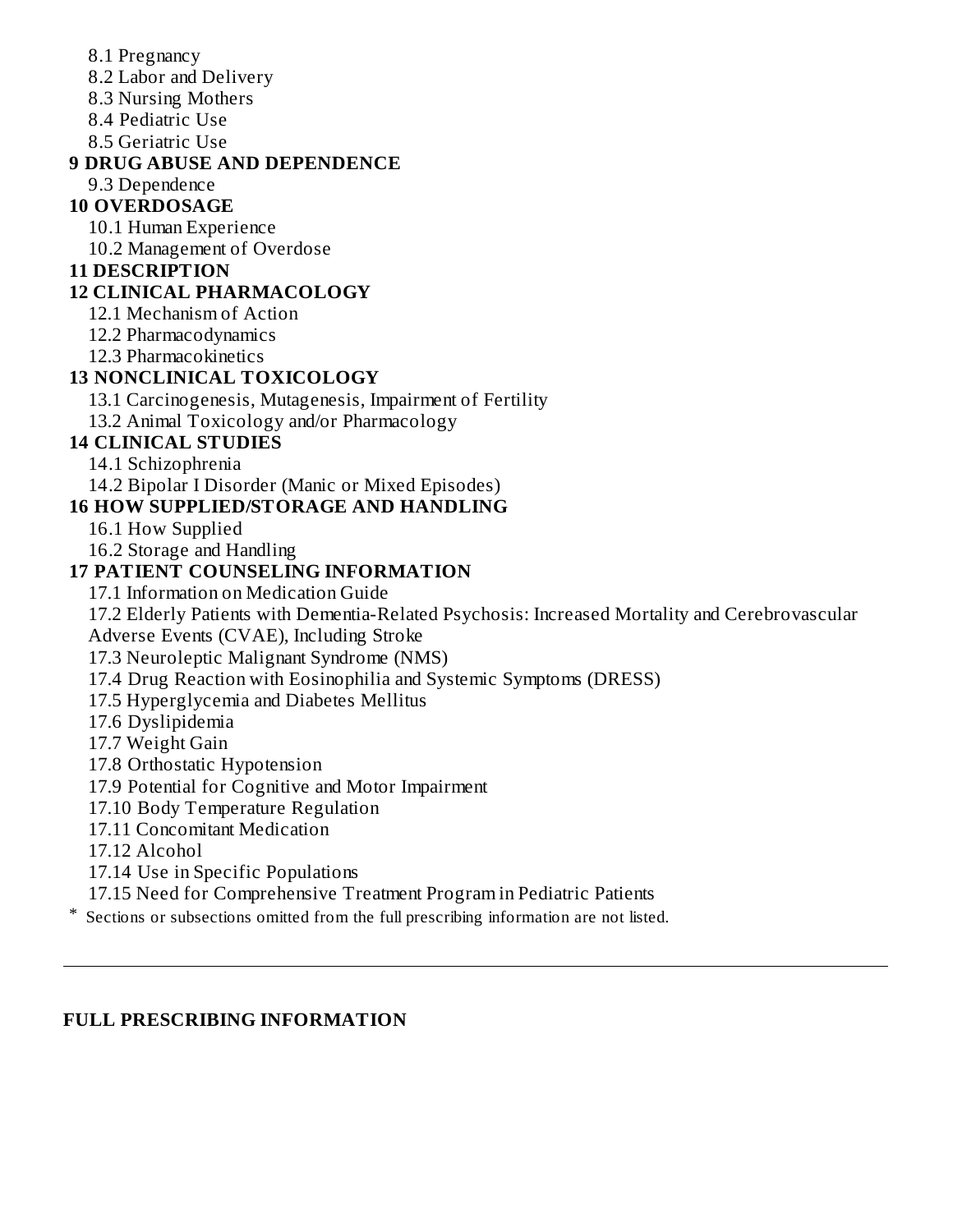### **WARNING:INCREASED MORTALITY IN ELDERLY PATIENTS WITH DEMENTIA-RELATED PSYCHOSIS**

**Elderly patients with dementia-related psychosis treated with antipsychotic drugs are at an increas ed risk of death. Analys es of s eventeen placebo-controlled trials (modal duration of 10 weeks), largely in patients taking atypical antipsychotic drugs, revealed a risk of death in drug-treated patients of between 1.6 to 1.7 times the risk of death in placebo-treated patients. Over the cours e of a typical 10-week controlled trial, the rate of death in drugtreated patients was about 4.5%, compared to a rate of about 2.6% in the placebo group. Although the caus es of death were varied, most of the deaths appeared to be either cardiovas cular (e.g., heart failure, sudden death) or infectious (e.g., pneumonia) in nature. Obs ervational studies suggest that, similar to atypical antipsychotic drugs, treatment with conventional antipsychotic drugs may increas e mortality. The extent to which the findings of increas ed mortality in obs ervational studies may be attributed to the antipsychotic drug as oppos ed to some characteristic(s) of the patients is not clear. Olanzapine tablets are not approved for the treatment of patients with dementia-related psychosis** *[see Warnings and Precautions ( 5.1, 5.14) and Patient Counseling Information ( 17.2)]* .

**When using olanzapine tablets and fluoxetine in combination, also refer to the Boxed Warning s ection of the package ins ert for Symbyax.**

### **1 INDICATIONS AND USAGE**

### **1.1 Schizophrenia**

Olanzapine tablets are indicated for the treatment of schizophrenia. Efficacy was established in three clinical trials in adult patients with schizophrenia: two 6-week trials and one maintenance trial. In adolescent patients with schizophrenia (ages 13 to 17), efficacy was established in one 6-week trial *[see Clinical Studies ( 14.1)]* .

When deciding among the alternative treatments available for adolescents, clinicians should consider the increased potential (in adolescents as compared with adults) for weight gain and dyslipidemia. Clinicians should consider the potential long-term risks when prescribing to adolescents, and in many cases this may lead them to consider prescribing other drugs first in adolescents *[see Warnings and Precautions ( 5.5)].*

# **1.2 Bipolar I Disorder (Manic or Mixed Episodes)**

Monotherapy — Olanzapine tablets are indicated for the acute treatment of manic or mixed episodes associated with bipolar I disorder and maintenance treatment of bipolar I disorder. Efficacy was established in three clinical trials in adult patients with manic or mixed episodes of bipolar I disorder: two 3- to 4-week trials and one monotherapy maintenance trial. In adolescent patients with manic or mixed episodes associated with bipolar I disorder (ages 13 to 17), efficacy was established in one 3 week trial *[see Clinical Studies ( 14.2)].*

When deciding among the alternative treatments available for adolescents, clinicians should consider the increased potential (in adolescents as compared with adults) for weight gain and dyslipidemia. Clinicians should consider the potential long-term risks when prescribing to adolescents, and in many cases this may lead them to consider prescribing other drugs first in adolescents *[see Warnings and Precautions ( 5.5)].*

Adjunctive Therapy to Lithium or Valproate — Olanzapine Tablets are indicated for the treatment of manic or mixed episodes associated with bipolar I disorder as an adjunct to lithium or valproate. Efficacy was established in two 6-week clinical trials in adults. The effectiveness of adjunctive therapy for longer-term use has not been systematically evaluated in controlled trials *[see Clinical Studies (*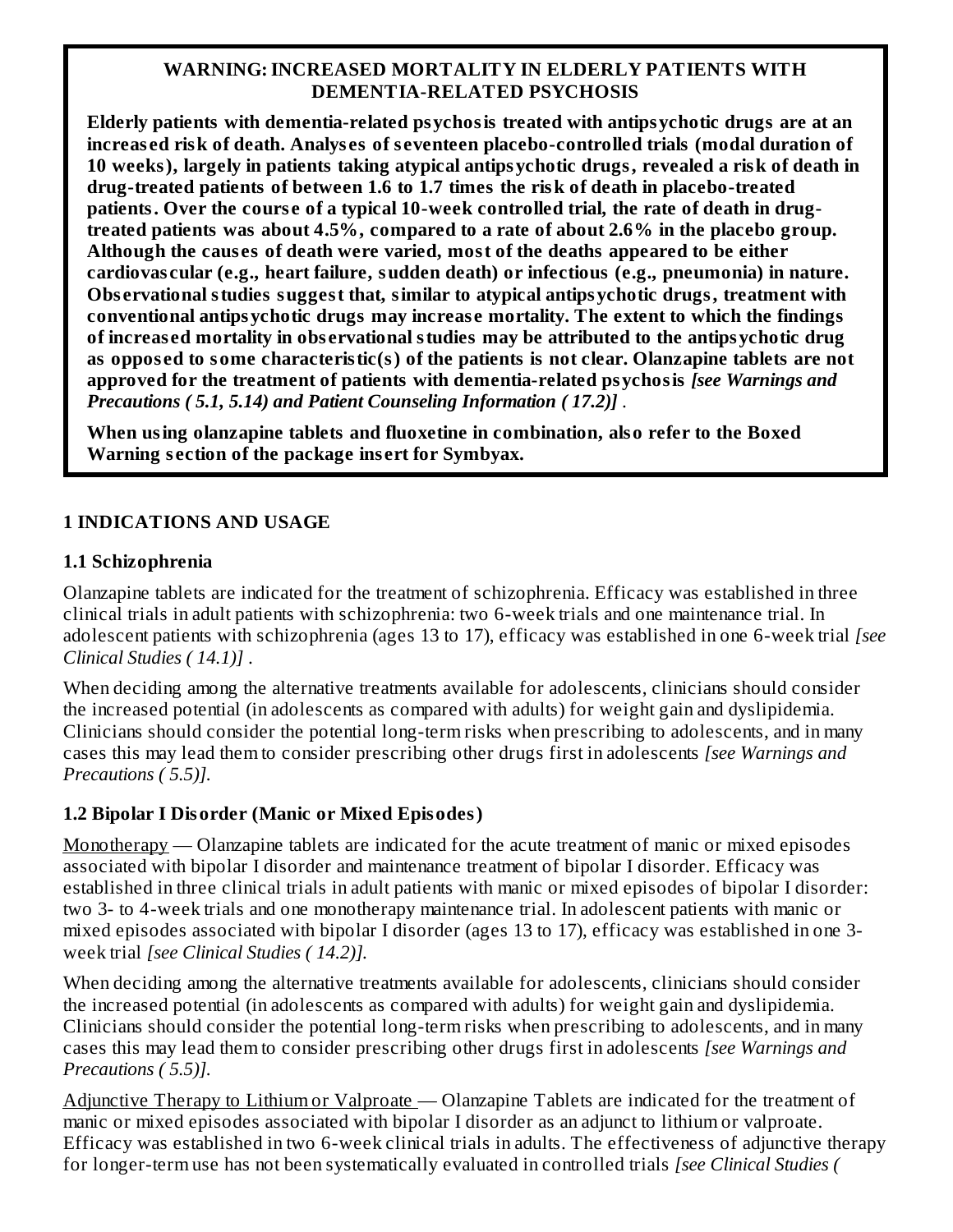# *14.2)].*

# **1.3 Special Considerations in Treating Pediatric Schizophrenia and Bipolar I Disorder**

Pediatric schizophrenia and bipolar I disorder are serious mental disorders; however, diagnosis can be challenging. For pediatric schizophrenia, symptom profiles can be variable, and for bipolar I disorder, pediatric patients may have variable patterns of periodicity of manic or mixed symptoms. It is recommended that medication therapy for pediatric schizophrenia and bipolar I disorder be initiated only after a thorough diagnostic evaluation has been performed and careful consideration given to the risks associated with medication treatment. Medication treatment for both pediatric schizophrenia and bipolar I disorder should be part of a total treatment program that often includes psychological, educational and social interventions.

#### **1.5 Olanzapine tablets and Fluoxetine in Combination: Depressive Episodes Associated with Bipolar I Disorder**

Olanzapine tablets and fluoxetine in combination is indicated for the treatment of depressive episodes associated with bipolar I disorder, based on clinical studies. When using olanzapine tablets and fluoxetine in combination, refer to the Clinical Studies section of the package insert for Symbyax.

Olanzapine tablets monotherapy is not indicated for the treatment of depressive episodes associated with bipolar I disorder.

### **1.6 Olanzapine tablets and Fluoxetine in Combination: Treatment Resistant Depression**

Oral olanzapine and fluoxetine in combination is indicated for the treatment of treatment resistant depression (major depressive disorder in patients who do not respond to 2 separate trials of different antidepressants of adequate dose and duration in the current episode), based on clinical studies in adult patients. When using olanzapine and fluoxetine in combination, refer to the Clinical Studies section of the package insert for Symbyax.

Olanzapine monotherapy is not indicated for the treatment of treatment resistant depression.

# **2 DOSAGE AND ADMINISTRATION**

### **2.1 Schizophrenia**

### **Adults**

Dose Selection — Oral olanzapine should be administered on a once-a-day schedule without regard to meals, generally beginning with 5 to 10 mg initially, with a target dose of 10 mg/day within several days. Further dosage adjustments, if indicated, should generally occur at intervals of not less than 1 week, since steady state for olanzapine would not be achieved for approximately 1 week in the typical patient. When dosage adjustments are necessary, dose increments/decrements of 5 mg QD are recommended.

Efficacy in schizophrenia was demonstrated in a dose range of 10 to 15 mg/day in clinical trials. However, doses above 10 mg/day were not demonstrated to be more efficacious than the 10 mg/day dose. An increase to a dose greater than the target dose of 10 mg/day (i.e., to a dose of 15 mg/day or greater) is recommended only after clinical assessment. Olanzapine is not indicated for use in doses above 20 mg/day.

Dosing in Special Populations — The recommended starting dose is 5 mg in patients who are debilitated, who have a predisposition to hypotensive reactions, who otherwise exhibit a combination of factors that may result in slower metabolism of olanzapine (e.g., nonsmoking female patients ≥65 years of age), or who may be more pharmacodynamically sensitive to olanzapine *[see Warnings and Precautions ( 5.14), Drug Interactions ( 7), and Clinical Pharmacology ( 12.3)].* When indicated, dose escalation should be performed with caution in these patients.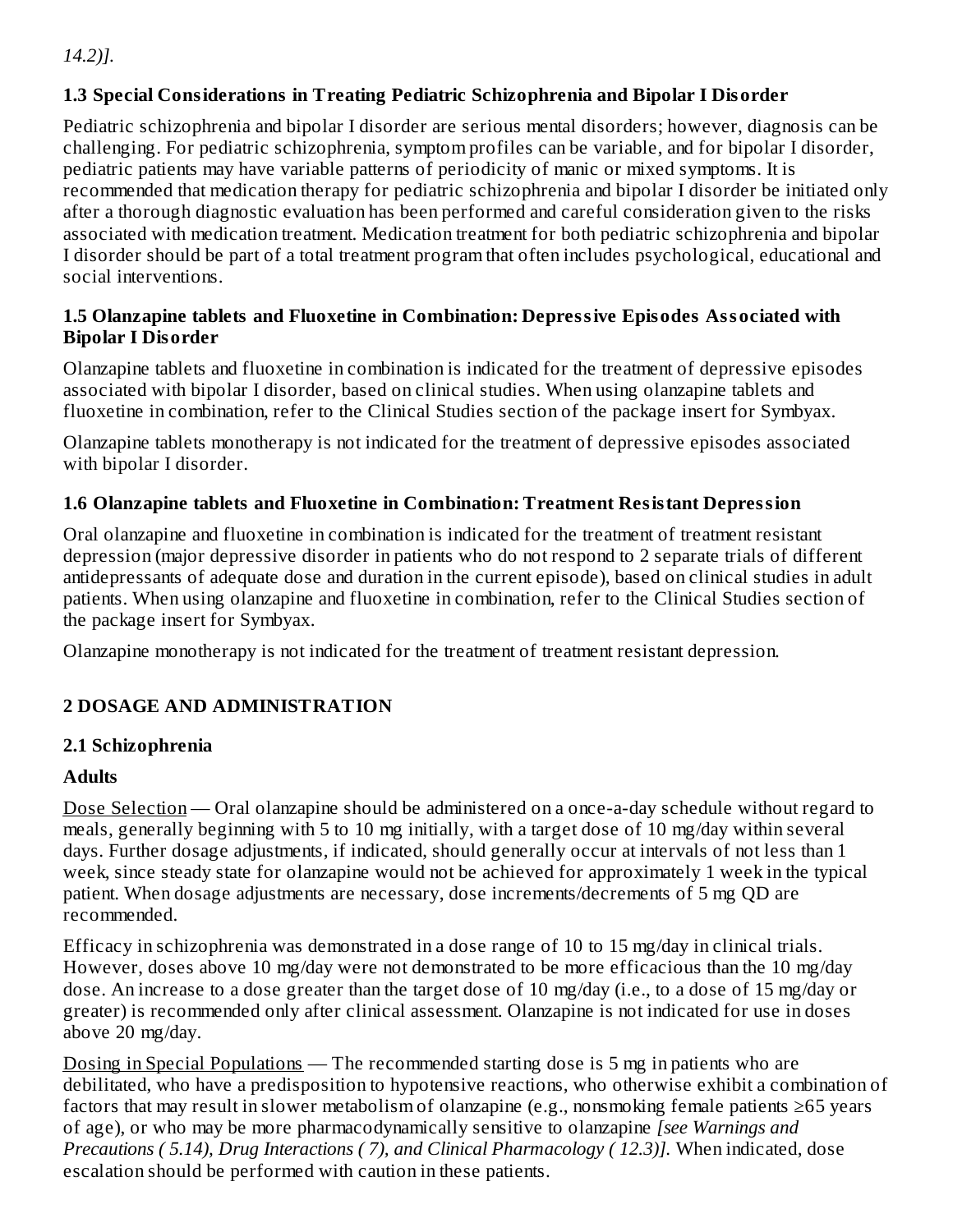Maintenance Treatment — The effectiveness of oral olanzapine, 10 mg/day to 20 mg/day, in maintaining treatment response in schizophrenic patients who had been stable on olanzapine for approximately 8 weeks and were then followed for relapse has been demonstrated in a placebo-controlled trial *[see Clinical Studies ( 14.1)]* . The physician who elects to use olanzapine tablets for extended periods should periodically reevaluate the long-term usefulness of the drug for the individual patient.

# **Adoles cents**

Dose Selection — Oral olanzapine should be administered on a once-a-day schedule without regard to meals with a recommended starting dose of 2.5 or 5 mg, with a target dose of 10 mg/day. Efficacy in adolescents with schizophrenia was demonstrated based on a flexible dose range of 2.5 to 20 mg/day in clinical trials, with a mean modal dose of 12.5 mg/day (mean dose of 11.1 mg/day). When dosage adjustments are necessary, dose increments/decrements of 2.5 or 5 mg are recommended.

The safety and effectiveness of doses above 20 mg/day have not been evaluated in clinical trials *[see Clinical Studies ( 14.1)].*

Maintenance Treatment — The efficacy of olanzapine tablets for the maintenance treatment of schizophrenia in the adolescent population has not been systematically evaluated; however, maintenance efficacy can be extrapolated from adult data along with comparisons of olanzapine pharmacokinetic parameters in adult and adolescent patients. Thus, it is generally recommended that responding patients be continued beyond the acute response, but at the lowest dose needed to maintain remission. Patients should be periodically reassessed to determine the need for maintenance treatment.

# **2.2 Bipolar I Disorder (Manic or Mixed Episodes)**

# **Adults**

Dose Selection for Monotherapy — Oral olanzapine should be administered on a once-a-day schedule without regard to meals, generally beginning with 10 or 15 mg. Dosage adjustments, if indicated, should generally occur at intervals of not less than 24 hours, reflecting the procedures in the placebocontrolled trials. When dosage adjustments are necessary, dose increments/decrements of 5 mg QD are recommended.

Short-term (3 to 4 weeks) antimanic efficacy was demonstrated in a dose range of 5 mg to 20 mg/day in clinical trials. The safety of doses above 20 mg/day has not been evaluated in clinical trials *[see Clinical Studies ( 14.2)].*

Maintenance Monotherapy — The benefit of maintaining bipolar I patients on monotherapy with oral olanzapine at a dose of 5 to 20 mg/day, after achieving a responder status for an average duration of 2 weeks, was demonstrated in a controlled trial *[see Clinical Studies ( 14.2)]* . The physician who elects to use olanzapine tablets for extended periods should periodically reevaluate the long-term usefulness of the drug for the individual patient.

Dose Selection for Adjunctive Treatment — When administered as adjunctive treatment to lithium or valproate, oral olanzapine dosing should generally begin with 10 mg once-a-day without regard to meals.

Antimanic efficacy was demonstrated in a dose range of 5 mg to 20 mg/day in clinical trials *[see Clinical Studies ( 14.2)]* . The safety of doses above 20 mg/day has not been evaluated in clinical trials.

# **Adoles cents**

Dose Selection — Oral olanzapine should be administered on a once-a-day schedule without regard to meals with a recommended starting dose of 2.5 or 5 mg, with a target dose of 10 mg/day. Efficacy in adolescents with bipolar I disorder (manic or mixed episodes) was demonstrated based on a flexible dose range of 2.5 to 20 mg/day in clinical trials, with a mean modal dose of 10.7 mg/day (mean dose of 8.9 mg/day). When dosage adjustments are necessary, dose increments/decrements of 2.5 or 5 mg are recommended.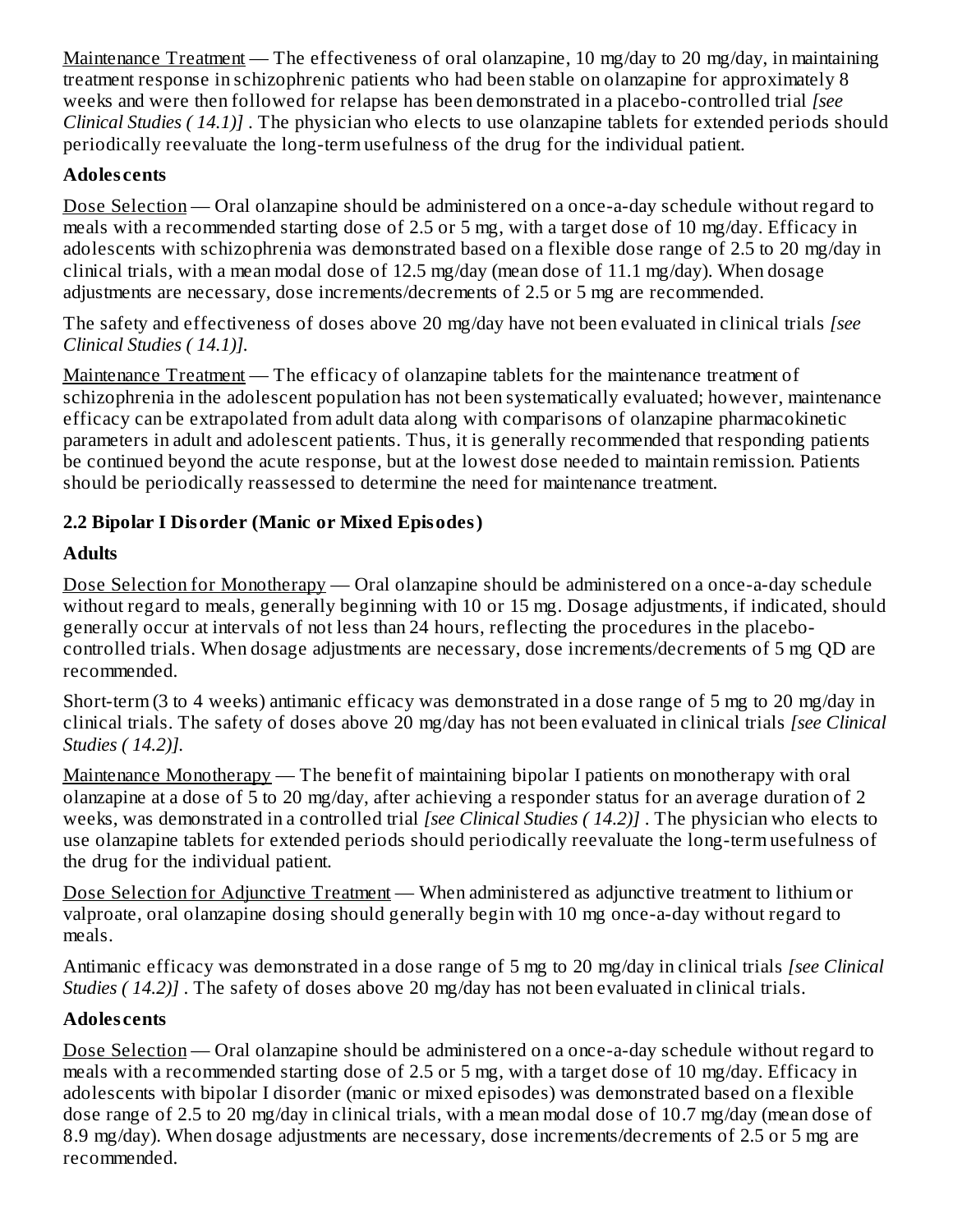The safety and effectiveness of doses above 20 mg/day have not been evaluated in clinical trials *[see Clinical Studies ( 14.2)].*

Maintenance Treatment — The efficacy of olanzapine tablets for the maintenance treatment of bipolar I disorder in the adolescent population has not been evaluated; however, maintenance efficacy can be extrapolated from adult data along with comparisons of olanzapine pharmacokinetic parameters in adult and adolescent patients. Thus, it is generally recommended that responding patients be continued beyond the acute response, but at the lowest dose needed to maintain remission. Patients should be periodically reassessed to determine the need for maintenance treatment.

#### **2.5 Olanzapine tablets and Fluoxetine in Combination: Depressive Episodes Associated with Bipolar I Disorder**

When using olanzapine tablets and fluoxetine in combination, also refer to the Clinical Studies section of the package insert for Symbyax.

### *Adults*

Oral olanzapine should be administered in combination with fluoxetine once daily in the evening, without regard to meals, generally beginning with 5 mg of oral olanzapine and 20 mg of fluoxetine. Dosage adjustments, if indicated, can be made according to efficacy and tolerability within dose ranges of oral olanzapine 5 to 12.5 mg and fluoxetine 20 to 50 mg. Antidepressant efficacy was demonstrated with olanzapine and fluoxetine in combination in adult patients with a dose range of olanzapine 6 to 12 mg and fluoxetine 25 to 50 mg. Safety of co-administration of doses above 18 mg olanzapine with 75 mg fluoxetine has not been evaluated in clinical studies.

### *Children and Adolescents (10 to 17 years of age)*

Oral olanzapine should be administered in combination with fluoxetine once daily in the evening, without regard to meals, generally beginning with 2.5 mg of oral olanzapine and 20 mg of fluoxetine. Dosage adjustments, if indicated, can be made according to efficacy and tolerability. Safety of coadministration of doses above 12 mg olanzapine with 50 mg fluoxetine has not been evaluated in pediatric clinical studies.

Safety and efficacy of olanzapine and fluoxetine in combination was determined in clinical trials supporting approval of Symbyax (fixed dose combination of olanzapine and fluoxetine). Symbyax is dosed between 3 mg/25 mg (olanzapine/fluoxetine) per day and 12 mg/50 mg (olanzapine/fluoxetine) per day. The following table demonstrates the appropriate individual component doses of olanzapine and fluoxetine versus Symbyax. Dosage adjustments, if indicated, should be made with the individual components according to efficacy and tolerability.

#### **Table 1: Approximate Dos e Correspondence Between Symbyax and the Combination of a Olanzapine and Fluoxetine**

|                                                                                                                    | <b>Use in Combination</b>             |                                        |  |  |  |
|--------------------------------------------------------------------------------------------------------------------|---------------------------------------|----------------------------------------|--|--|--|
| <b>For Symbyax</b><br>(mg/day)                                                                                     | Olanzapine<br>(mg/day)                | <b>Fluoxetine</b><br>(mg/day)          |  |  |  |
| 3 mg olanzapine/25 mg                                                                                              |                                       |                                        |  |  |  |
| fluoxetine                                                                                                         |                                       |                                        |  |  |  |
| 6 mg olanzapine/25 mg<br>fluoxetine<br>12 mg olanzapine/25<br>mg fluoxetine<br>6 mg olanzapine/50<br>mg fluoxetine | 2.5<br>5<br>$10+2.5$<br>5<br>$10+2.5$ | 20<br>20<br>20<br>$40 + 10$<br>$40+10$ |  |  |  |
| 12 mg olanzapine/50<br>mg fluoxetine                                                                               |                                       |                                        |  |  |  |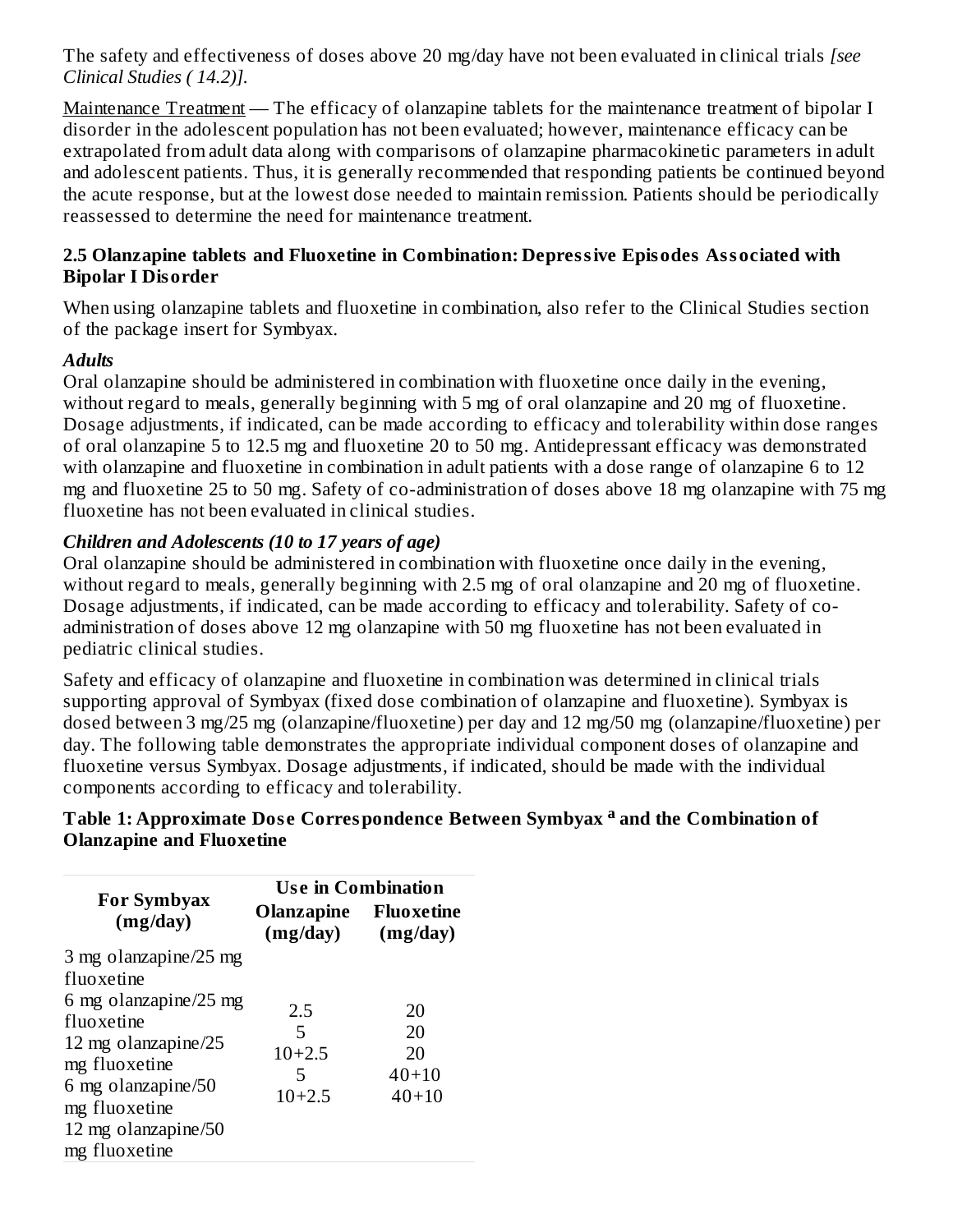<sup>a</sup> Symbyax (olanzapine/fluoxetine HCl) is a fixed-dose combination of olanzapine and fluoxetine.

While there is no body of evidence to answer the question of how long a patient treated with olanzapine tablets and fluoxetine in combination should remain on it, it is generally accepted that bipolar I disorder, including the depressive episodes associated with bipolar I disorder, is a chronic illness requiring chronic treatment. The physician should periodically reexamine the need for continued pharmacotherapy.

Olanzapine tablets monotherapy is not indicated for the treatment of depressive episodes associated with bipolar I disorder.

# **2.6 Olanzapine and Fluoxetine in Combination: Treatment Resistant Depression**

When using olanzapine and fluoxetine in combination, also refer to the Clinical Studies section of the package insert for Symbyax.

Oral olanzapine should be administered in combination with fluoxetine once daily in the evening, without regard to meals, generally beginning with 5 mg of oral olanzapine and 20 mg of fluoxetine. Dosage adjustments, if indicated, can be made according to efficacy and tolerability within dose ranges of oral olanzapine 5 to 20 mg and fluoxetine 20 to 50 mg. Antidepressant efficacy was demonstrated with olanzapine and fluoxetine in combination in adult patients with a dose range of olanzapine 6 to 18 mg and fluoxetine 25 to 50 mg.

Safety and efficacy of olanzapine in combination with fluoxetine was determined in clinical trials supporting approval of Symbyax (fixed dose combination of olanzapine and fluoxetine). Symbyax is dosed between 3 mg/25 mg (olanzapine/fluoxetine) per day and 12 mg/50 mg (olanzapine/fluoxetine) per day. Table 1 above demonstrates the appropriate individual component doses of olanzapine and fluoxetine versus Symbyax. Dosage adjustments, if indicated, should be made with the individual components according to efficacy and tolerability.

While there is no body of evidence to answer the question of how long a patient treated with olanzapine and fluoxetine in combination should remain on it, it is generally accepted that treatment resistant depression (major depressive disorder in adult patients who do not respond to 2 separate trials of different antidepressants of adequate dose and duration in the current episode) is a chronic illness requiring chronic treatment. The physician should periodically reexamine the need for continued pharmacotherapy.

Safety of co-administration of doses above 18 mg olanzapine with 75 mg fluoxetine has not been evaluated in clinical studies.

Olanzapine monotherapy is not indicated for treatment of treatment resistant depression (major depressive disorder in patients who do not respond to 2 antidepressants of adequate dose and duration in the current episode).

# **2.7 Olanzapine tablets and Fluoxetine in Combination: Dosing in Special Populations**

The starting dose of oral olanzapine 2.5 to 5 mg with fluoxetine 20 mg should be used for patients with a predisposition to hypotensive reactions, patients with hepatic impairment, or patients who exhibit a combination of factors that may slow the metabolism of olanzapine or fluoxetine in combination (female gender, geriatric age, nonsmoking status), or those patients who may be pharmacodynamically sensitive to olanzapine. Dosing modification may be necessary in patients who exhibit a combination of factors that may slow metabolism. When indicated, dose escalation should be performed with caution in these patients. Olanzapine and fluoxetine in combination have not been systematically studied in patients over 65 years of age or in patients under 10 years of age *[see Warnings and Precautions ( 5.14), Drug Interactions ( 7), and Clinical Pharmacology ( 12.3)]* .

# **3 DOSAGE FORMS AND STRENGTHS**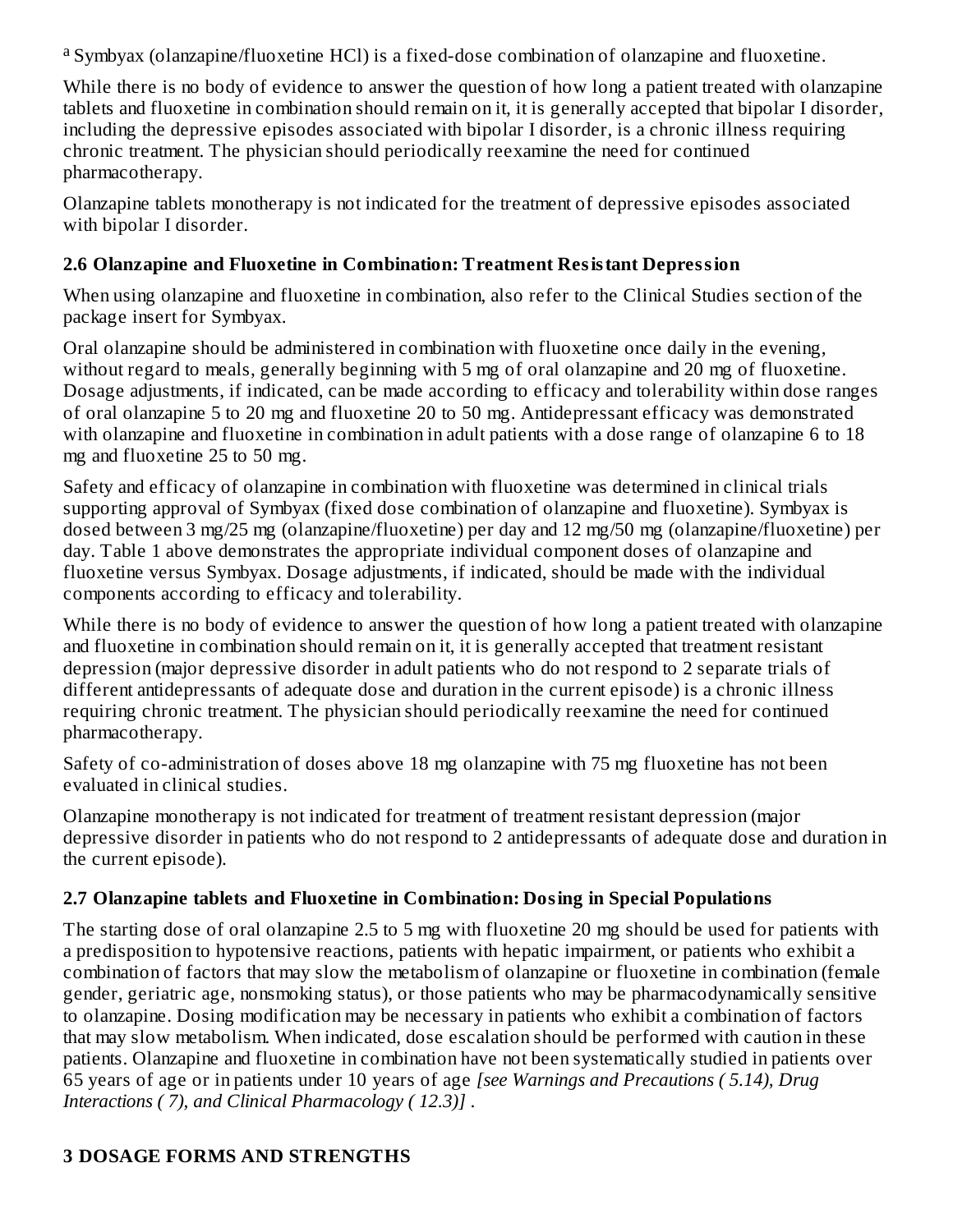Olanzapine tablets, USP are available as follows:

Olanzapine tablets, USP 2.5 mg are white, round, biconvex film-coated tablets, engraved "APO" on one side, "OLA" over "2.5" on the other side.

Olanzapine tablets, USP 5 mg are white, round, biconvex film-coated tablets, engraved "APO" on one side, "OLA" over "5" on the other side.

Olanzapine tablets, USP 7.5 mg are white, round, biconvex film-coated tablets, engraved "APO" on one side, "OLA" over "7.5" on the other side.

Olanzapine tablets, USP 10 mg are white, round, biconvex film-coated tablets, engraved "APO" on one side, "OLA" over "10" on the other side.

Olanzapine tablets, USP 15 mg are light blue, elliptical, biconvex film-coated tablets, engraved "APO" on one side, "OLA 15" on the other side.

Olanzapine tablets, USP 20 mg are light pink, elliptical, biconvex film-coated tablets, engraved "APO" on one side, "OLA 20" on the other side.

# **4 CONTRAINDICATIONS**

- None with olanzapine tablets monotherapy.
- When using olanzapine tablets and fluoxetine in combination, also refer to the Contraindications section of the package insert for Symbyax.
- For specific information about the contraindications of lithium or valproate, refer to the Contraindications section of the package inserts for these other products.

# **5 WARNINGS AND PRECAUTIONS**

When using olanzapine tablets and fluoxetine in combination, also refer to the Warnings and Precautions section of the package insert for Symbyax.

# **5.1 Elderly Patients with Dementia-Related Psychosis**

**Increas ed Mortality — Elderly patients with dementia-related psychosis treated with antipsychotic drugs are at an increas ed risk of death. Olanzapine tablets are not approved for the treatment of patients with dementia-related psychosis** *[see Boxed Warning, Warnings and Precautions ( 5.14), and Patient Counseling Information ( 17.2)].*

In placebo-controlled clinical trials of elderly patients with dementia-related psychosis, the incidence of death in olanzapine-treated patients was significantly greater than placebo-treated patients (3.5% vs 1.5%, respectively).

Cerebrovascular Adverse Events (CVAE), Including Stroke — Cerebrovascular adverse events (e.g., stroke, transient ischemic attack), including fatalities, were reported in patients in trials of olanzapine in elderly patients with dementia-related psychosis. In placebo-controlled trials, there was a significantly higher incidence of cerebrovascular adverse events in patients treated with olanzapine compared to patients treated with placebo. Olanzapine is not approved for the treatment of patients with dementiarelated psychosis *[see Boxed Warning and Patient Counseling Information ( 17.2)]* .

# **5.2 Suicide**

The possibility of a suicide attempt is inherent in schizophrenia and in bipolar I disorder, and close supervision of high-risk patients should accompany drug therapy. Prescriptions for olanzapine should be written for the smallest quantity of tablets consistent with good patient management, in order to reduce the risk of overdose.

# **5.3 Neuroleptic Malignant Syndrome (NMS)**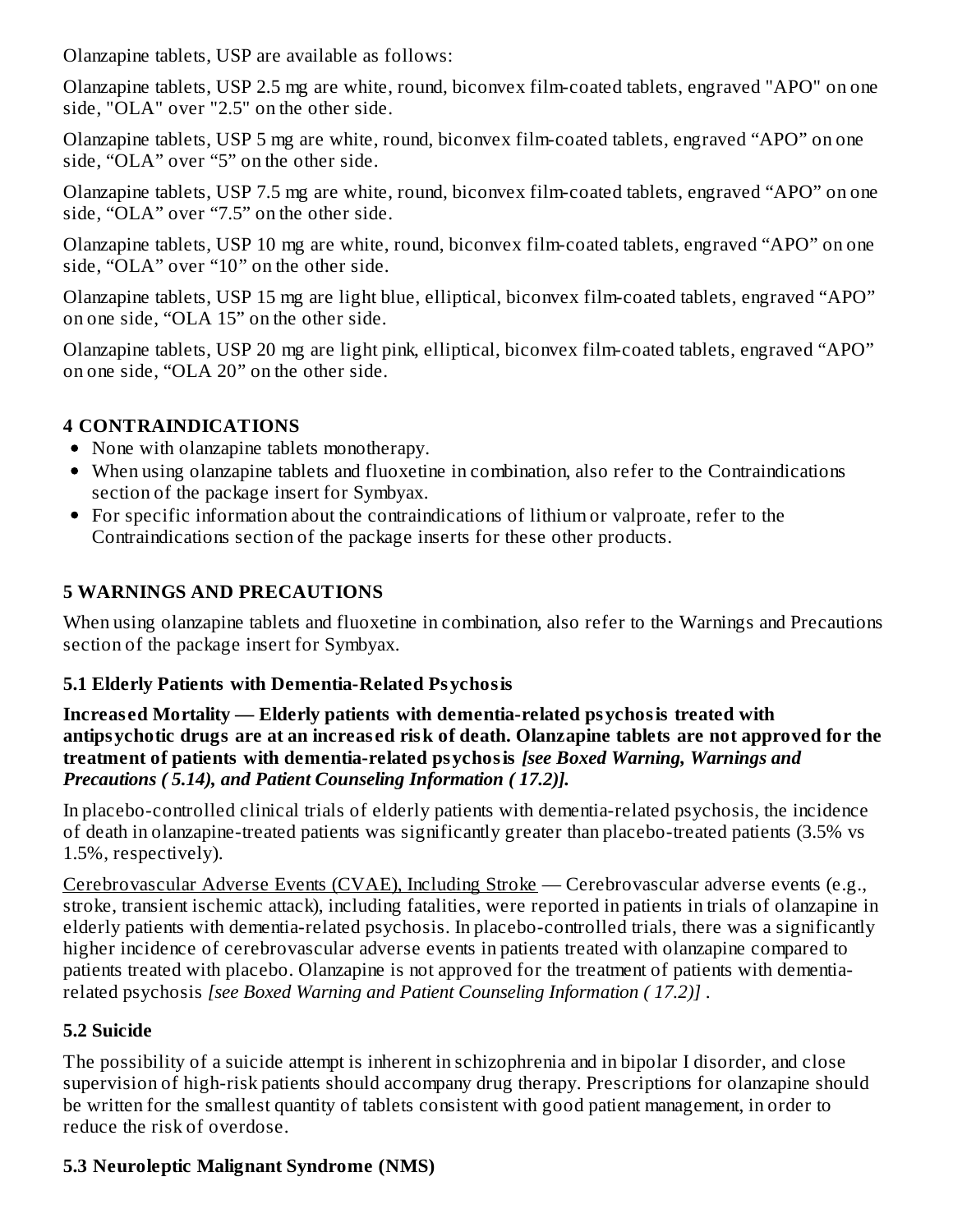A potentially fatal symptom complex sometimes referred to as Neuroleptic Malignant Syndrome (NMS) has been reported in association with administration of antipsychotic drugs, including olanzapine. Clinical manifestations of NMS are hyperpyrexia, muscle rigidity, altered mental status and evidence of autonomic instability (irregular pulse or blood pressure, tachycardia, diaphoresis and cardiac dysrhythmia). Additional signs may include elevated creatinine phosphokinase, myoglobinuria (rhabdomyolysis), and acute renal failure.

The diagnostic evaluation of patients with this syndrome is complicated. In arriving at a diagnosis, it is important to exclude cases where the clinical presentation includes both serious medical illness (e.g., pneumonia, systemic infection, etc.) and untreated or inadequately treated extrapyramidal signs and symptoms (EPS). Other important considerations in the differential diagnosis include central anticholinergic toxicity, heat stroke, drug fever, and primary central nervous system pathology.

The management of NMS should include: 1) immediate discontinuation of antipsychotic drugs and other drugs not essential to concurrent therapy; 2) intensive symptomatic treatment and medical monitoring; and 3) treatment of any concomitant serious medical problems for which specific treatments are available. There is no general agreement about specific pharmacological treatment regimens for NMS.

If a patient requires antipsychotic drug treatment after recovery from NMS, the potential reintroduction of drug therapy should be carefully considered. The patient should be carefully monitored, since recurrences of NMS have been reported *[see Patient Counseling Information ( 17.3)]* .

# **5.4 Drug Reaction with Eosinophilia and Systemic Symptoms (DRESS)**

Drug Reaction with Eosinophilia and Systemic Symptoms (DRESS) has been reported with olanzapine exposure. DRESS may present with a cutaneous reaction (such as rash or exfoliative dermatitis), eosinophilia, fever, and/or lymphadenopathy with systemic complications such as hepatitis, nephritis, pneumonitis, myocarditis, and/or pericarditis. DRESS is sometimes fatal. Discontinue olanzapine if DRESS is suspected *[see Patient Counseling Information ( 17.4)]* .

# **5.5 Metabolic Changes**

Atypical antipsychotic drugs have been associated with metabolic changes including hyperglycemia, dyslipidemia, and weight gain. Metabolic changes may be associated with increased cardiovascular/cerebrovascular risk. Olanzapine's specific metabolic profile is presented below.

# **Hyperglycemia and Diabetes Mellitus**

Physicians should consider the risks and benefits when prescribing olanzapine to patients with an established diagnosis of diabetes mellitus, or having borderline increased blood glucose level (fasting 100 to 126 mg/dL, nonfasting 140 to 200 mg/dL). Patients taking olanzapine should be monitored regularly for worsening of glucose control. Patients starting treatment with olanzapine should undergo fasting blood glucose testing at the beginning of treatment and periodically during treatment. Any patient treated with atypical antipsychotics should be monitored for symptoms of hyperglycemia including polydipsia, polyuria, polyphagia, and weakness. Patients who develop symptoms of hyperglycemia during treatment with atypical antipsychotics should undergo fasting blood glucose testing. In some cases, hyperglycemia has resolved when the atypical antipsychotic was discontinued; however, some patients required continuation of anti-diabetic treatment despite discontinuation of the suspect drug *[see Patient Counseling Information ( 17.5)].*

Hyperglycemia, in some cases extreme and associated with ketoacidosis or hyperosmolar coma or death, has been reported in patients treated with atypical antipsychotics including olanzapine. Assessment of the relationship between atypical antipsychotic use and glucose abnormalities is complicated by the possibility of an increased background risk of diabetes mellitus in patients with schizophrenia and the increasing incidence of diabetes mellitus in the general population. Epidemiological studies suggest an increased risk of treatment-emergent hyperglycemia-related adverse reactions in patients treated with the atypical antipsychotics. While relative risk estimates are inconsistent, the association between atypical antipsychotics and increases in glucose levels appears to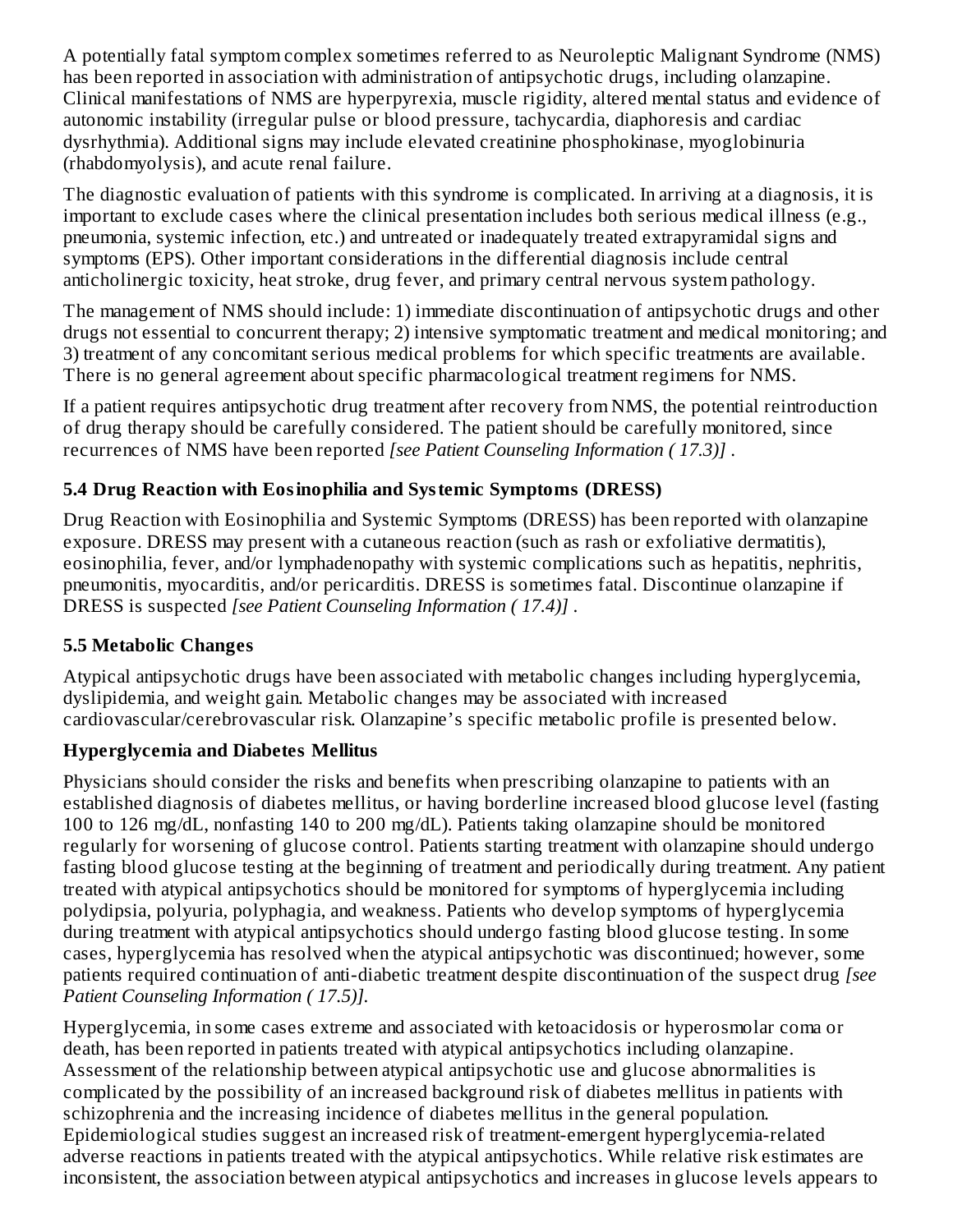fall on a continuum and olanzapine appears to have a greater association than some other atypical antipsychotics.

Mean increases in blood glucose have been observed in patients treated (median exposure of 9.2 months) with olanzapine in phase 1 of the Clinical Antipsychotic Trials of Intervention Effectiveness (CATIE). The mean increase of serum glucose (fasting and nonfasting samples) from baseline to the average of the 2 highest serum concentrations was 15.0 mg/dL.

In a study of healthy volunteers, subjects who received olanzapine  $(N=22)$  for 3 weeks had a mean increase compared to baseline in fasting blood glucose of 2.3 mg/dL. Placebo-treated subjects (N=19) had a mean increase in fasting blood glucose compared to baseline of 0.34 mg/dL.

Olanzapine Monotherapy in Adults — In an analysis of 5 placebo-controlled adult olanzapine monotherapy studies with a median treatment duration of approximately 3 weeks, olanzapine was associated with a greater mean change in fasting glucose levels compared to placebo (2.76 mg/dL versus 0.17 mg/dL). The difference in mean changes between olanzapine and placebo was greater in patients with evidence of glucose dysregulation at baseline (patients diagnosed with diabetes mellitus or related adverse reactions, patients treated with anti-diabetic agents, patients with a baseline random glucose level ≥200 mg/dL, and/or a baseline fasting glucose level ≥126 mg/dL). Olanzapine-treated patients had a greater mean HbA1c increase from baseline of 0.04% (median exposure 21 days), compared to a mean HbA1c decrease of 0.06% in placebo-treated subjects (median exposure 17 days).

In an analysis of 8 placebo-controlled studies (median treatment exposure 4 to 5 weeks), 6.1% of olanzapine-treated subjects (N=855) had treatment-emergent glycosuria compared to 2.8% of placebotreated subjects (N=599). Table 2 shows short-term and long-term changes in fasting glucose levels from adult olanzapine monotherapy studies.

|  | Table 2: Changes in Fasting Glucose Levels from Adult Olanzapine Monotherapy Studies |  |  |  |
|--|--------------------------------------------------------------------------------------|--|--|--|
|  |                                                                                      |  |  |  |

|                                                  |                                                                                |                                           | Up to 12 At least 48<br>weeks<br>exposure |    | weeks<br>exposure |
|--------------------------------------------------|--------------------------------------------------------------------------------|-------------------------------------------|-------------------------------------------|----|-------------------|
| Laboratory (at least Treatment<br><b>Analyte</b> | Category<br><b>Change</b><br>once)<br>from<br><b>Baseline</b>                  | Arm                                       | <b>N</b> Patients N Patients              |    |                   |
|                                                  |                                                                                | Normal to Olanzapine 543 2.2% 345 12.8%   |                                           |    |                   |
|                                                  | High<br>$($ < 100<br>$mg/dL$ to<br>$\geq$ 126<br>mg/dL)                        | Placebo 293 3.4%                          |                                           | NA | NA <sup>a</sup>   |
| Fasting                                          |                                                                                | Borderline Olanzapine 178 17.4% 127 26.0% |                                           |    |                   |
| Glucose                                          | to High<br>(≥100<br>$mg/dL$ and<br>< 126<br>$mg/dL$ to<br>$\geq$ 126<br>mg/dL) | Placebo 96 11.5%                          |                                           | NA | NA <sup>a</sup>   |

<sup>a</sup> Not Applicable.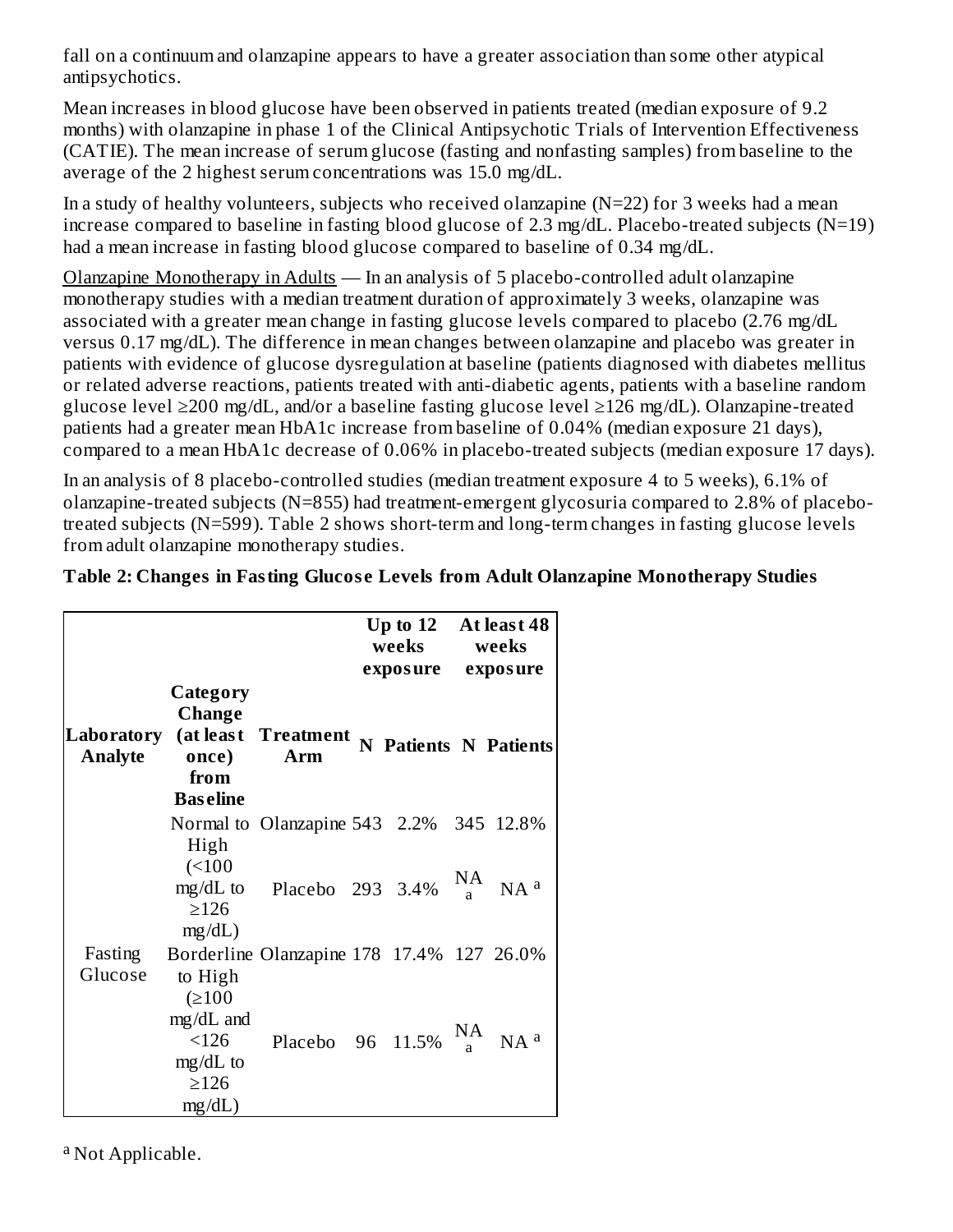The mean change in fasting glucose for patients exposed at least 48 weeks was 4.2 mg/dL (N=487). In analyses of patients who completed 9 to 12 months of olanzapine therapy, mean change in fasting and nonfasting glucose levels continued to increase over time.

Olanzapine Monotherapy in Adolescents — The safety and efficacy of olanzapine have not been established in patients under the age of 13 years. In an analysis of 3 placebo-controlled olanzapine monotherapy studies of adolescent patients, including those with schizophrenia (6 weeks) or bipolar I disorder (manic or mixed episodes) (3 weeks), olanzapine was associated with a greater mean change from baseline in fasting glucose levels compared to placebo (2.68 mg/dL versus -2.59 mg/dL). The mean change in fasting glucose for adolescents exposed at least 24 weeks was 3.1 mg/dL (N=121). Table 3 shows short-term and long-term changes in fasting blood glucose from adolescent olanzapine monotherapy studies.

### **Table 3: Changes in Fasting Glucos e Levels from Adoles cent Olanzapine Monotherapy Studies**

|                              |                                                                                |                                | Up to $12$<br>weeks<br>exposure |         | At least 24<br>weeks<br>exposure |
|------------------------------|--------------------------------------------------------------------------------|--------------------------------|---------------------------------|---------|----------------------------------|
| Laboratory<br><b>Analyte</b> | Category<br><b>Change</b><br>once)<br>from<br><b>Baseline</b>                  | (at least Treatment<br>Arm     |                                 |         | <b>N</b> Patients N Patients     |
|                              |                                                                                | Normal to Olanzapine 124       | 0%                              |         | 108 0.9%                         |
|                              | High<br>$($ < 100<br>$mg/dL$ to<br>$\geq$ 126<br>mg/dL)                        | Placebo 53 1.9%                |                                 | NA      | NA <sup>a</sup>                  |
| Fasting                      |                                                                                | Borderline Olanzapine 14 14.3% |                                 |         | 13 23.1%                         |
| Glucose                      | to High<br>(≥100<br>$mg/dL$ and<br>< 126<br>$mg/dL$ to<br>$\geq$ 126<br>mg/dL) | Placebo 13                     | 0%                              | NΑ<br>a | NA <sup>a</sup>                  |

<sup>a</sup> Not Applicable.

# **Dyslipidemia**

Undesirable alterations in lipids have been observed with olanzapine use. Clinical monitoring, including baseline and periodic follow-up lipid evaluations in patients using olanzapine, is recommended *[see Patient Counseling Information ( 17.6)]* .

Clinically significant, and sometimes very high (>500 mg/dL), elevations in triglyceride levels have been observed with olanzapine use. Modest mean increases in total cholesterol have also been seen with olanzapine use.

Olanzapine Monotherapy in Adults — In an analysis of 5 placebo-controlled olanzapine monotherapy studies with treatment duration up to 12 weeks, olanzapine-treated patients had increases from baseline in mean fasting total cholesterol, LDL cholesterol, and triglycerides of 5.3 mg/dL, 3.0 mg/dL, and 20.8 mg/dL respectively compared to decreases from baseline in mean fasting total cholesterol, LDL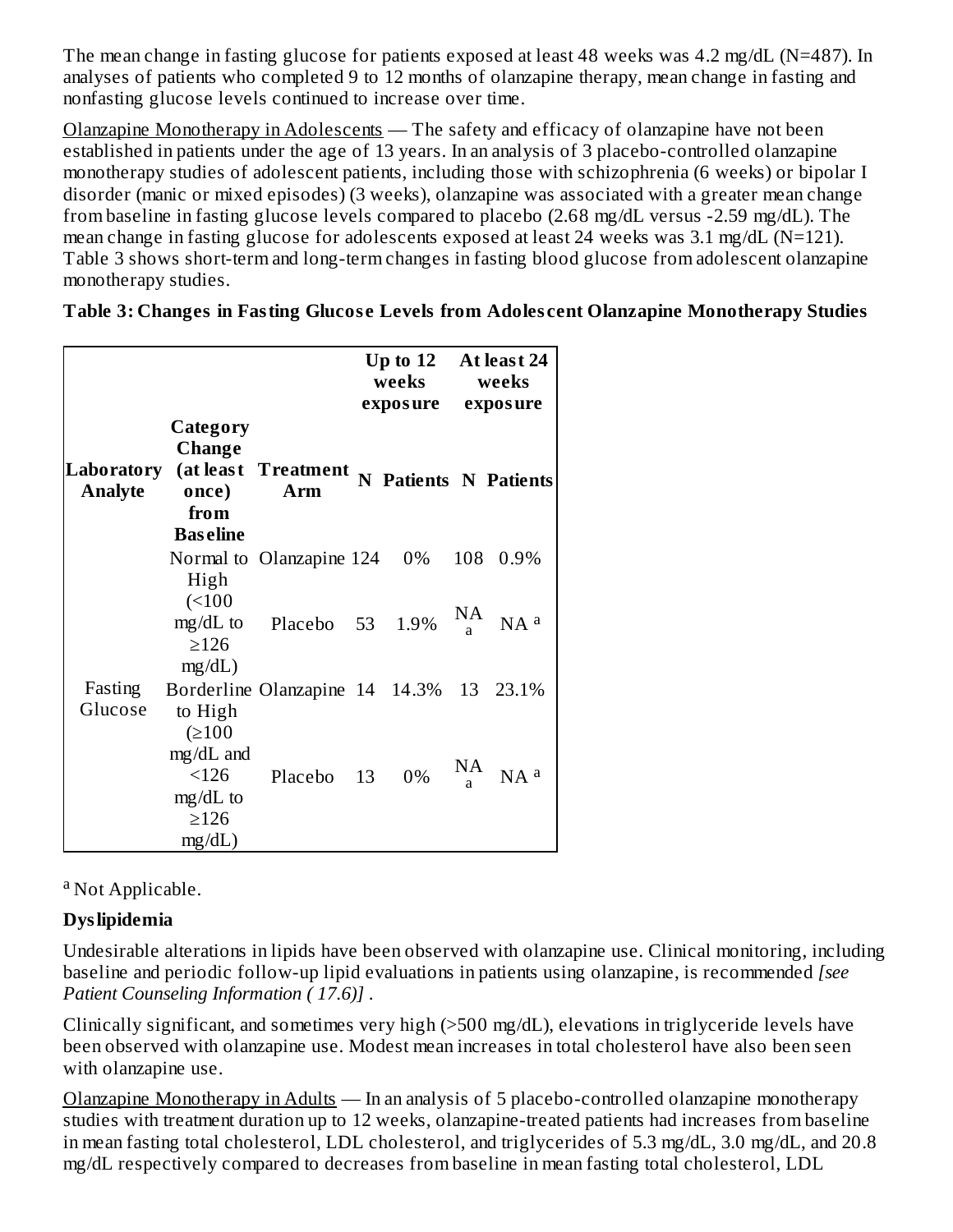cholesterol, and triglycerides of 6.1 mg/dL, 4.3 mg/dL, and 10.7 mg/dL for placebo-treated patients. For fasting HDL cholesterol, no clinically meaningful differences were observed between olanzapinetreated patients and placebo-treated patients. Mean increases in fasting lipid values (total cholesterol, LDL cholesterol, and triglycerides) were greater in patients without evidence of lipid dysregulation at baseline, where lipid dysregulation was defined as patients diagnosed with dyslipidemia or related adverse reactions, patients treated with lipid lowering agents, or patients with high baseline lipid levels.

In long-term studies (at least 48 weeks), patients had increases from baseline in mean fasting total cholesterol, LDL cholesterol, and triglycerides of 5.6 mg/dL, 2.5 mg/dL, and 18.7 mg/dL, respectively, and a mean decrease in fasting HDL cholesterol of 0.16 mg/dL. In an analysis of patients who completed 12 months of therapy, the mean nonfasting total cholesterol did not increase further after approximately 4 to 6 months.

The proportion of patients who had changes (at least once) in total cholesterol, LDL cholesterol or triglycerides from normal or borderline to high, or changes in HDL cholesterol from normal or borderline to low, was greater in long-term studies (at least 48 weeks) as compared with short-term studies. Table 4 shows categorical changes in fasting lipids values.

**Table 4: Changes in Fasting Lipids Values from Adult Olanzapine Monotherapy Studies**

|                            |                                                                                                |                         |     | Up to $12$<br>weeks<br>exposure |                 | At least 48<br>weeks<br>exposure |
|----------------------------|------------------------------------------------------------------------------------------------|-------------------------|-----|---------------------------------|-----------------|----------------------------------|
| <b>Laboratory Analyte</b>  | <b>Category Change (at least once)</b><br>from Baseline                                        | <b>Treatment</b><br>Arm | N   | <b>Patients</b>                 | $\mathbf N$     | <b>Patients</b>                  |
|                            | Increase by                                                                                    | Olanzapine              | 745 | 39.6%                           | 487             | 61.4%                            |
|                            | $\geq$ 50 mg/dL                                                                                | Placebo                 | 402 | 26.1%                           | NA <sup>a</sup> | NA <sup>a</sup>                  |
| Fasting                    | Normal to High                                                                                 | Olanzapine              | 457 | 9.2%                            | 293             | 32.4%                            |
| Triglycerides              | $($ <150 mg/dL to $\geq$ 200 mg/dL)                                                            | Placebo                 | 251 | 4.4%                            | NA <sup>a</sup> | NA <sup>a</sup>                  |
|                            | Borderline to High                                                                             | Olanzapine              | 135 | 39.3%                           | 75              | 70.7%                            |
|                            | $(\geq 150 \text{ mg/dL}$ and <200 mg/dL to<br>$\geq$ 200 mg/dL)                               | Placebo                 | 65  | 20.0%                           | NA <sup>a</sup> | NA <sup>a</sup>                  |
|                            | Increase by                                                                                    | Olanzapine              | 745 | 21.6%                           | 489             | 32.9%                            |
|                            | $\geq$ 40 mg/dL                                                                                | Placebo                 | 402 | 9.5%                            | NA <sup>a</sup> | NA <sup>a</sup>                  |
| <b>Fasting Total</b>       | Normal to High                                                                                 | Olanzapine              | 392 | 2.8%                            | 283             | 14.8%                            |
| Cholesterol                | $(<200 \text{ mg/dL to } \geq 240 \text{ mg/dL})$                                              | Placebo                 | 207 | 2.4%                            | NA <sup>a</sup> | NA <sup>a</sup>                  |
|                            | Borderline to High                                                                             | Olanzapine              | 222 | 23.0%                           | 125             | 55.2%                            |
|                            | $(\geq 200 \text{ mg/dL} \text{ and } \leq 240 \text{ mg/dL} \text{ to }$<br>$\geq$ 240 mg/dL) | Placebo                 | 112 | 12.5%                           | NA <sup>a</sup> | NA <sup>a</sup>                  |
|                            | Increase by                                                                                    | Olanzapine              | 536 | 23.7%                           | 483             | 39.8%                            |
|                            | $\geq$ 30 mg/dL                                                                                | Placebo                 | 304 | 14.1%                           | NA <sup>a</sup> | NA <sup>a</sup>                  |
|                            | Normal to High                                                                                 | Olanzapine              | 154 | 0%                              | 123             | 7.3%                             |
| Fasting LDL<br>Cholesterol | $($ < 100 mg/dL to $\geq$ 160 mg/dL)                                                           | Placebo                 | 82  | 1.2%                            | NA <sup>a</sup> | NA <sup>a</sup>                  |
|                            | Borderline to High                                                                             | Olanzapine              | 302 | 10.6%                           | 284             | 31.0%                            |
|                            | $(\geq 100 \text{ mg/dL} \text{ and } \leq 160 \text{ mg/dL} \text{ to }$<br>$\geq$ 160 mg/dL) | Placebo                 | 173 | 8.1%                            | NA <sup>a</sup> | NA <sup>a</sup>                  |

<sup>a</sup> Not Applicable.

In phase 1 of the Clinical Antipsychotic Trials of Intervention Effectiveness (CATIE), over a median exposure of 9.2 months, the mean increase in triglycerides in patients taking olanzapine was 40.5 mg/dL. In phase 1 of CATIE, the mean increase in total cholesterol was 9.4 mg/dL.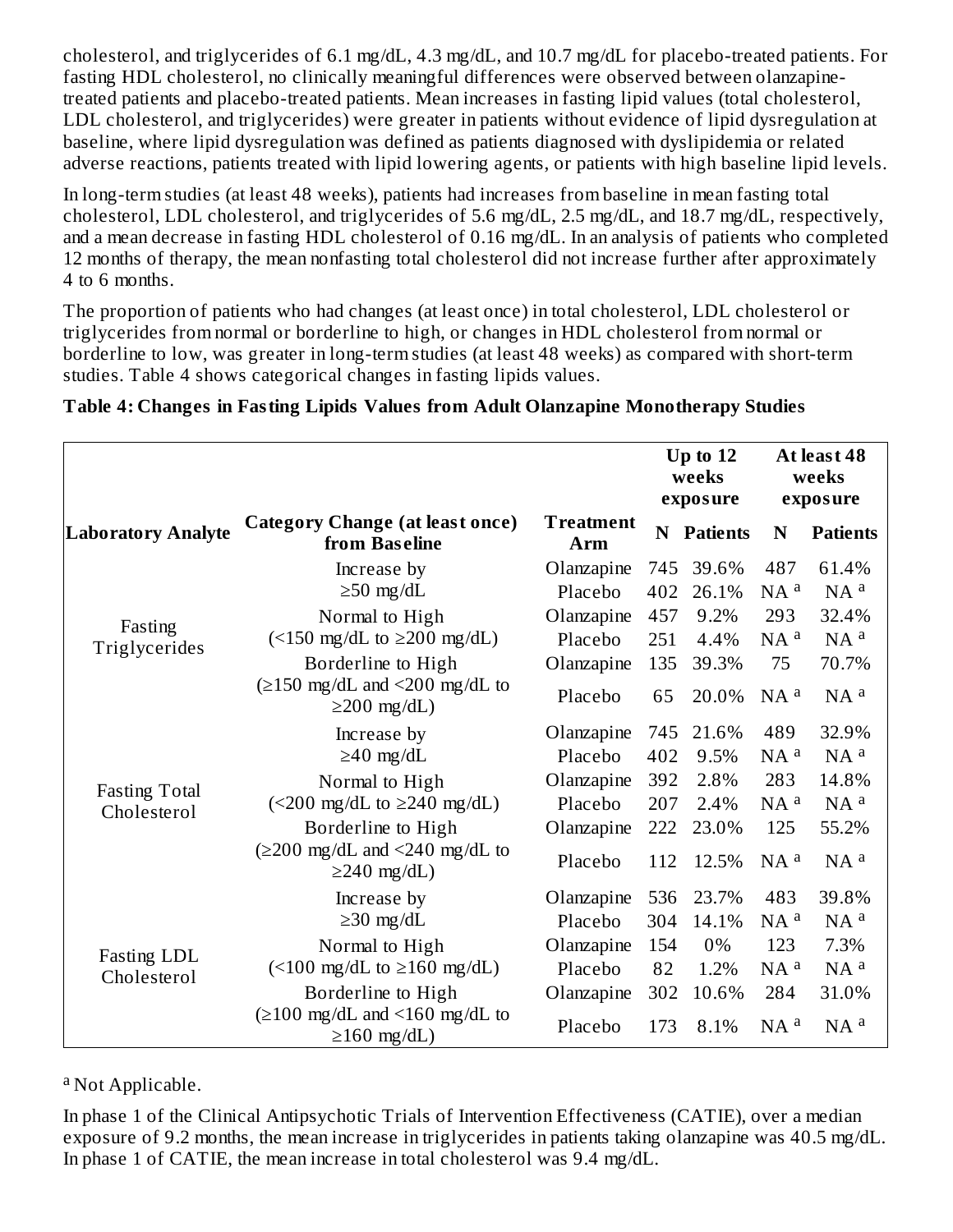Olanzapine Monotherapy in Adolescents — The safety and efficacy of olanzapine have not been established in patients under the age of 13 years. In an analysis of 3 placebo-controlled olanzapine monotherapy studies of adolescents, including those with schizophrenia (6 weeks) or bipolar I disorder (manic or mixed episodes) (3 weeks), olanzapine-treated adolescents had increases from baseline in mean fasting total cholesterol, LDL cholesterol, and triglycerides of 12.9 mg/dL, 6.5 mg/dL, and 28.4 mg/dL, respectively, compared to increases from baseline in mean fasting total cholesterol and LDL cholesterol of 1.3 mg/dL and 1.0 mg/dL, and a decrease in triglycerides of 1.1 mg/dL for placebotreated adolescents. For fasting HDL cholesterol, no clinically meaningful differences were observed between olanzapine-treated adolescents and placebo-treated adolescents.

In long-term studies (at least 24 weeks), adolescents had increases from baseline in mean fasting total cholesterol, LDL cholesterol, and triglycerides of 5.5 mg/dL, 5.4 mg/dL, and 20.5 mg/dL, respectively, and a mean decrease in fasting HDL cholesterol of 4.5 mg/dL. Table 5 shows categorical changes in fasting lipids values in adolescents.

|  | Table 5: Changes in Fasting Lipids Values from Adolescent Olanzapine Monotherapy Studies |  |
|--|------------------------------------------------------------------------------------------|--|
|  |                                                                                          |  |

|                              |                                                                                              |                         |     | Up to $6$<br>weeks<br>exposure |                 | At least 24<br>weeks<br>exposure |
|------------------------------|----------------------------------------------------------------------------------------------|-------------------------|-----|--------------------------------|-----------------|----------------------------------|
| Laboratory<br><b>Analyte</b> | <b>Category Change (at least once)</b><br>from Baseline                                      | <b>Treatment</b><br>Arm |     | <b>N</b> Patients              | N               | <b>Patients</b>                  |
|                              | Increase by                                                                                  | Olanzapine              | 138 | 37.0%                          | 122             | 45.9%                            |
|                              | $\geq$ 50 mg/dL                                                                              | Placebo                 | 66  | 15.2%                          | NA <sup>a</sup> | NA <sup>a</sup>                  |
| Fasting                      | Normal to High                                                                               | Olanzapine              | 67  | 26.9%                          | 66              | 36.4%                            |
| Triglycerides                | $(\leq 90 \text{ mg/dL to } > 130 \text{ mg/dL})$                                            | Placebo                 | 28  | 10.7%                          | NA <sup>a</sup> | NA <sup>a</sup>                  |
|                              | Borderline to High                                                                           | Olanzapine              | 37  | 59.5%                          | 31              | 64.5%                            |
|                              | $(\geq 90 \text{ mg/dL} \text{ and } \leq 130 \text{ mg/dL} \text{ to } >130$<br>mg/dL)      | Placebo                 | 17  | 35.3%                          | NA <sup>a</sup> | NA <sup>a</sup>                  |
|                              | Increase by                                                                                  | Olanzapine              | 138 | 14.5%                          | 122             | 14.8%                            |
|                              | $\geq$ 40 mg/dL                                                                              | Placebo                 | 66  | 4.5%                           | NA <sup>a</sup> | NA <sup>a</sup>                  |
| <b>Fasting Total</b>         | Normal to High                                                                               | Olanzapine              | 87  | 6.9%                           | 78              | 7.7%                             |
| Cholesterol                  | $($ <170 mg/dL to $\geq$ 200 mg/dL)                                                          | Placebo                 | 43  | 2.3%                           | NA <sup>a</sup> | NA <sup>a</sup>                  |
|                              | Borderline to High                                                                           | Olanzapine              | 36  | 38.9%                          | 33              | 57.6%                            |
|                              | $(\geq 170 \text{ mg/dL} \text{ and } \leq 200 \text{ mg/dL} \text{ to } \geq 200$<br>mg/dL) | Placebo                 | 13  | 7.7%                           | NA <sup>a</sup> | NA <sup>a</sup>                  |
|                              | Increase by                                                                                  | Olanzapine              | 137 | 17.5%                          | 121             | 22.3%                            |
|                              | $\geq$ 30 mg/dL                                                                              | Placebo                 | 63  | 11.1%                          | NA <sup>a</sup> | NA <sup>a</sup>                  |
| Fasting LDL                  | Normal to High                                                                               | Olanzapine              | 98  | 5.1%                           | 92              | 10.9%                            |
| Cholesterol                  | $($ < 110 mg/dL to $\geq$ 130 mg/dL)                                                         | Placebo                 | 44  | 4.5%                           | NA <sup>a</sup> | NA <sup>a</sup>                  |
|                              | Borderline to High                                                                           | Olanzapine              | 29  | 48.3%                          | 21              | 47.6%                            |
|                              | $(\geq 110 \text{ mg/dL} \text{ and } \leq 130 \text{ mg/dL} \text{ to } \geq 130$<br>mg/dL) | Placebo                 | 9   | 0%                             | NA <sup>a</sup> | NA <sup>a</sup>                  |

<sup>a</sup> Not Applicable.

# **Weight Gain**

Potential consequences of weight gain should be considered prior to starting olanzapine. Patients receiving olanzapine should receive regular monitoring of weight *[see Patient Counseling Information ( 17.7)].*

Olanzapine Monotherapy in Adults — In an analysis of 13 placebo-controlled olanzapine monotherapy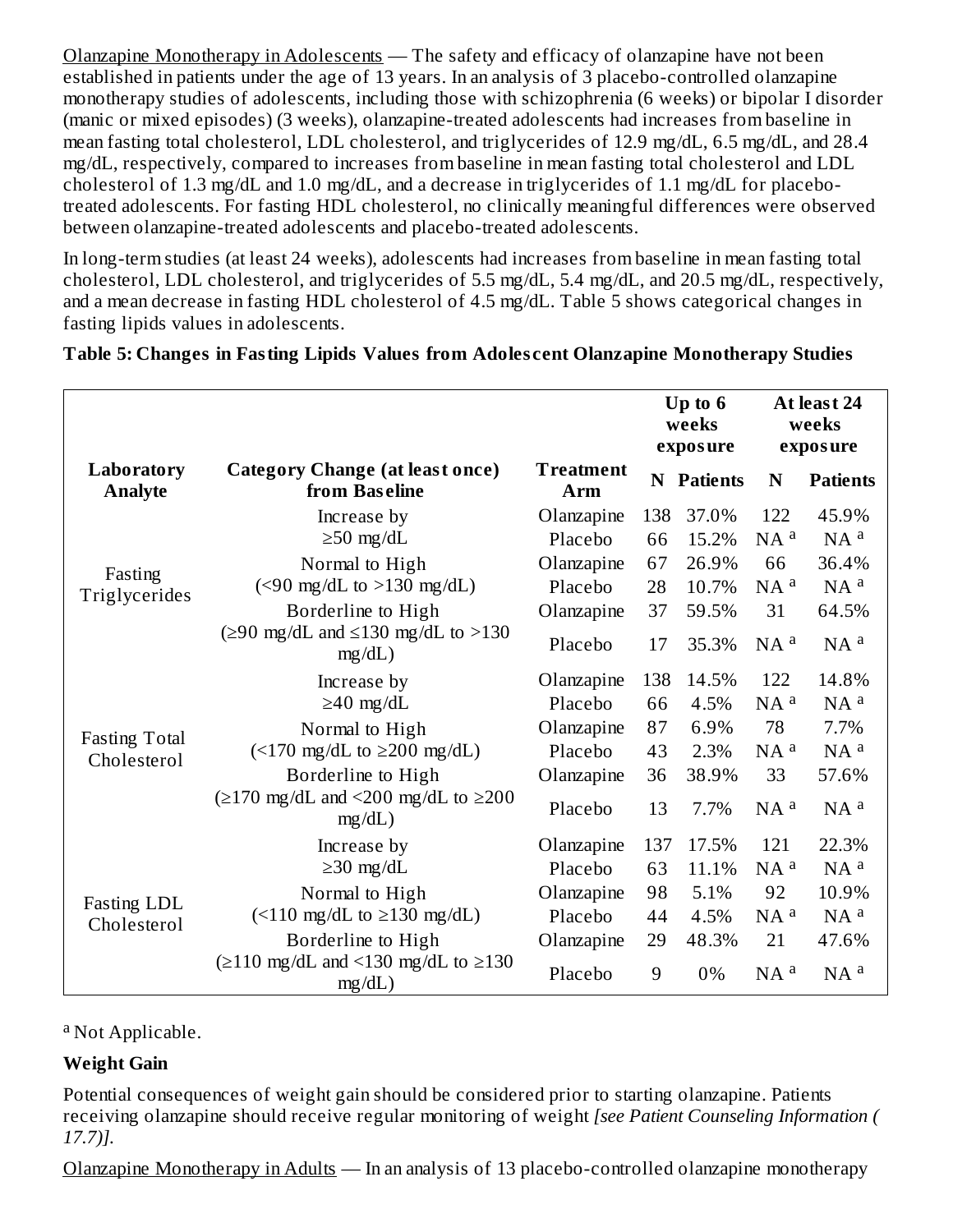studies, olanzapine-treated patients gained an average of 2.6 kg (5.7 lb) compared to an average 0.3 kg (0.6 lb) weight loss in placebo-treated patients with a median exposure of 6 weeks; 22.2% of olanzapine-treated patients gained at least 7% of their baseline weight, compared to 3% of placebotreated patients, with a median exposure to event of 8 weeks; 4.2% of olanzapine-treated patients gained at least 15% of their baseline weight, compared to 0.3% of placebo-treated patients, with a median exposure to event of 12 weeks. Clinically significant weight gain was observed across all baseline Body Mass Index (BMI) categories. Discontinuation due to weight gain occurred in 0.2% of olanzapine-treated patients and in 0% of placebo-treated patients.

In long-term studies (at least 48 weeks), the mean weight gain was 5.6 kg (12.3 lb) (median exposure of 573 days, N=2021). The percentages of patients who gained at least 7%, 15%, or 25% of their baseline body weight with long-term exposure were 64%, 32%, and 12%, respectively. Discontinuation due to weight gain occurred in 0.4% of olanzapine-treated patients following at least 48 weeks of exposure.

Table 6 includes data on adult weight gain with olanzapine pooled from 86 clinical trials. The data in each column represent data for those patients who completed treatment periods of the durations specified.

|                                  | <b>Amount 6 Weeks</b>          | 6       | 12<br><b>Months Months Months Months</b> | 24            | 36             |
|----------------------------------|--------------------------------|---------|------------------------------------------|---------------|----------------|
| kg(h)                            | <b>Gained (N=7465)</b><br>(% ) | $(\% )$ | $(N=4162) (N=1345) (N=474) (N=147)$      | $(\%)$ $(\%)$ | (% )           |
| $\leq 0$                         | 26.2                           | 24.3    | 20.8                                     | 23.2          | 17.0           |
| 0 to $\leq$ 5<br>$(0-11$ lb)     | 57.0                           | 36.0    | 26.0                                     | 23.4          | 25.2           |
| $>5$ to<br>≤10 (11-<br>22 lb)    | 14.9                           | 24.6    | 24.2                                     | 24.1          | 18.4           |
| $>10$ to<br>≤15 $(22-$<br>33 lb) | 1.8                            | 10.9    | 14.9                                     | 11.4          | 17.0           |
| $>15$ to<br>≤20 (33-<br>44 lb)   | 0.1                            | 3.1     | 8.6                                      | 9.3           | 11.6           |
| $>20$ to<br>≤25 (44-<br>55 lb)   | 0                              | 0.9     | 3.3                                      | 5.1           | 4.1            |
| $>25$ to<br>≤30 $(55-$<br>66 lb) | 0                              | 0.2     | 1.4                                      | 2.3           | 4.8            |
| $>30$<br>$( >66$ lb)             | $\overline{0}$                 | 0.1     | 0.8                                      | 1.2           | $\overline{2}$ |

# **Table 6: Weight Gain with Olanzapine Us e in Adults**

Dose group differences with respect to weight gain have been observed. In a single 8-week randomized, double-blind, fixed-dose study comparing 10 (N=199), 20 (N=200) and 40 (N=200) mg/day of oral olanzapine in adult patients with schizophrenia or schizoaffective disorder, mean baseline to endpoint increase in weight (10 mg/day: 1.9 kg; 20 mg/day: 2.3 kg; 40 mg/day: 3 kg) was observed with significant differences between 10 vs 40 mg/day.

Olanzapine Monotherapy in Adolescents — The safety and efficacy of olanzapine have not been established in patients under the age of 13 years. Mean increase in weight in adolescents was greater than in adults. In 4 placebo-controlled trials, discontinuation due to weight gain occurred in 1% of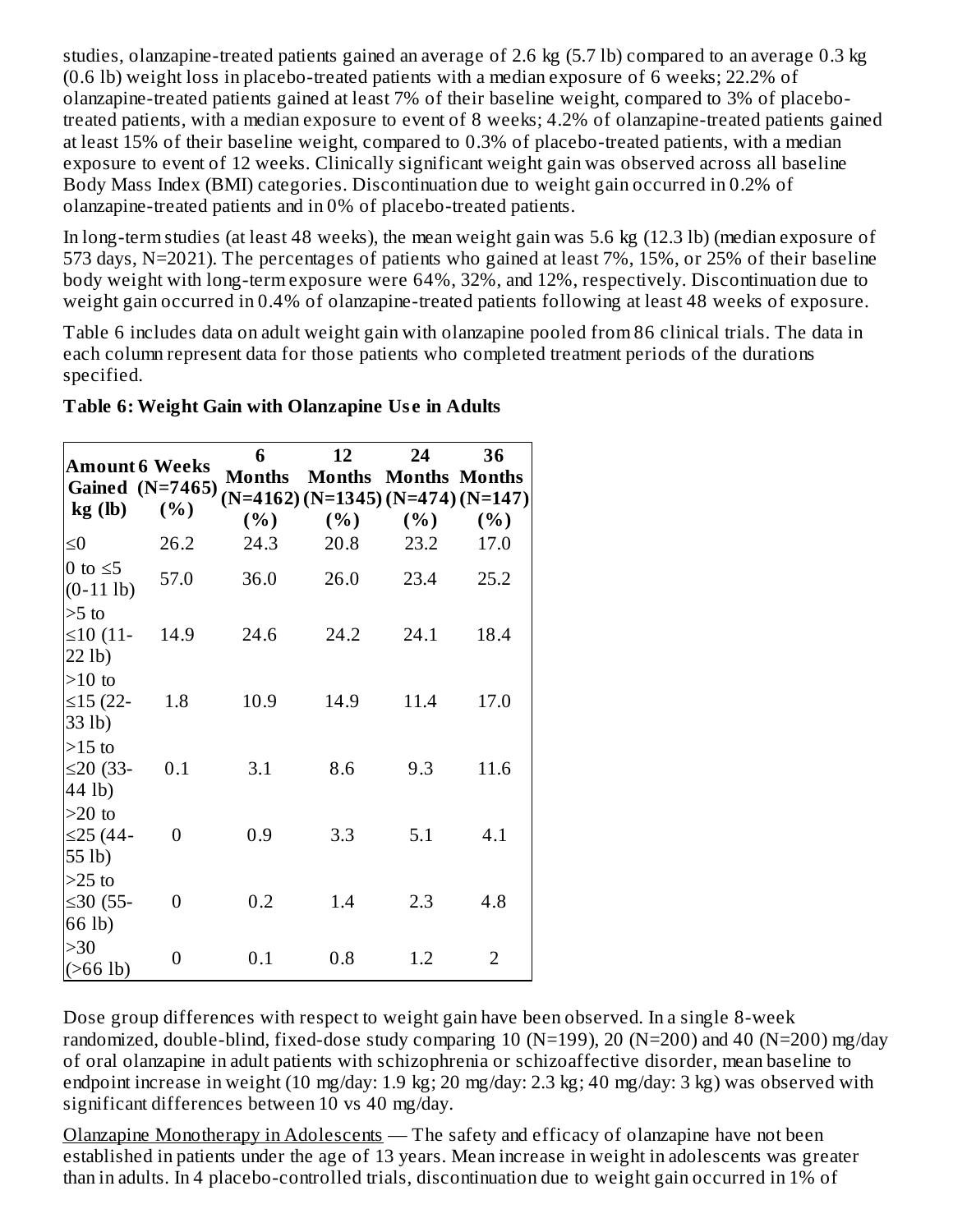olanzapine-treated patients, compared to 0% of placebo-treated patients.

|                                                                                 | Olanzapine-<br>treated<br>patients                      | <b>Placebo-treated</b><br>patients                 |
|---------------------------------------------------------------------------------|---------------------------------------------------------|----------------------------------------------------|
| Mean change in body<br>weight from<br>baseline (median<br>$exposure = 3 weeks)$ | 4.6 kg $(10.1 \text{ lb})$ 0.3 kg $(0.7 \text{ lb})$    |                                                    |
| Percentage of patients<br>who gained at<br>least 7% of baseline body<br>weight  | 40.6% (median<br>exposure<br>to $7\% = 4$ weeks)        | 9.8% (median<br>exposure<br>to $7\% = 8$<br>weeks) |
| Percentage of patients<br>who gained at<br>least 15% of baseline<br>body weight | $7.1\%$ (median<br>exposure<br>to $15\% = 19$<br>weeks) | 2.7% (median<br>exposure<br>to $15% = 8$<br>weeks) |

**Table 7: Weight Gain with Olanzapine Us e in Adoles cents from 4 Placebo-Controlled Trials**

In long-term studies (at least 24 weeks), the mean weight gain was 11.2 kg (24.6 lb); (median exposure of 201 days, N=179). The percentages of adolescents who gained at least 7%, 15%, or 25% of their baseline body weight with long-term exposure were 89%, 55%, and 29%, respectively. Among adolescent patients, mean weight gain by baseline BMI category was 11.5 kg (25.3 lb), 12.1 kg (26.6 lb), and 12.7 kg (27.9 lb), respectively, for normal (N=106), overweight (N=26) and obese (N=17). Discontinuation due to weight gain occurred in 2.2% of olanzapine-treated patients following at least 24 weeks of exposure.

Table 8 shows data on adolescent weight gain with olanzapine pooled from 6 clinical trials. The data in each column represent data for those patients who completed treatment periods of the durations specified. Little clinical trial data is available on weight gain in adolescents with olanzapine beyond 6 months of treatment.

| Table 8: Weight Gain with Olanzapine Use in Adolescents |  |  |  |
|---------------------------------------------------------|--|--|--|
|---------------------------------------------------------|--|--|--|

| <b>Amount Gained</b><br>kg (lb)   | $(N=243)$ $(N=191)$<br>(% ) | <b>6 Weeks 6 Months</b><br>(% ) |
|-----------------------------------|-----------------------------|---------------------------------|
| $\leq$ 0                          | 2.9                         | 2.1                             |
| 0 to $\leq$ 5 (0-11 lb)           | 47.3                        | 24.6                            |
| $>5$ to $\leq 10$ (11-22 lb) 42.4 |                             | 26.7                            |
| $>10$ to ≤15 (22-33<br>lb)        | 5.8                         | 22.0                            |
| $>15$ to ≤20 (33-44)<br>lb)       | 0.8                         | 12.6                            |
| >20 to ≤25 (44-55<br>lb)          | 0.8                         | 9.4                             |
| >25 to ≤30 (55-66<br>lb)          | 0                           | 2.1                             |
| $>$ 30 to ≤35 (66-77<br>lb)       | O                           | 0                               |
| $>$ 35 to ≤40 (77-88              |                             |                                 |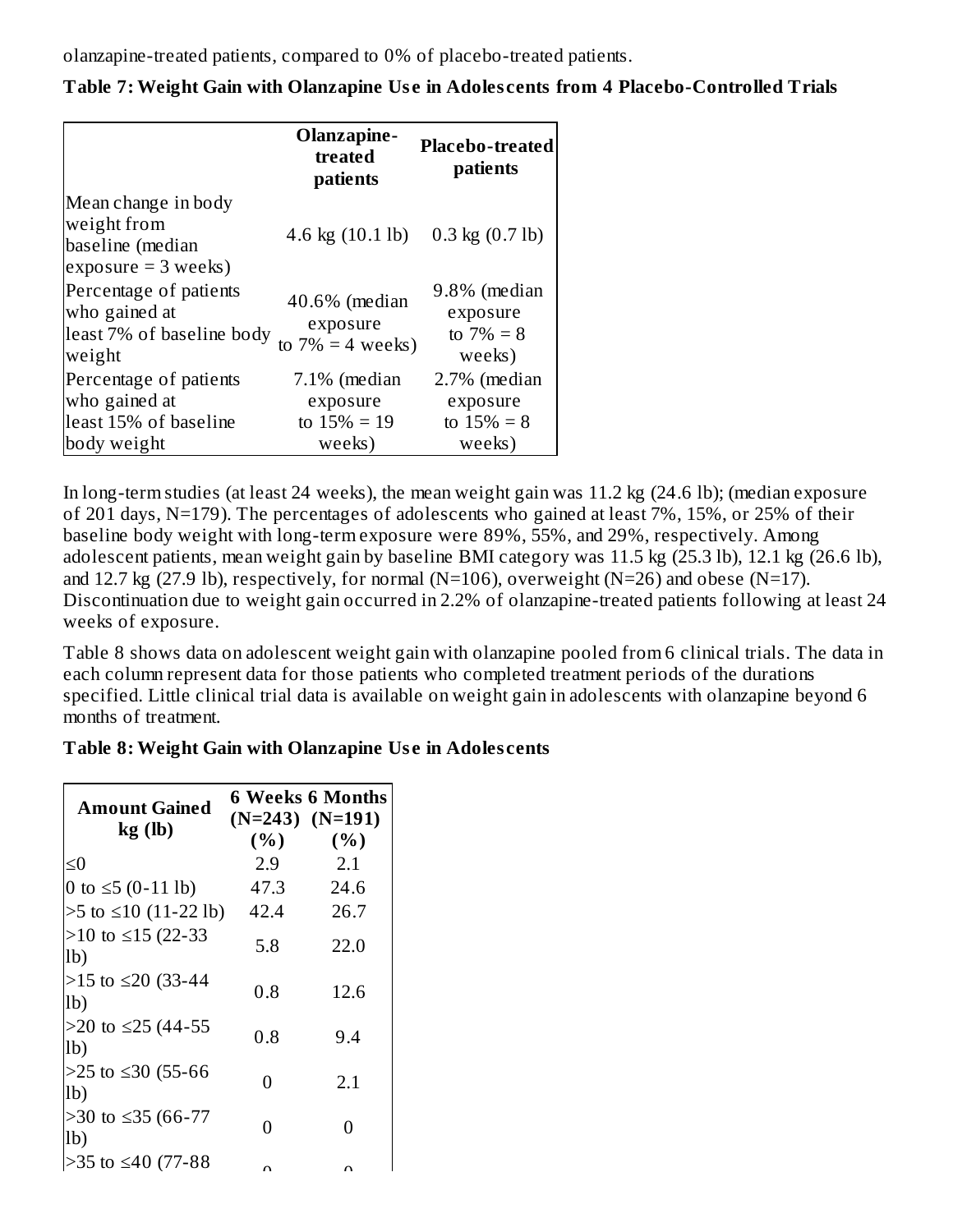| $\vert$ lb)       | U |     |
|-------------------|---|-----|
| $>40$ ( $>88$ lb) |   | 0.5 |

### **5.6 Tardive Dyskinesia**

A syndrome of potentially irreversible, involuntary, dyskinetic movements may develop in patients treated with antipsychotic drugs. Although the prevalence of the syndrome appears to be highest among the elderly, especially elderly women, it is impossible to rely upon prevalence estimates to predict, at the inception of antipsychotic treatment, which patients are likely to develop the syndrome. Whether antipsychotic drug products differ in their potential to cause tardive dyskinesia is unknown.

The risk of developing tardive dyskinesia and the likelihood that it will become irreversible are believed to increase as the duration of treatment and the total cumulative dose of antipsychotic drugs administered to the patient increase. However, the syndrome can develop, although much less commonly, after relatively brief treatment periods at low doses or may even arise after discontinuation of treatment.

There is no known treatment for established cases of tardive dyskinesia, although the syndrome may remit, partially or completely, if antipsychotic treatment is withdrawn. Antipsychotic treatment, itself, however, may suppress (or partially suppress) the signs and symptoms of the syndrome and thereby may possibly mask the underlying process. The effect that symptomatic suppression has upon the long-term course of the syndrome is unknown.

Given these considerations, olanzapine should be prescribed in a manner that is most likely to minimize the occurrence of tardive dyskinesia. Chronic antipsychotic treatment should generally be reserved for patients (1) who suffer from a chronic illness that is known to respond to antipsychotic drugs, and (2) for whom alternative, equally effective, but potentially less harmful treatments are not available or appropriate. In patients who do require chronic treatment, the smallest dose and the shortest duration of treatment producing a satisfactory clinical response should be sought. The need for continued treatment should be reassessed periodically.

If signs and symptoms of tardive dyskinesia appear in a patient on olanzapine, drug discontinuation should be considered. However, some patients may require treatment with olanzapine despite the presence of the syndrome.

For specific information about the warnings of lithium or valproate, refer to the Warnings section of the package inserts for these other products.

### **5.7 Orthostatic Hypotension**

Olanzapine may induce orthostatic hypotension associated with dizziness, tachycardia, bradycardia and, in some patients, syncope, especially during the initial dose-titration period, probably reflecting its  $\alpha$  <sub>1</sub>adrenergic antagonistic properties *[see Patient Counseling Information ( 17.8)]* .

From an analysis of the vital sign data in an integrated database of 41 completed clinical studies in adult patients treated with oral olanzapine, orthostatic hypotension was recorded in ≥20% (1277/6030) of patients.

For oral olanzapine therapy, the risk of orthostatic hypotension and syncope may be minimized by initiating therapy with 5 mg QD *[see Dosage and Administration ( 2)]* . A more gradual titration to the target dose should be considered if hypotension occurs.

Syncope was reported in 0.6% (15/2500) of olanzapine-treated patients in phase 2 to 3 oral olanzapine studies. The risk for this sequence of hypotension, bradycardia, and sinus pause may be greater in nonpsychiatric patients compared to psychiatric patients who are possibly more adapted to certain effects of psychotropic drugs.

Olanzapine should be used with particular caution in patients with known cardiovascular disease (history of myocardial infarction or ischemia, heart failure, or conduction abnormalities),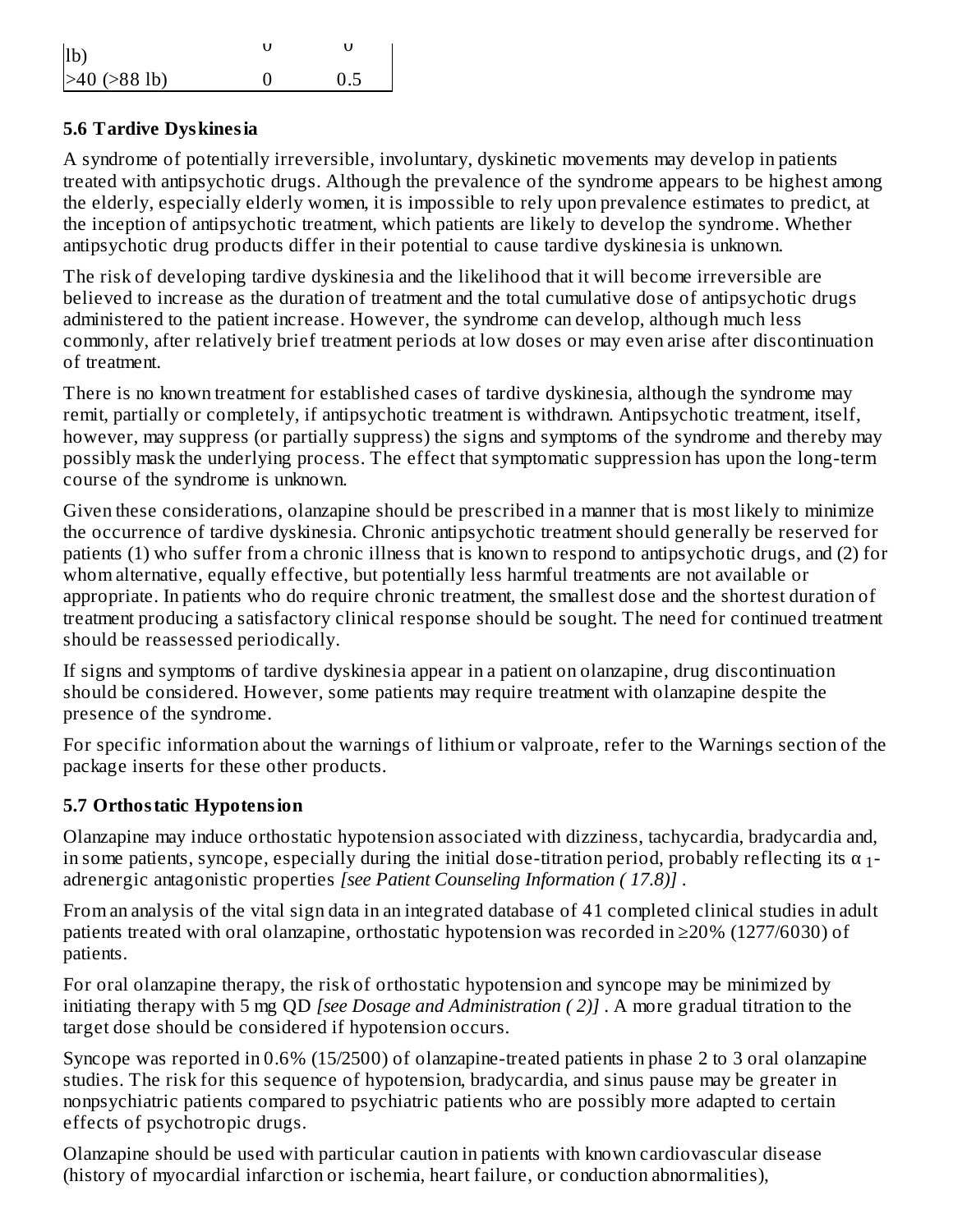cerebrovascular disease, and conditions which would predispose patients to hypotension (dehydration, hypovolemia, and treatment with antihypertensive medications) where the occurrence of syncope, or hypotension and/or bradycardia might put the patient at increased medical risk.

Caution is necessary in patients who receive treatment with other drugs having effects that can induce hypotension, bradycardia, respiratory or central nervous system depression *[see Drug Interactions ( 7)]* .

# **5.8 Falls**

Olanzapine may cause somnolence, postural hypotension, motor and sensory instability, which may lead to falls and, consequently, fractures or other injuries. For patients with diseases, conditions, or medications that could exacerbate these effects, complete fall risk assessments when initiating antipsychotic treatment and recurrently for patients on long- term antipsychotic therapy.

# **5.9 Leukopenia, Neutropenia, and Agranulocytosis**

Class Effect — In clinical trial and/or postmarketing experience, events of leukopenia/neutropenia have been reported temporally related to antipsychotic agents, including olanzapine. Agranulocytosis has also been reported.

Possible risk factors for leukopenia/neutropenia include pre-existing low white blood cell count (WBC) and history of drug induced leukopenia/neutropenia. Patients with a history of a clinically significant low WBC or drug induced leukopenia/neutropenia should have their complete blood count (CBC) monitored frequently during the first few months of therapy and discontinuation of olanzapine tablets should be considered at the first sign of a clinically significant decline in WBC in the absence of other causative factors.

Patients with clinically significant neutropenia should be carefully monitored for fever or other symptoms or signs of infection and treated promptly if such symptoms or signs occur. Patients with severe neutropenia (absolute neutrophil count  $\leq 1,000$ /mm  $^3$ ) should discontinue olanzapine tablets and have their WBC followed until recovery.

# **5.10 Dysphagia**

Esophageal dysmotility and aspiration have been associated with antipsychotic drug use. Aspiration pneumonia is a common cause of morbidity and mortality in patients with advanced Alzheimer's disease. Olanzapine is not approved for the treatment of patients with Alzheimer's disease.

# **5.11 Seizures**

During premarketing testing, seizures occurred in 0.9% (22/2500) of olanzapine-treated patients. There were confounding factors that may have contributed to the occurrence of seizures in many of these cases. Olanzapine should be used cautiously in patients with a history of seizures or with conditions that potentially lower the seizure threshold, e.g., Alzheimer's dementia. Olanzapine is not approved for the treatment of patients with Alzheimer's disease. Conditions that lower the seizure threshold may be more prevalent in a population of 65 years or older.

# **5.12 Potential for Cognitive and Motor Impairment**

Somnolence was a commonly reported adverse reaction associated with olanzapine treatment, occurring at an incidence of 26% in olanzapine patients compared to 15% in placebo patients. This adverse reaction was also dose related. Somnolence led to discontinuation in 0.4% (9/2500) of patients in the premarketing database.

Since olanzapine has the potential to impair judgment, thinking, or motor skills, patients should be cautioned about operating hazardous machinery, including automobiles, until they are reasonably certain that olanzapine therapy does not affect them adversely *[see Patient Counseling Information ( 17.9)]* .

# **5.13 Body Temperature Regulation**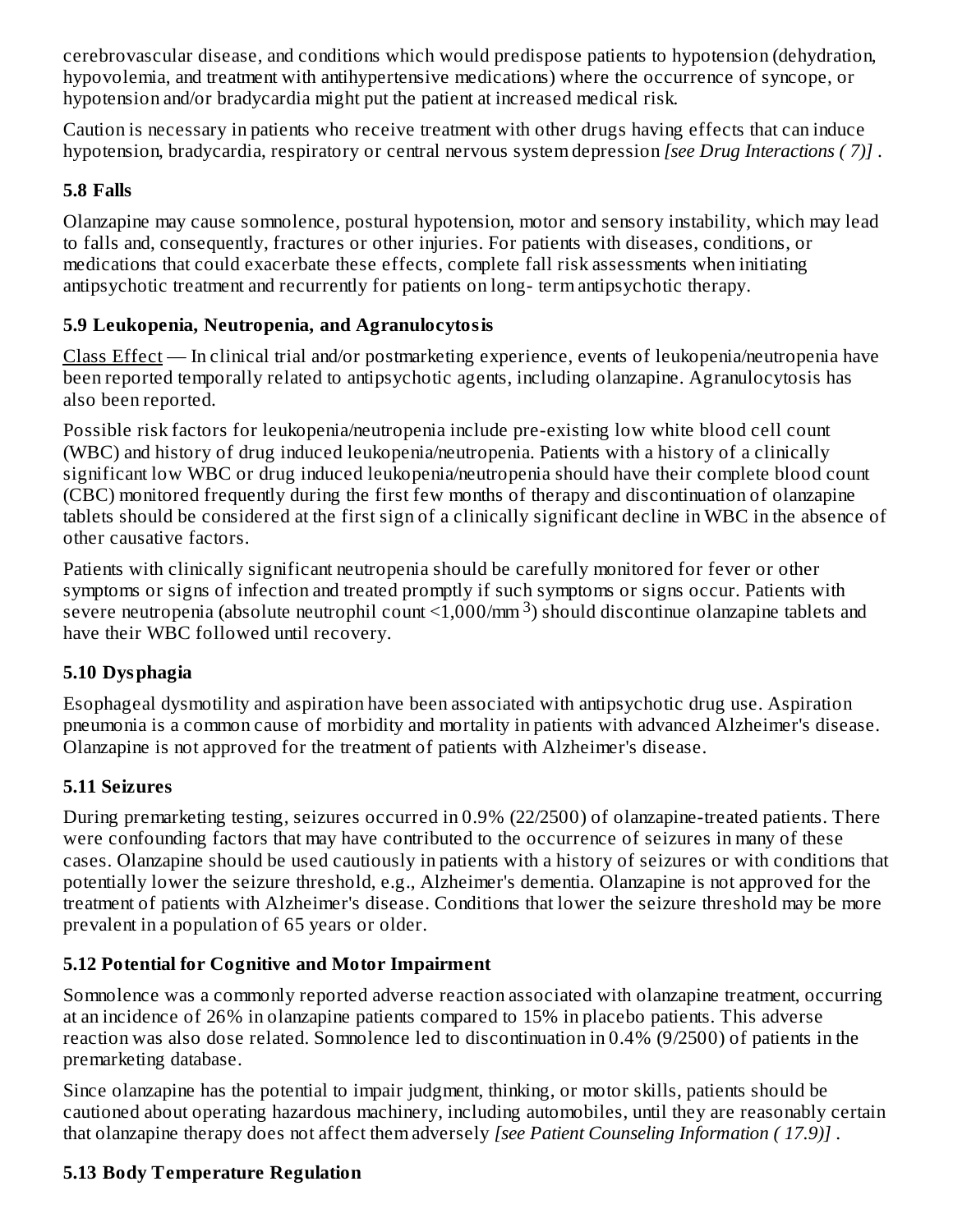Disruption of the body's ability to reduce core body temperature has been attributed to antipsychotic agents. Appropriate care is advised when prescribing olanzapine for patients who will be experiencing conditions which may contribute to an elevation in core body temperature, e.g., exercising strenuously, exposure to extreme heat, receiving concomitant medication with anticholinergic activity, or being subject to dehydration *[see Patient Counseling Information ( 17.10)]* .

# **5.14 Us e in Patients with Concomitant Illness**

Clinical experience with olanzapine in patients with certain concomitant systemic illnesses is limited *[see Clinical Pharmacology ( 12.3)]* .

Olanzapine exhibits *in vitro* muscarinic receptor affinity. In premarketing clinical trials with olanzapine, olanzapine was associated with constipation, dry mouth, and tachycardia, all adverse reactions possibly related to cholinergic antagonism. Such adverse reactions were not often the basis for discontinuations from olanzapine, but olanzapine should be used with caution in patients with clinically significant prostatic hypertrophy, narrow angle glaucoma, or a history of paralytic ileus or related conditions.

In 5 placebo-controlled studies of olanzapine in elderly patients with dementia-related psychosis (n=1184), the following treatment-emergent adverse reactions were reported in olanzapine-treated patients at an incidence of at least 2% and significantly greater than placebo-treated patients: falls, somnolence, peripheral edema, abnormal gait, urinary incontinence, lethargy, increased weight, asthenia, pyrexia, pneumonia, dry mouth and visual hallucinations. The rate of discontinuation due to adverse reactions was greater with olanzapine than placebo (13% vs 7%). Elderly patients with dementia-related psychosis treated with olanzapine are at an increased risk of death compared to placebo. Olanzapine is not approved for the treatment of patients with dementia-related psychosis *[see Boxed Warning, Warnings and Precautions ( 5.1), and Patient Counseling Information ( 17.2)]* .

Olanzapine has not been evaluated or used to any appreciable extent in patients with a recent history of myocardial infarction or unstable heart disease. Patients with these diagnoses were excluded from premarketing clinical studies. Because of the risk of orthostatic hypotension with olanzapine, caution should be observed in cardiac patients *[see Warnings and Precautions ( 5.7)]* .

# **5.15 Hyperprolactinemia**

As with other drugs that antagonize dopamine D  $_2$  receptors, olanzapine elevates prolactin levels, and the elevation persists during chronic administration. Hyperprolactinemia may suppress hypothalamic GnRH, resulting in reduced pituitary gonadotropin secretion. This, in turn, may inhibit reproductive function by impairing gonadal steroidogenesis in both female and male patients. Galactorrhea, amenorrhea, gynecomastia, and impotence have been reported in patients receiving prolactin-elevating compounds. Long-standing hyperprolactinemia when associated with hypogonadism may lead to decreased bone density in both female and male subjects.

Tissue culture experiments indicate that approximately one-third of human breast cancers are prolactin dependent *in vitro*, a factor of potential importance if the prescription of these drugs is contemplated in a patient with previously detected breast cancer. As is common with compounds which increase prolactin release, an increase in mammary gland neoplasia was observed in the olanzapine carcinogenicity studies conducted in mice and rats *[see Nonclinical Toxicology ( 13.1)]* . Neither clinical studies nor epidemiologic studies conducted to date have shown an association between chronic administration of this class of drugs and tumorigenesis in humans; the available evidence is considered too limited to be conclusive at this time.

In placebo-controlled olanzapine clinical studies (up to 12 weeks), changes from normal to high in prolactin concentrations were observed in 30% of adults treated with olanzapine as compared to 10.5% of adults treated with placebo. In a pooled analysis from clinical studies including 8136 adults treated with olanzapine, potentially associated clinical manifestations included menstrual-related events  $^1$  (2% [49/3240] of females), sexual function-related events  $2$  (2% [150/8136] of females and males), and breast-related events  $^{\overline{3}}$  (0.7% [23/3240] of females, 0.2% [9/4896] of males).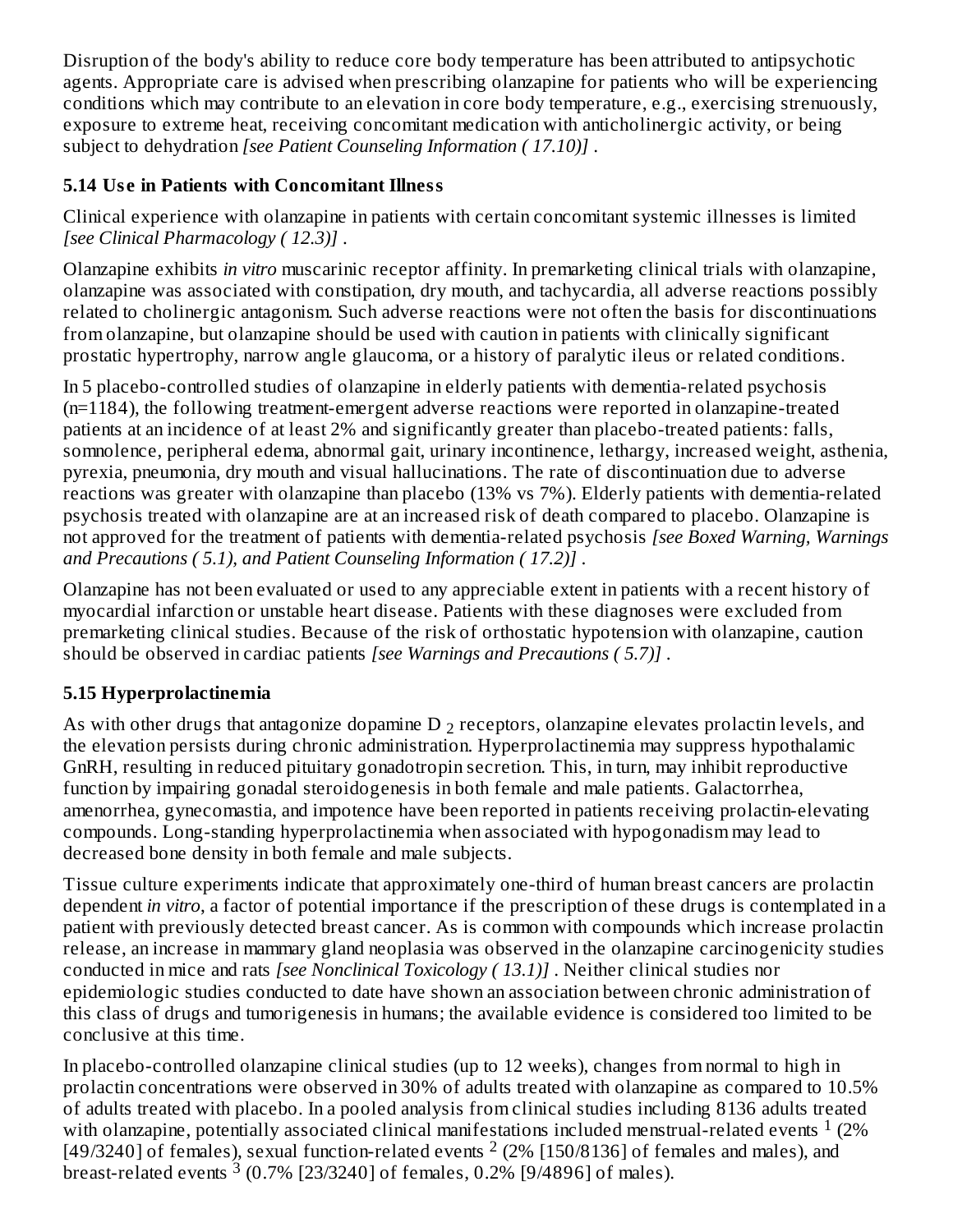In placebo-controlled olanzapine monotherapy studies in adolescent patients (up to 6 weeks) with schizophrenia or bipolar I disorder (manic or mixed episodes), changes from normal to high in prolactin concentrations were observed in 47% of olanzapine-treated patients compared to 7% of placebo-treated patients. In a pooled analysis from clinical trials including 454 adolescents treated with olanzapine, potentially associated clinical manifestations included menstrual-related events  $\frac{1}{1}$  (1% [2/168] of females), sexual function-related events  $^2$  (0.7% [3/454] of females and males), and breast-related events (2% [3/168] of females, 2% [7/286] of males) *[see Use in Specific Populations ( 8.4)]* . 3

 $^1$  Based on a search of the following terms: amenorrhea, hypomenorrhea, menstruation delayed, and oligomenorrhea.

 $2$  Based on a search of the following terms: anorgasmia, delayed ejaculation, erectile dysfunction, decreased libido, loss of libido, abnormal orgasm, and sexual dysfunction.

 $3$  Based on a search of the following terms: breast discharge, enlargement or swelling, galactorrhea, gynecomastia, and lactation disorder.

Dose group differences with respect to prolactin elevation have been observed. In a single 8-week randomized, double-blind, fixed-dose study comparing 10 (N=199), 20 (N=200) and 40 (N=200) mg/day of oral olanzapine in adult patients with schizophrenia or schizoaffective disorder, incidence of prolactin elevation >24.2 ng/mL (female) or >18.77 ng/mL (male) at any time during the trial (10 mg/day: 31.2%; 20 mg/day: 42.7%; 40 mg/day: 61.1%) indicated significant differences between 10 vs 40 mg/day and 20 vs 40 mg/day.

# **5.16 Us e in Combination with Fluoxetine, Lithium, or Valproate**

When using olanzapine tablets and fluoxetine in combination, the prescriber should also refer to the Warnings and Precautions section of the package insert for Symbyax. When using olanzapine tablets in combination with lithium or valproate, the prescriber should refer to the Warnings and Precautions sections of the package inserts for lithium or valproate *[see Drug Interactions ( 7)]* .

# **5.17 Laboratory Tests**

Fasting blood glucose testing and lipid profile at the beginning of, and periodically during, treatment is recommended *[see Warnings and Precautions ( 5.5) and Patient Counseling Information ( 17.5, 17.6)]* .

# **6 ADVERSE REACTIONS**

When using olanzapine tablets and fluoxetine in combination, also refer to the Adverse Reactions section of the package insert for Symbyax.

# **6.1 Clinical Trials Experience**

Because clinical trials are conducted under widely varying conditions, adverse reaction rates observed in the clinical trials of a drug cannot be directly compared to rates in the clinical trials of another drug and may not reflect or predict the rates observed in practice.

# **Clinical Trials in Adults**

The information below for olanzapine is derived from a clinical trial database for olanzapine consisting of 10,504 adult patients with approximately 4765 patient-years of exposure to olanzapine plus 722 patients with exposure to intramuscular olanzapine for injection. This database includes: (1) 2500 patients who participated in multiple-dose oral olanzapine premarketing trials in schizophrenia and Alzheimer's disease representing approximately 1122 patient-years of exposure as of February 14, 1995; (2) 182 patients who participated in oral olanzapine premarketing bipolar I disorder (manic or mixed episodes) trials representing approximately 66 patient-years of exposure; (3) 191 patients who participated in an oral olanzapine trial of patients having various psychiatric symptoms in association with Alzheimer's disease representing approximately 29 patient-years of exposure; (4) 5788 additional patients from 88 oral olanzapine clinical trials as of December 31, 2001; (5) 1843 additional patients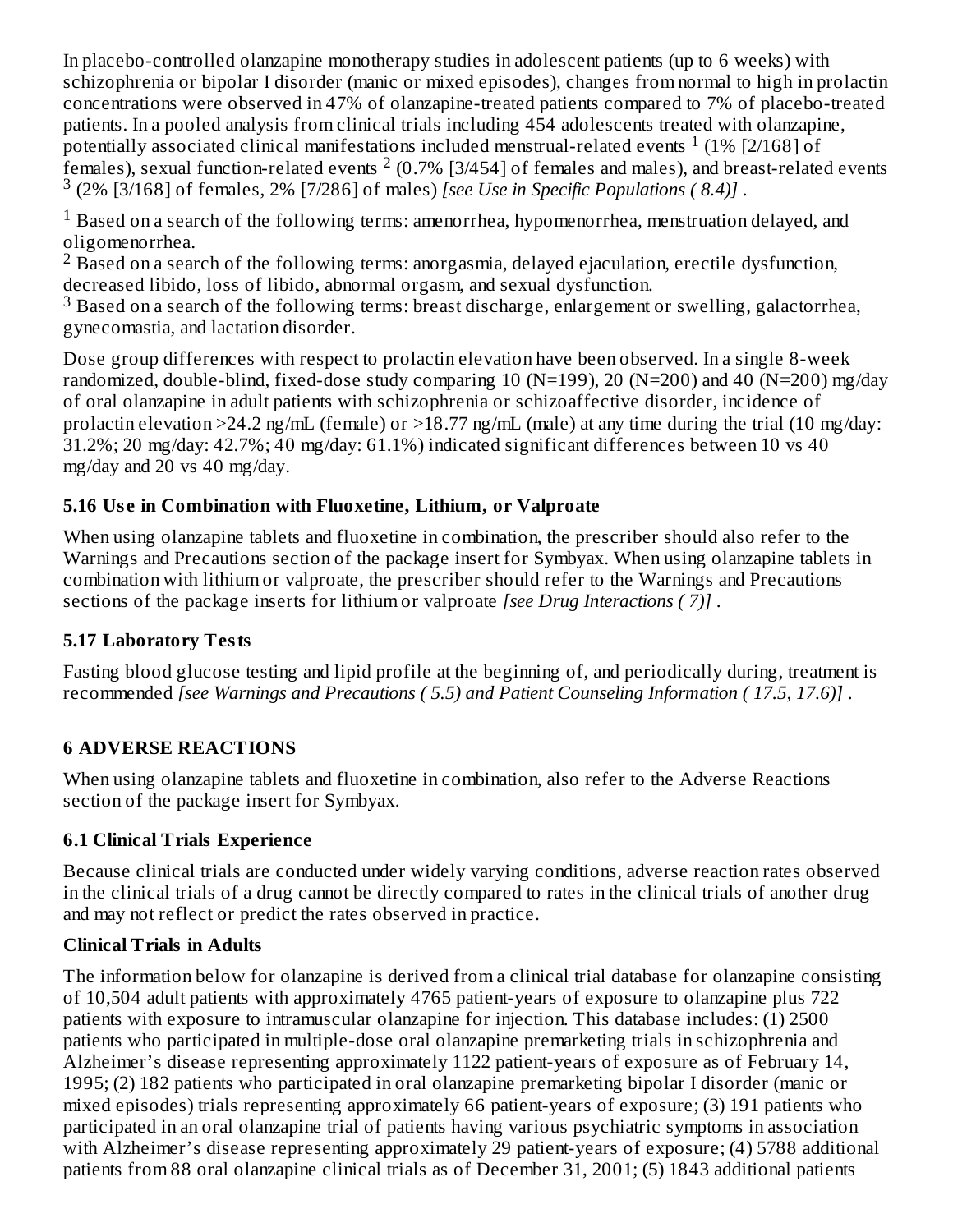from 41 olanzapine clinical trials as of October 31, 2011; and (6) 722 patients who participated in intramuscular olanzapine for injection premarketing trials in agitated patients with schizophrenia, bipolar I disorder (manic or mixed episodes), or dementia. Also included below is information from the premarketing 6-week clinical study database for olanzapine in combination with lithium or valproate, consisting of 224 patients who participated in bipolar I disorder (manic or mixed episodes) trials with approximately 22 patient-years of exposure.

The conditions and duration of treatment with olanzapine varied greatly and included (in overlapping categories) open-label and double-blind phases of studies, inpatients and outpatients, fixed-dose and dose-titration studies, and short-term or longer-term exposure. Adverse reactions were assessed by collecting adverse reactions, results of physical examinations, vital signs, weights, laboratory analytes, ECGs, chest x-rays, and results of ophthalmologic examinations.

Certain portions of the discussion below relating to objective or numeric safety parameters, namely, dose-dependent adverse reactions, vital sign changes, weight gain, laboratory changes, and ECG changes are derived from studies in patients with schizophrenia and have not been duplicated for bipolar I disorder (manic or mixed episodes) or agitation. However, this information is also generally applicable to bipolar I disorder (manic or mixed episodes) and agitation.

Adverse reactions during exposure were obtained by spontaneous report and recorded by clinical investigators using terminology of their own choosing. Consequently, it is not possible to provide a meaningful estimate of the proportion of individuals experiencing adverse reactions without first grouping similar types of reactions into a smaller number of standardized reaction categories. In the tables and tabulations that follow, MedDRA and COSTART Dictionary terminology has been used to classify reported adverse reactions.

The stated frequencies of adverse reactions represent the proportion of individuals who experienced, at least once, a treatment-emergent adverse reaction of the type listed. A reaction was considered treatment emergent if it occurred for the first time or worsened while receiving therapy following baseline evaluation. The reported reactions do not include those reaction terms that were so general as to be uninformative. Reactions listed elsewhere in labeling may not be repeated below. It is important to emphasize that, although the reactions occurred during treatment with olanzapine, they were not necessarily caused by it. The entire label should be read to gain a complete understanding of the safety profile of olanzapine.

The prescriber should be aware that the figures in the tables and tabulations cannot be used to predict the incidence of side effects in the course of usual medical practice where patient characteristics and other factors differ from those that prevailed in the clinical trials. Similarly, the cited frequencies cannot be compared with figures obtained from other clinical investigations involving different treatments, uses, and investigators. The cited figures, however, do provide the prescribing physician with some basis for estimating the relative contribution of drug and nondrug factors to the adverse reactions incidence in the population studied.

### Incidence of Adverse Reactions in Short-Term, Placebo-Controlled and Combination Trials

The following findings are based on premarketing trials of (1) oral olanzapine for schizophrenia, bipolar I disorder (manic or mixed episodes), a subsequent trial of patients having various psychiatric symptoms in association with Alzheimer's disease, and premarketing combination trials.

### *Adverse Reactions Associated with Discontinuation of Treatment in Short-Term, Placebo-Controlled Tria*l *s*

Schizophrenia — Overall, there was no difference in the incidence of discontinuation due to adverse reactions (5% for oral olanzapine vs 6% for placebo). However, discontinuations due to increases in ALT were considered to be drug related (2% for oral olanzapine vs 0% for placebo).

Bipolar I Disorder (Manic or Mixed Episodes) Monotherapy — Overall, there was no difference in the incidence of discontinuation due to adverse reactions (2% for oral olanzapine vs 2% for placebo).

*Adverse Reactions Associated with Discontinuation of Treatment in Short-Term Combination Trials*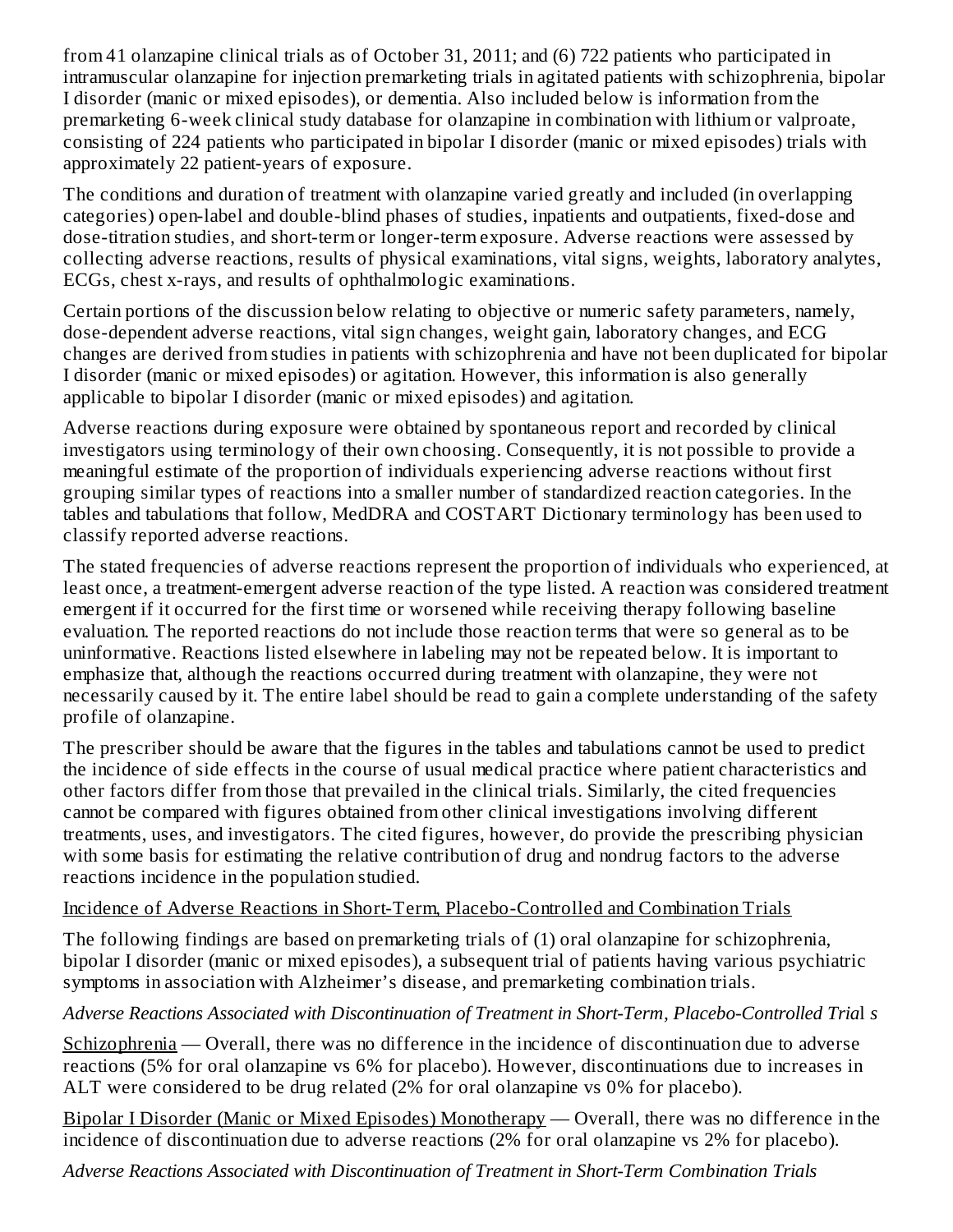B ipolar I Disorder (Manic or Mixed Episodes), Olanzapine as Adjunct to Lithium or Valproate — In a study of patients who were already tolerating either lithium or valproate as monotherapy, discontinuation rates due to adverse reactions were 11% for the combination of oral olanzapine with lithium or valproate compared to 2% for patients who remained on lithium or valproate monotherapy. Discontinuations with the combination of oral olanzapine and lithium or valproate that occurred in more than 1 patient were: somnolence (3%), weight gain (1%), and peripheral edema (1%).

### *Commonly Observed Adverse Reactions in Short-Term, Placebo-Controlled Trials*

The most commonly observed adverse reactions associated with the use of oral olanzapine (incidence of 5% or greater) and not observed at an equivalent incidence among placebo-treated patients (olanzapine incidence at least twice that for placebo) were:

#### **Table 9: Common Treatment-Emergent Advers e Reactions Associated with the Us e of Oral Olanzapine in 6-Week Trials — SCHIZOPHRENIA**

| <b>Adverse</b>                       | <b>Percentage of Patients</b><br><b>Reporting Event</b> |                      |  |
|--------------------------------------|---------------------------------------------------------|----------------------|--|
| Reaction                             | <b>Olanzapine</b><br>$(N=248)$                          | Placebo<br>$(N=118)$ |  |
| Postural<br>hypotension              | 5                                                       | 2                    |  |
| Constipation                         | 9                                                       | З                    |  |
| Weight gain                          | 6                                                       | 1                    |  |
| <b>Dizziness</b>                     | 11                                                      | 4                    |  |
| Personality<br>disorder <sup>a</sup> | 8                                                       |                      |  |
| Akathisia                            | 5                                                       |                      |  |

<sup>a</sup> Personality disorder is the COSTART term for designating nonaggressive objectionable behavior.

### **Table 10: Common Treatment-Emergent Advers e Reactions Associated with the Us e of Oral Olanzapine in 3-Week and 4-Week Trials — Bipolar I Disorder (Manic or Mixed Episodes)**

| Adverse                      | <b>Percentage of Patients</b><br><b>Reporting Event</b> |                             |  |
|------------------------------|---------------------------------------------------------|-----------------------------|--|
| Reaction                     | Olanzapine<br>$(N=125)$                                 | <b>Placebo</b><br>$(N=129)$ |  |
| Asthenia                     | 15                                                      | 6                           |  |
| Dry mouth                    | 22                                                      | 7                           |  |
| Constipation                 | 11                                                      | 5                           |  |
| Dyspepsia                    | 11                                                      | 5                           |  |
| <b>Increased</b><br>appetite | 6                                                       | З                           |  |
| Somnolence                   | 35                                                      | 13                          |  |
| <b>Dizziness</b>             | 18                                                      | 6                           |  |
| Tremor                       |                                                         | З                           |  |

*Adverse Reactions Occurring at an Incidence of 2% or More among Oral Olanzapine-Treated Patients in Short-Term, Placebo-Controlled Trials*

Table 11 enumerates the incidence, rounded to the nearest percent, of treatment-emergent adverse reactions that occurred in 2% or more of patients treated with oral olanzapine (doses ≥2.5 mg/day) and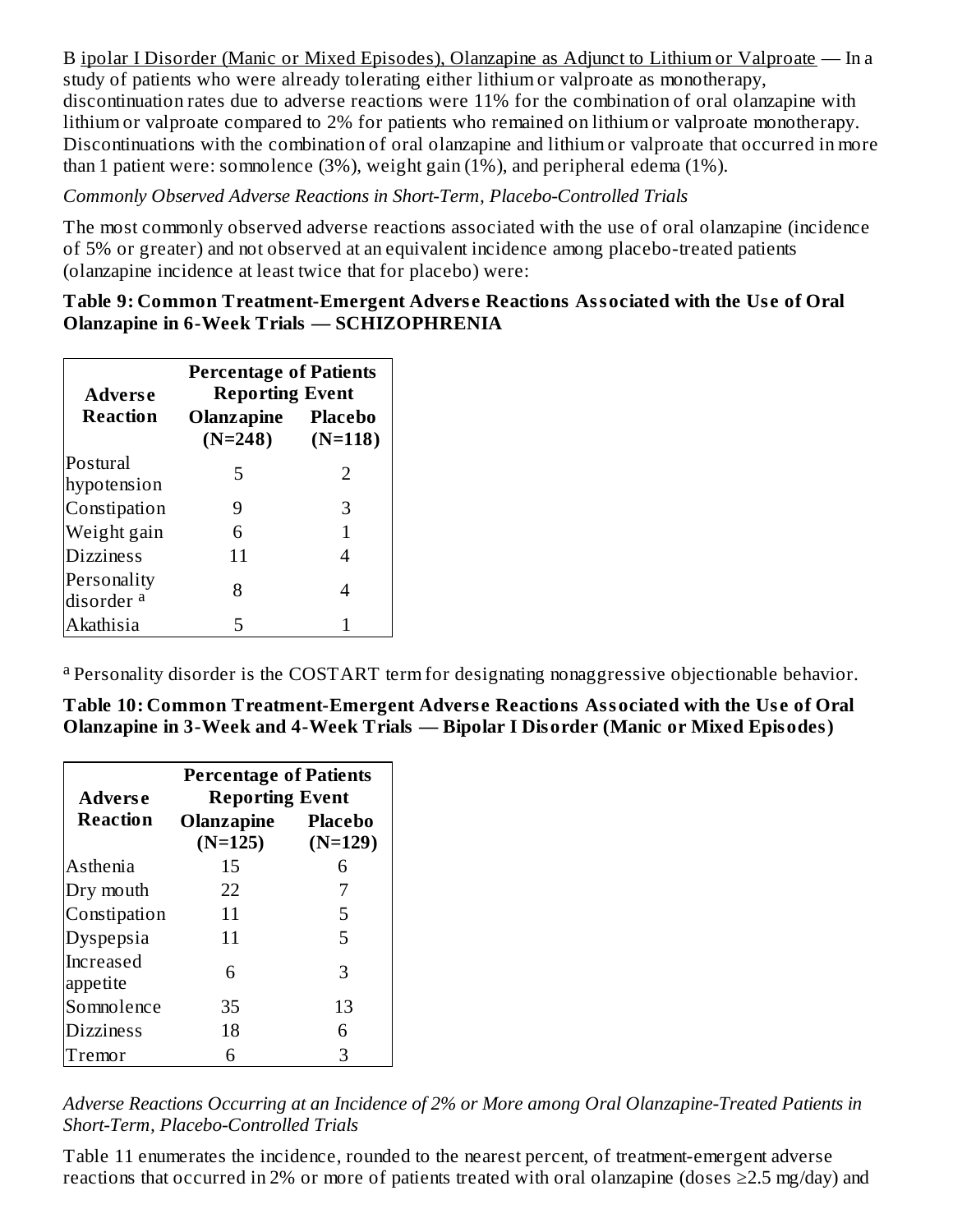with incidence greater than placebo who participated in the acute phase of placebo-controlled trials.

### **Table 11: Treatment-Emergent Advers e Reactions:Incidence in Short-Term, Placebo-Controlled Clinical Trials with Oral Olanzapine**

| <b>Body</b><br><b>Reporting Event</b><br>System/Adverse<br><b>Olanzapine Placebo</b><br><b>Reaction</b><br>$(N=532)$ $(N=294)$<br>Body as a Whole<br>Accidental injury<br>12<br>8<br>Asthenia<br>9<br>10<br>$\overline{2}$<br>6<br>Fever<br>5<br>$\overline{2}$<br>Back pain<br>Chest pain<br>3<br>$\mathbf{1}$<br>Cardiovas cular<br>Sys tem |  |
|-----------------------------------------------------------------------------------------------------------------------------------------------------------------------------------------------------------------------------------------------------------------------------------------------------------------------------------------------|--|
|                                                                                                                                                                                                                                                                                                                                               |  |
|                                                                                                                                                                                                                                                                                                                                               |  |
|                                                                                                                                                                                                                                                                                                                                               |  |
|                                                                                                                                                                                                                                                                                                                                               |  |
|                                                                                                                                                                                                                                                                                                                                               |  |
|                                                                                                                                                                                                                                                                                                                                               |  |
|                                                                                                                                                                                                                                                                                                                                               |  |
|                                                                                                                                                                                                                                                                                                                                               |  |
|                                                                                                                                                                                                                                                                                                                                               |  |
|                                                                                                                                                                                                                                                                                                                                               |  |
| 3<br>$\mathbf{1}$<br>Postural hypotension                                                                                                                                                                                                                                                                                                     |  |
| Tachycardia<br>3<br>$\mathbf{1}$                                                                                                                                                                                                                                                                                                              |  |
| $\overline{2}$<br>Hypertension<br>$\mathbf{1}$                                                                                                                                                                                                                                                                                                |  |
| Digestive System                                                                                                                                                                                                                                                                                                                              |  |
| Dry mouth<br>5<br>9                                                                                                                                                                                                                                                                                                                           |  |
| 9<br>$\overline{\mathbf{4}}$<br>Constipation                                                                                                                                                                                                                                                                                                  |  |
| 7<br>5<br>Dyspepsia                                                                                                                                                                                                                                                                                                                           |  |
| 3<br>$\overline{4}$<br>Vomiting                                                                                                                                                                                                                                                                                                               |  |
| Increased appetite<br>3<br>$\overline{2}$                                                                                                                                                                                                                                                                                                     |  |
| <b>Hemic</b> and                                                                                                                                                                                                                                                                                                                              |  |
| <b>Lymphatic System</b>                                                                                                                                                                                                                                                                                                                       |  |
| 5<br>Ecchymosis<br>3                                                                                                                                                                                                                                                                                                                          |  |
| <b>Metabolic and</b>                                                                                                                                                                                                                                                                                                                          |  |
| <b>Nutritional Disorders</b>                                                                                                                                                                                                                                                                                                                  |  |
| Weight gain<br>5<br>3                                                                                                                                                                                                                                                                                                                         |  |
| 3<br>Peripheral edema<br>$\overline{1}$                                                                                                                                                                                                                                                                                                       |  |
| Mus culos keletal                                                                                                                                                                                                                                                                                                                             |  |
| <b>System</b>                                                                                                                                                                                                                                                                                                                                 |  |
| Extremity pain (other<br>5<br>3<br>than joint)                                                                                                                                                                                                                                                                                                |  |
| 5<br>Joint pain<br>3                                                                                                                                                                                                                                                                                                                          |  |
| Nervous System                                                                                                                                                                                                                                                                                                                                |  |
| Somnolence<br>29<br>13                                                                                                                                                                                                                                                                                                                        |  |
| Insomnia<br>12<br>11                                                                                                                                                                                                                                                                                                                          |  |
| <b>Dizziness</b><br>$\overline{4}$<br>11                                                                                                                                                                                                                                                                                                      |  |
| 6<br>$\mathbf{1}$<br>Abnormal gait                                                                                                                                                                                                                                                                                                            |  |
| 3<br>$\overline{4}$<br>Tremor                                                                                                                                                                                                                                                                                                                 |  |
| Akathisia<br>3<br>$\overline{2}$                                                                                                                                                                                                                                                                                                              |  |
| $\overline{2}$<br>Hypertonia<br>3                                                                                                                                                                                                                                                                                                             |  |
| Articulation                                                                                                                                                                                                                                                                                                                                  |  |
| $\overline{2}$<br>$\overline{1}$<br>impairment                                                                                                                                                                                                                                                                                                |  |
| <b>Respiratory System</b>                                                                                                                                                                                                                                                                                                                     |  |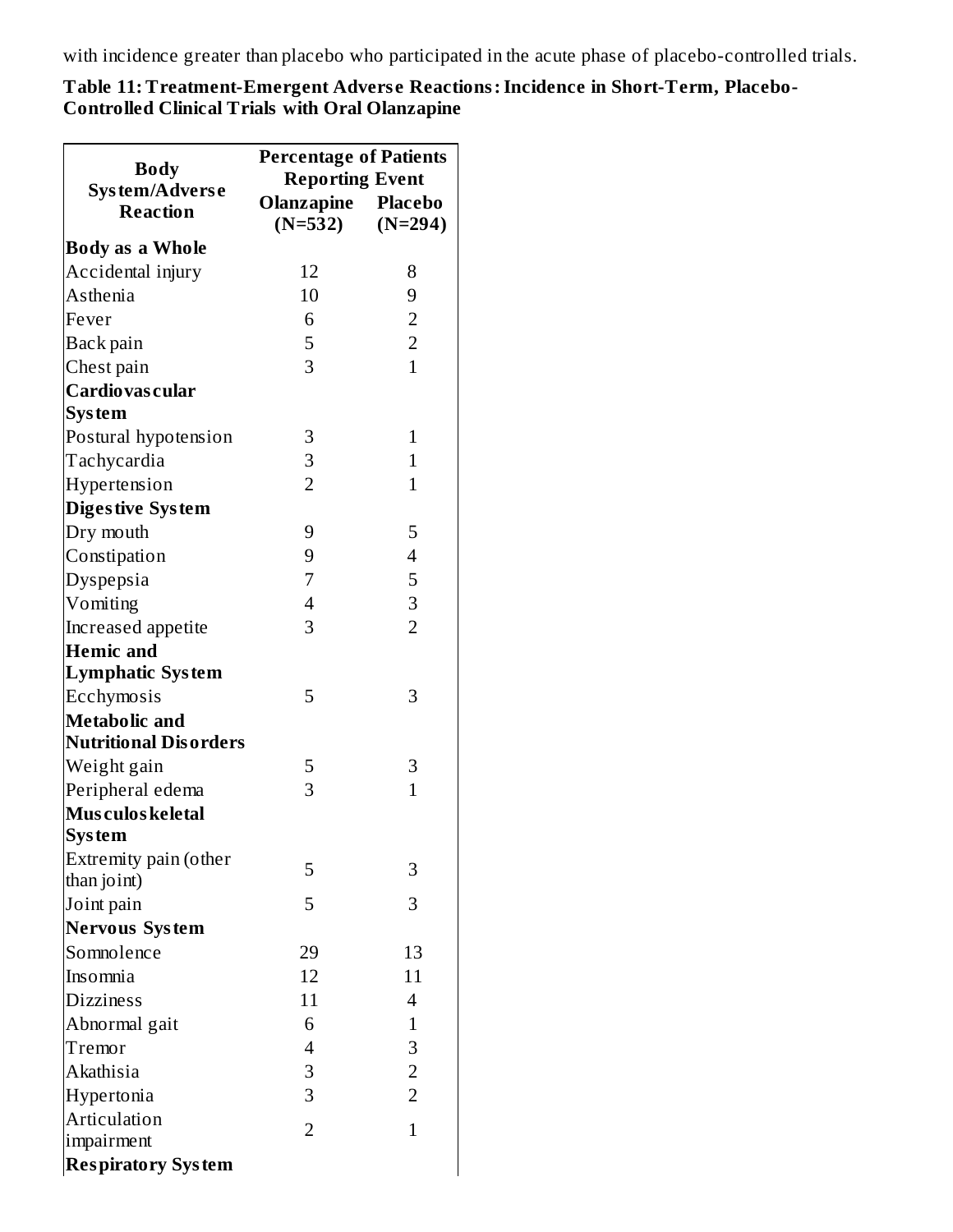| Rhinitis                 |   |   |
|--------------------------|---|---|
| Cough increased          |   | З |
| Pharyngitis              |   | З |
| <b>Special Senses</b>    |   |   |
| Amblyopia                | З | 2 |
| <b>Urogenital System</b> |   |   |
| Urinary incontinence     |   |   |
| Urinary tract infection  |   |   |

### *Dose Dependency of Adverse Reactions*

A dose group difference has been observed for fatigue, dizziness, weight gain and prolactin elevation. In a single 8-week randomized, double-blind, fixed-dose study comparing 10 (N=199), 20 (N=200) and 40 (N=200) mg/day of oral olanzapine in adult patients with schizophrenia or schizoaffective disorder, incidence of fatigue (10 mg/day: 1.5%; 20 mg/day: 2.1%; 40 mg/day: 6.6%) was observed with significant differences between 10 vs 40 and 20 vs 40 mg/day. The incidence of dizziness (10 mg/day: 2.6%; 20 mg/day: 1.6%; 40 mg/day: 6.6%) was observed with significant differences between 20 vs 40 mg. Dose group differences were also noted for weight gain and prolactin elevation *[see Warnings and Precautions ( 5.5, 5.15)]* .

The following table addresses dose relatedness for other adverse reactions using data from a schizophrenia trial involving fixed dosage ranges of oral olanzapine. It enumerates the percentage of patients with treatment-emergent adverse reactions for the 3 fixed-dose range groups and placebo. The data were analyzed using the Cochran-Armitage test, excluding the placebo group, and the table includes only those adverse reactions for which there was a trend.

**Table 12: Percentage of Patients from a Schizophrenia Trial with Treatment-Emergent Advers e Reactions for the 3 Dos e Range Groups and Placebo**

| <b>Percentage of Patients Reporting Event</b><br><b>Olanzapine Olanzapine Olanzapine</b> |    |                                   |                                    |                                    |
|------------------------------------------------------------------------------------------|----|-----------------------------------|------------------------------------|------------------------------------|
| Adverse Placebo<br>Reaction (N=68)                                                       |    | $5 \pm 2.5$<br>mg/day<br>$(N=65)$ | $10 \pm 2.5$<br>mg/day<br>$(N=64)$ | $15 \pm 2.5$<br>mg/day<br>$(N=69)$ |
| Asthenia                                                                                 | 15 |                                   |                                    | 20                                 |
| Dry mouth                                                                                | 4  |                                   | 5                                  | 13                                 |
| Nausea                                                                                   |    |                                   | フ                                  | 9                                  |
| Somnolence                                                                               | 16 | 20                                | 30                                 | 39                                 |
| Tremor                                                                                   |    |                                   | 5                                  |                                    |

*Commonly Observed Adverse Reactions in Short-Term Trials of Oral Olanzapine as Adjunct to Lithium or Valproate*

In the bipolar I disorder (manic or mixed episodes) adjunct placebo-controlled trials, the most commonly observed adverse reactions associated with the combination of olanzapine and lithium or valproate (incidence of ≥5% and at least twice placebo) were:

**Table 13: Common Treatment-Emergent Advers e Reactions Associated with the Us e of Oral Olanzapine in 6-Week Adjunct to Lithium or Valproate Trials — Bipolar I Disorder (Manic or Mixed Episodes)**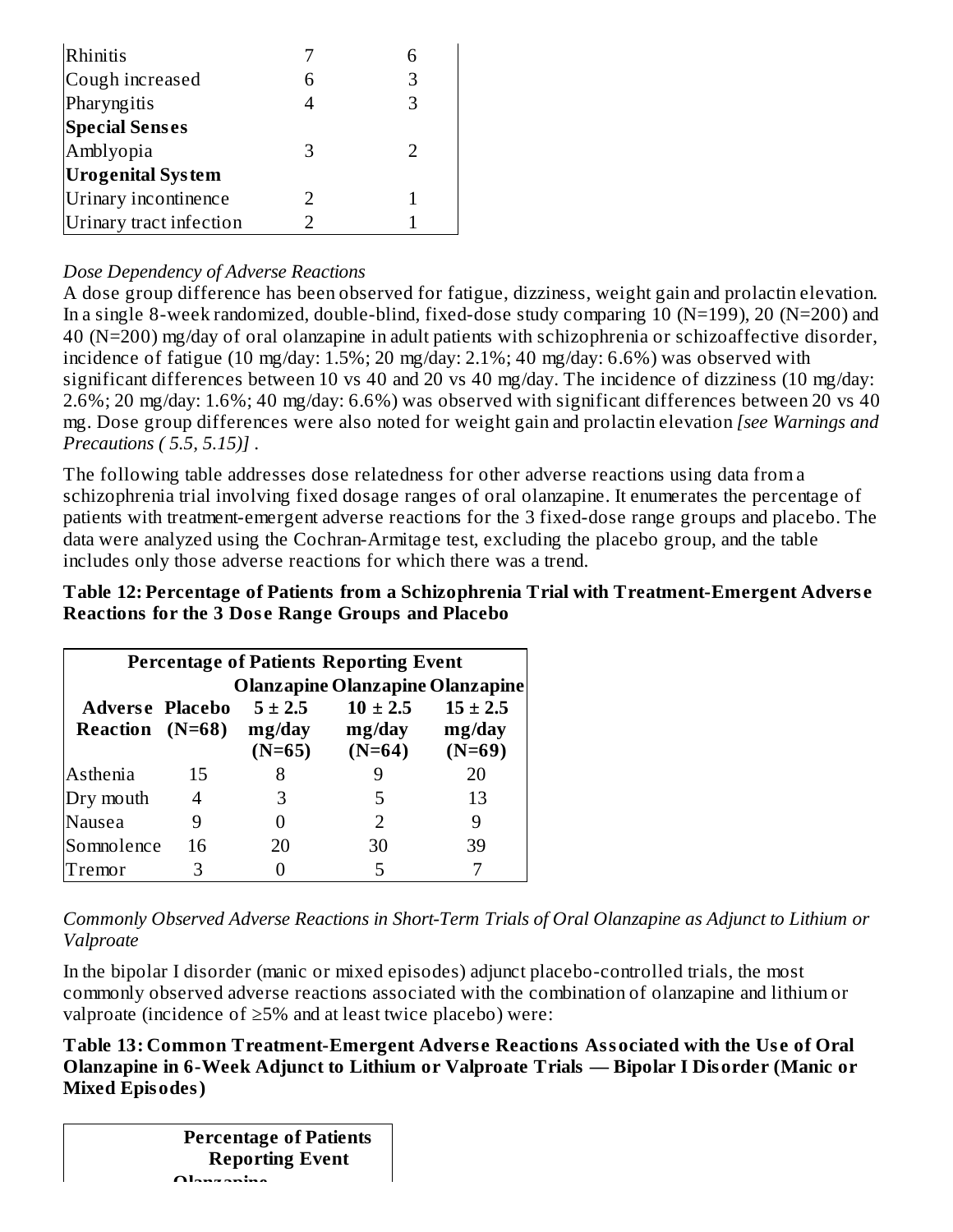| <b>Adverse</b><br><b>Reaction</b> | UldliZdplile<br>with<br>lithium or<br>valproate<br>$(N=229)$ | <b>Placebo</b> with<br>lithium<br>or valproate<br>$(N=115)$ |
|-----------------------------------|--------------------------------------------------------------|-------------------------------------------------------------|
| Dry mouth                         | 32                                                           | 9                                                           |
| Weight gain                       | 26                                                           | 7                                                           |
| Increased<br>appetite             | 24                                                           | 8                                                           |
| <b>Dizziness</b>                  | 14                                                           | 7                                                           |
| Back pain                         | 8                                                            | 4                                                           |
| Constipation                      | 8                                                            | 4                                                           |
| Speech<br>disorder                | 7                                                            | 1                                                           |
| Increased<br>salivation           | 6                                                            | 2                                                           |
| Amnesia                           | 5                                                            | 2                                                           |
| Paresthesia                       | 5                                                            | $\overline{2}$                                              |

*Adverse Reactions Occurring at an Incidence of 2% or More among Oral Olanzapine-Treated Patients in Short-Term Trials of Olanzapine as Adjunct to Lithium or Valproate*

Table 14 enumerates the incidence, rounded to the nearest percent, of treatment-emergent adverse reactions that occurred in 2% or more of patients treated with the combination of olanzapine (doses ≥5 mg/day) and lithium or valproate and with incidence greater than lithium or valproate alone who participated in the acute phase of placebo-controlled combination trials.

**Table 14: Treatment-Emergent Advers e Reactions:Incidence in Short-Term, Placebo-Controlled Clinical Trials of Oral Olanzapine as Adjunct to Lithium or Valproate**

|                           | <b>Percentage of Patients Reporting</b>                                                                |                |  |
|---------------------------|--------------------------------------------------------------------------------------------------------|----------------|--|
| <b>Body</b>               | <b>Event</b>                                                                                           |                |  |
| <b>Reaction</b>           | System/Adverse Olanzapine with Placebo with<br>lithium or<br>valproate( $N=229$ ) valproate( $N=115$ ) | lithium or     |  |
| Body as a                 |                                                                                                        |                |  |
| Whole                     |                                                                                                        |                |  |
| Asthenia                  | 18                                                                                                     | 13             |  |
| Back pain                 | 8                                                                                                      | 4              |  |
| Accidental injury         | 4                                                                                                      | $\overline{2}$ |  |
| Chest pain                | 3                                                                                                      | $\overline{2}$ |  |
| Cardiovas cular           |                                                                                                        |                |  |
| Sys tem                   |                                                                                                        |                |  |
| Hypertension              | $\overline{2}$                                                                                         | $\mathbf{1}$   |  |
| <b>Diges tive</b>         |                                                                                                        |                |  |
| <b>System</b>             |                                                                                                        |                |  |
| Dry mouth                 | 32                                                                                                     | 9              |  |
| Increased                 | 24                                                                                                     | 8              |  |
| appetite<br>Thirst        | 10                                                                                                     | 6              |  |
| Constipation<br>Increased | 8                                                                                                      | 4              |  |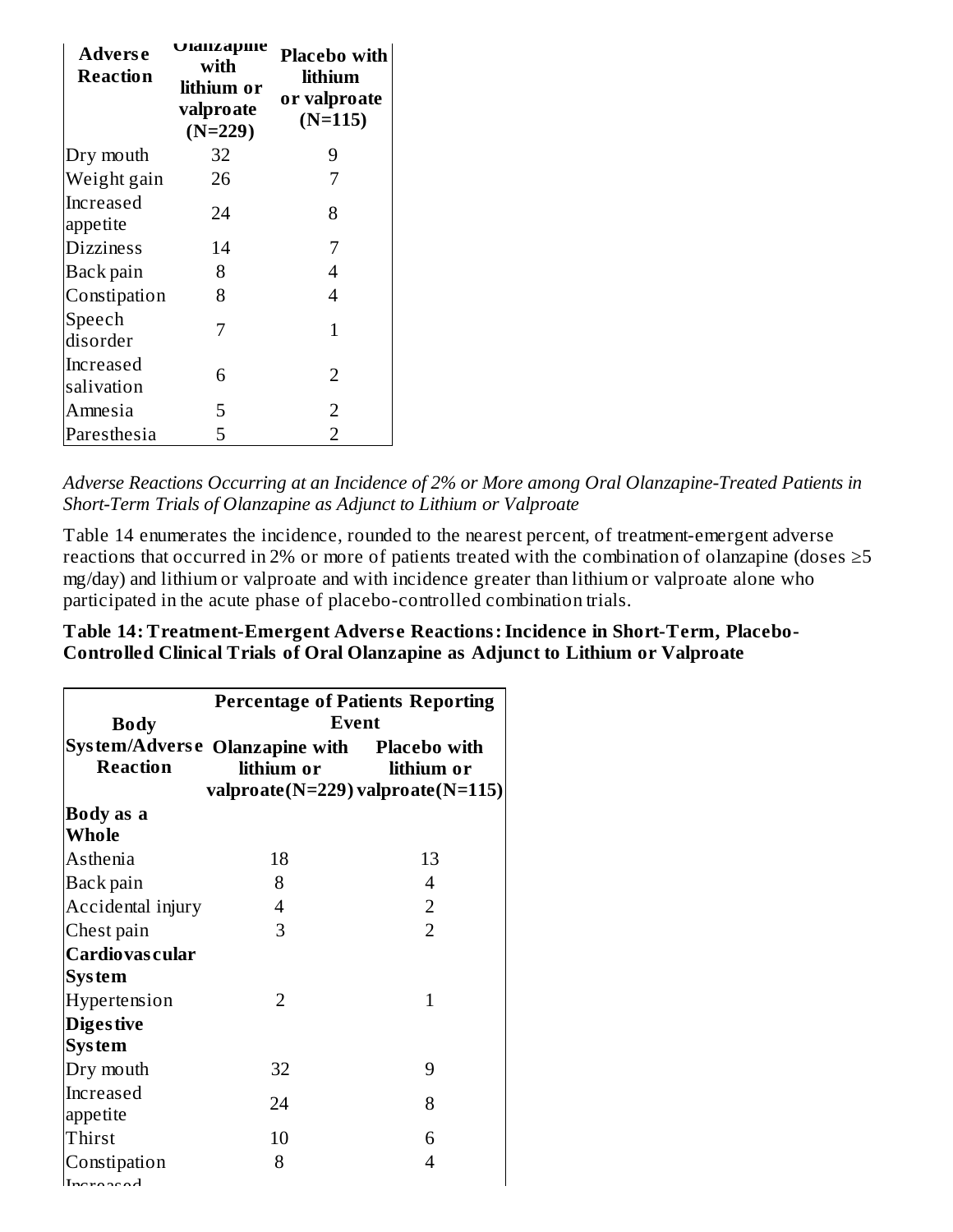| <b>ILICTE aseu</b>        | 6              | $\overline{2}$   |
|---------------------------|----------------|------------------|
| salivation                |                |                  |
| <b>Metabolic and</b>      |                |                  |
| <b>Nutritional</b>        |                |                  |
| <b>Disorders</b>          |                |                  |
| Weight gain               | 26             | 7                |
| Peripheral edema          | 6              | $\overline{4}$   |
| Edema                     | $\overline{2}$ | $\mathbf{1}$     |
| <b>Nervous</b>            |                |                  |
| <b>System</b>             |                |                  |
| Somnolence                | 52             | 27               |
| Tremor                    | 23             | 13               |
| Depression                | 18             | 17               |
| <b>Dizziness</b>          | 14             | 7                |
| Speech disorder           | 7              | $\mathbf{1}$     |
| Amnesia                   | 5              | $\overline{2}$   |
| Paresthesia               | 5              | $\overline{2}$   |
| Apathy                    | $\overline{4}$ | 3                |
| Confusion                 | $\overline{4}$ | $\mathbf{1}$     |
| Euphoria                  | 3              | $\overline{2}$   |
| Incoordination            | $\overline{2}$ | $\overline{0}$   |
| <b>Respiratory</b>        |                |                  |
| <b>System</b>             |                |                  |
| Pharyngitis               | 4              | $\mathbf{1}$     |
| Dyspnea                   | 3              | $\overline{1}$   |
| <b>Skin and</b>           |                |                  |
| <b>Appendages</b>         |                |                  |
| Sweating                  | 3              | 1                |
| Acne                      | 2              | 0                |
| Dry skin                  | $\overline{2}$ | $\boldsymbol{0}$ |
| <b>Special Senses</b>     |                |                  |
| Amblyopia                 | 9              | 5                |
| Abnormal vision           | 2              | $\overline{0}$   |
| <b>Urogenital</b>         |                |                  |
| <b>System</b>             |                |                  |
| Dysmenorrhea <sup>a</sup> | 2              | $\boldsymbol{0}$ |
| Vaginitis <sup>a</sup>    | $\overline{2}$ | 0                |

<sup>a</sup> Denominator used was for females only (olanzapine,  $N=128$ ; placebo,  $N=51$ ).

For specific information about the adverse reactions observed with lithium or valproate, refer to the Adverse Reactions section of the package inserts for these other products.

# **6.2 Extrapyramidal Symptoms**

The following table enumerates the percentage of patients with treatment-emergent extrapyramidal symptoms as assessed by categorical analyses of formal rating scales during acute therapy in a controlled clinical trial comparing oral olanzapine at 3 fixed doses with placebo in the treatment of schizophrenia in a 6-week trial.

**Table 16: Treatment-Emergent Extrapyramidal Symptoms Ass ess ed by Rating Scales Incidence in a Fixed Dosage Range, Placebo-Controlled Clinical Trial of Oral Olanzapine in Schizophrenia**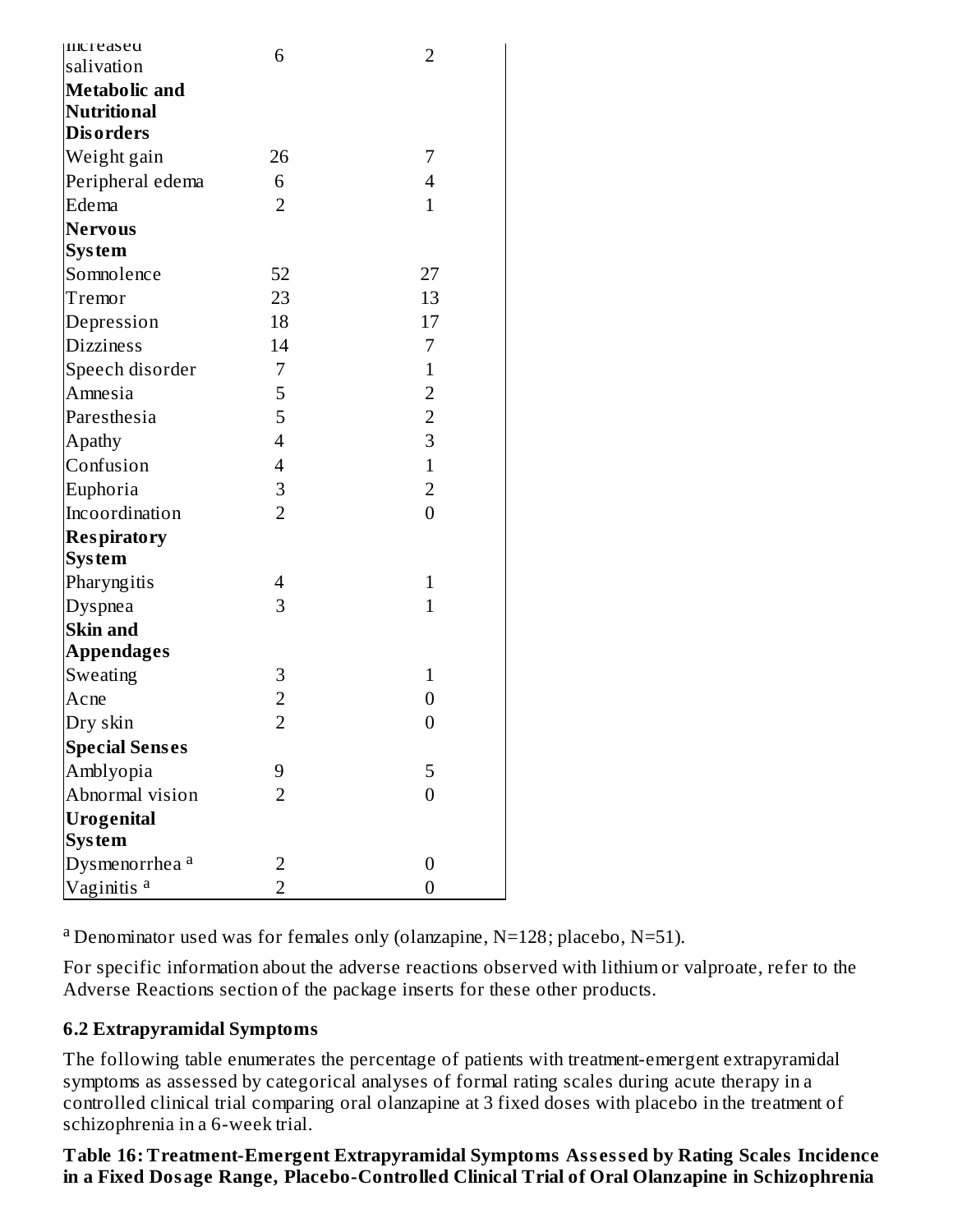|                        | <b>Percentage of Patients Reporting Event</b> |                       |                        |                        |
|------------------------|-----------------------------------------------|-----------------------|------------------------|------------------------|
|                        | <b>Olanzapine Olanzapine Olanzapine</b>       |                       |                        |                        |
|                        | Placebo                                       | $5 \pm 2.5$<br>mg/day | $10 \pm 2.5$<br>mg/day | $15 \pm 2.5$<br>mg/day |
| Parkinsonism<br>a      | 15                                            | 14                    | 12                     | 14                     |
| Akathisia <sup>b</sup> | ንገ                                            | 16                    | 1 Q                    | דר                     |

<sup>a</sup> Percentage of patients with a Simpson-Angus Scale total score >3.

 $^{\rm b}$  Percentage of patients with a Barnes Akathisia Scale global score  $\geq$ 2.

The following table enumerates the percentage of patients with treatment-emergent extrapyramidal symptoms as assessed by spontaneously reported adverse reactions during acute therapy in the same controlled clinical trial comparing olanzapine at 3 fixed doses with placebo in the treatment of schizophrenia in a 6-week trial.

**Table 17: Treatment-Emergent Extrapyramidal Symptoms Ass ess ed by Advers e Reactions Incidence in a Fixed Dosage Range, Placebo-Controlled Clinical Trial of Oral Olanzapine in Schizophrenia — Acute Phas e**

|                                  | <b>Percentage of Patients Reporting Event</b> |               |                                                             |              |
|----------------------------------|-----------------------------------------------|---------------|-------------------------------------------------------------|--------------|
|                                  | Placebo                                       | $5 \pm 2.5$   | <b>Olanzapine Olanzapine Olanzapine</b><br>$10 \pm 2.5$     | $15 \pm 2.5$ |
|                                  |                                               |               | $(N=68)$ mg/day mg/day mg/day<br>$(N=65)$ $(N=64)$ $(N=69)$ |              |
| Dystonic<br>events <sup>a</sup>  | 1                                             | 3             | 2                                                           | 3            |
| Parkinsonism<br>events b         | 10                                            | 8             | 14                                                          | 20           |
| Akathisia<br>events <sup>c</sup> | 1                                             | 5             | 11                                                          | 10           |
| Dyskinetic<br>events d           | 4                                             | 0             | 2                                                           | 1            |
| Residual<br>events <sup>e</sup>  | 1                                             | $\mathcal{P}$ | 5                                                           | 1            |
| Any<br>extrapyramidal<br>event   | 16                                            | 15            | 25                                                          | 32           |

<sup>a</sup> Patients with the following COSTART terms were counted in this category: dystonia, generalized spasm, neck rigidity, oculogyric crisis, opisthotonos, torticollis.

 $^{\rm b}$  Patients with the following COSTART terms were counted in this category: akinesia, cogwheel rigidity, extrapyramidal syndrome, hypertonia, hypokinesia, masked facies, tremor.

<sup>c</sup> Patients with the following COSTART terms were counted in this category: akathisia, hyperkinesia.

<sup>d</sup> Patients with the following COSTART terms were counted in this category: buccoglossal syndrome, choreoathetosis, dyskinesia, tardive dyskinesia.

<sup>e</sup> Patients with the following COSTART terms were counted in this category: movement disorder, myoclonus, twitching.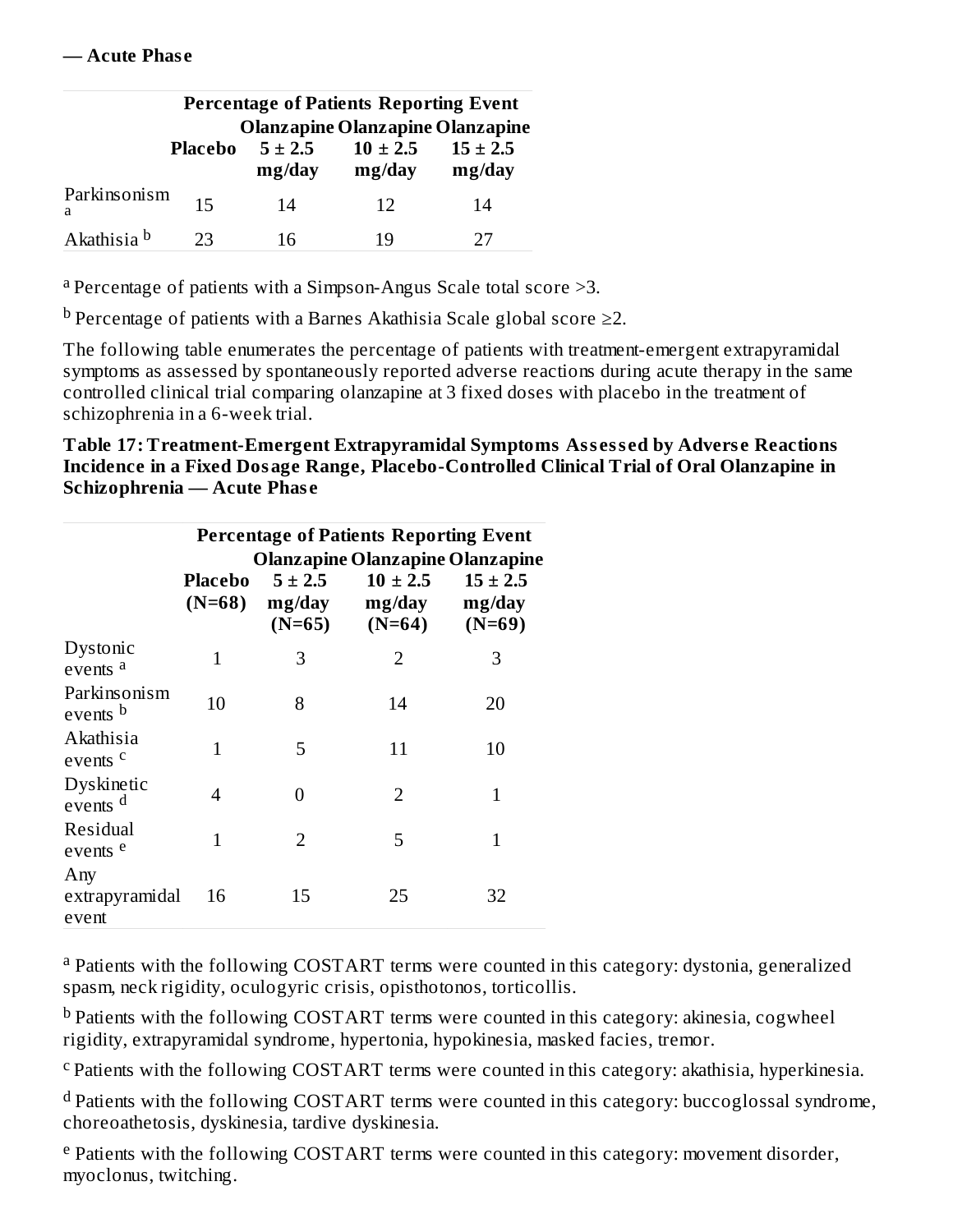The following table enumerates the percentage of adolescent patients with treatment-emergent extrapyramidal symptoms as assessed by spontaneously reported adverse reactions during acute therapy (dose range: 2.5 to 20 mg/day).

**Table 18: Treatment-Emergent Extrapyramidal Symptoms Ass ess ed by Advers e Reactions Incidence in Placebo-Controlled Clinical Trials of Oral Olanzapine in Schizophrenia and Bipolar I Disorder — Adoles cents**

|                                | <b>Percentage of Patients</b><br><b>Reporting Event</b> |                                |  |
|--------------------------------|---------------------------------------------------------|--------------------------------|--|
| Categories <sup>a</sup>        | Placebo<br>(N=89)                                       | <b>Olanzapine</b><br>$(N=179)$ |  |
| Dystonic<br>events             | 0                                                       | 1                              |  |
| Parkinsonism<br>events         | 2                                                       | 1                              |  |
| Akathisia<br>events            | 4                                                       | 6                              |  |
| Dyskinetic<br>events           | 0                                                       | 1                              |  |
| Nonspecific<br>events          | O                                                       | 4                              |  |
| Any<br>extrapyramidal<br>event | 6                                                       | 10                             |  |

<sup>a</sup> Categories are based on Standard MedDRA Queries (SMQ) for extrapyramidal symptoms as defined in MedDRA version 12.0.

*Dystonia, Class Effect:* Symptoms of dystonia, prolonged abnormal contractions of muscle groups, may occur in susceptible individuals during the first few days of treatment. Dystonic symptoms include: spasm of the neck muscles, sometimes progressing to tightness of the throat, swallowing difficulty, difficulty breathing, and/or protrusion of the tongue. While these symptoms can occur at low doses, the frequency and severity are greater with high potency and at higher doses of first generation antipsychotic drugs. In general, an elevated risk of acute dystonia may be observed in males and younger age groups receiving antipsychotics; however, events of dystonia have been reported infrequently (<1%) with olanzapine use.

# **6.3 Other Advers e Reactions**

# Other Adverse Reactions Observed During the Clinical Trial Evaluation of Oral Olanzapine

Following is a list of treatment-emergent adverse reactions reported by patients treated with oral olanzapine (at multiple doses  $\geq 1$  mg/day) in clinical trials. This listing is not intended to include reactions (1) already listed in previous tables or elsewhere in labeling, (2) for which a drug cause was remote, (3) which were so general as to be uninformative, (4) which were not considered to have significant clinical implications, or (5) which occurred at a rate equal to or less than placebo. Reactions are classified by body system using the following definitions: frequent adverse reactions are those occurring in at least 1/100 patients; infrequent adverse reactions are those occurring in 1/100 to 1/1,000 patients; rare reactions are those occurring in fewer than 1/1,000 patients.

**Body as a Whole** — *Infrequent:* chills, face edema, photosensitivity reaction, suicide attempt <sup>1</sup>; *Rare:* chills and fever, hangover effect, sudden death  $1$ .

**Cardiovas cular System —** *Infrequent:* cerebrovascular accident, vasodilatation.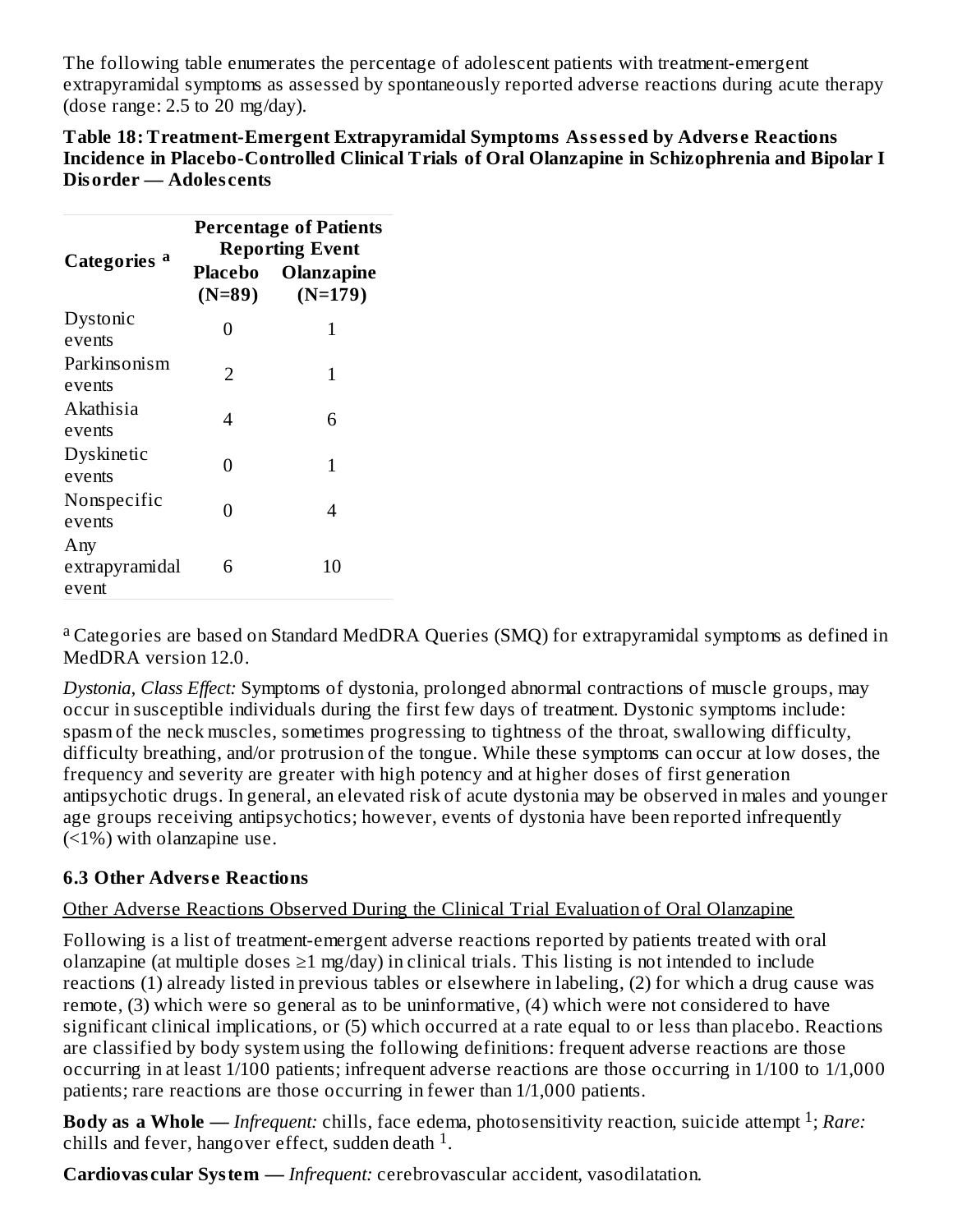**Digestive System —** *Infrequent:* abdominal distension, nausea and vomiting, tongue edema; *Rare:* ileus, intestinal obstruction, liver fatty deposit.

**Hemic and Lymphatic System —** *Infrequent:* thrombocytopenia.

**Metabolic and Nutritional Disorders —** *Frequent:* alkaline phosphatase increased; *Infrequent:* bilirubinemia, hypoproteinemia.

**Mus culoskeletal System** — *Rare:* osteoporosis.

**Nervous System —** *Infrequent:* ataxia, dysarthria, libido decreased, stupor; *Rare:* coma.

**Respiratory System —** *Infrequent:* epistaxis; *Rare:* lung edema.

**Skin and Appendages —** *Infrequent:* alopecia.

**Special Sens es —** *Infrequent:* abnormality of accommodation, dry eyes; *Rare:* mydriasis.

**Urogenital System** — *Infrequent:* amenorrhea <sup>2</sup>, breast pain, decreased menstruation, impotence <sup>2</sup>, increased menstruation <sup>2</sup>, menorrhagia <sup>2</sup>, metrorrhagia <sup>2</sup>, polyuria <sup>2</sup>, urinary frequency, urinary retention, urinary urgency, urination impaired.

 $1$  These terms represent serious adverse events but do not meet the definition for adverse drug reactions. They are included here because of their seriousness.

 $2$  Adjusted for gender.

Clinical Trials in Adolescent Patients (age 13 to 17 years)

*Commonly Observed Adverse Reactions in Oral Olanzapine Short-Term, Placebo-Controlled Trials*

Adverse reactions in adolescent patients treated with oral olanzapine (doses  $\geq$ 2.5 mg) reported with an incidence of 5% or more and reported at least twice as frequently as placebo-treated patients are listed in Table 21.

**Table 21: Treatment-Emergent Advers e Reactions of ≥ 5% Incidence among Adoles cents (13 to 17 Years Old) with Schizophrenia or Bipolar I Disorder (Manic or Mixed Episodes)**

|                             | <b>Percentage of Patients Reporting</b><br><b>Event</b>   |              |                                                                             |                |  |  |
|-----------------------------|-----------------------------------------------------------|--------------|-----------------------------------------------------------------------------|----------------|--|--|
| Adverse<br><b>Reactions</b> | <b>6 Week Trial</b><br>% Schizophrenia<br><b>Patients</b> |              | <b>3 Week Trial</b><br>% Bipolar Patients                                   |                |  |  |
|                             | $(N=72)$                                                  |              | <b>Olanzapine Placebo Olanzapine Placebo</b><br>$(N=35)$ $(N=107)$ $(N=54)$ |                |  |  |
| Sedation <sup>a</sup>       | 39                                                        | 9            | 48                                                                          | 9              |  |  |
| Weight<br>increased         | 31                                                        | 9            | 29                                                                          | 4              |  |  |
| Headache                    | 17                                                        | 6            | 17                                                                          | 17             |  |  |
| Increased<br>appetite       | 17                                                        | 9            | 29                                                                          | 4              |  |  |
| <b>Dizziness</b>            | 8                                                         | 3            | 7                                                                           | $\overline{2}$ |  |  |
| Abdominal<br>pain b         | 6                                                         | 3            | 6                                                                           | 7              |  |  |
| Pain in<br>extremity        | 6                                                         | 3            | 5                                                                           | 0              |  |  |
| Fatigue                     | 3                                                         | 3            | 14                                                                          | 6              |  |  |
| Dry mouth                   | 4                                                         | $\mathbf{0}$ | 7                                                                           | 0              |  |  |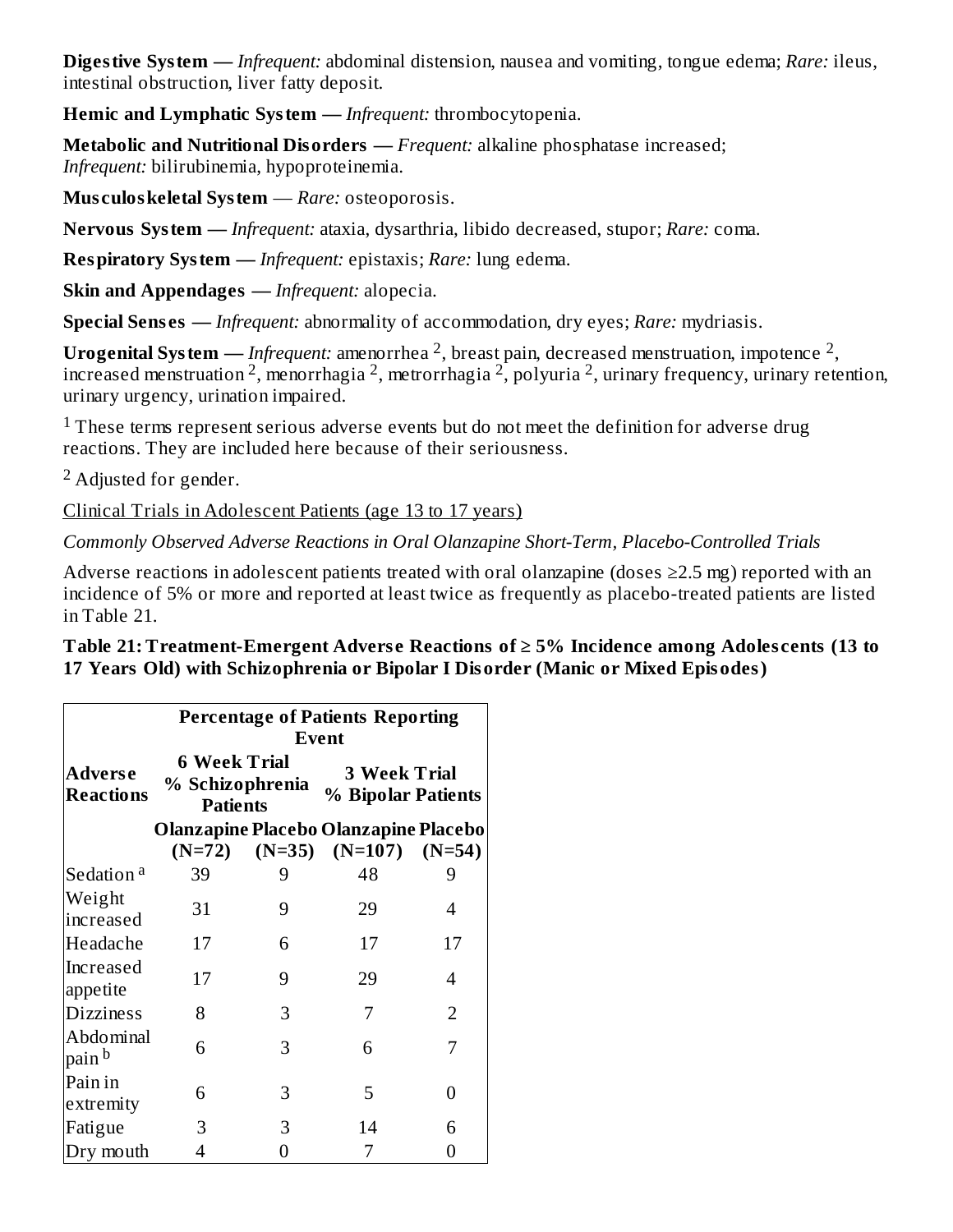<sup>a</sup> Patients with the following MedDRA terms were counted in this category: hypersomnia, lethargy, sedation, somnolence.

<sup>b</sup> Patients with the following MedDRA terms were counted in this category: abdominal pain, abdominal pain lower, abdominal pain upper.

*Adverse Reactions Occurring at an Incidence of 2% or More among Oral Olanzapine-Treated Patients in Short-Term (3 to 6 weeks), Placebo-Controlled Trials*

Adverse reactions in adolescent patients treated with oral olanzapine (doses ≥2.5 mg) reported with an incidence of 2% or more and greater than placebo are listed in Table 22.

**Table 22: Treatment-Emergent Advers e Reactions of ≥ 2% Incidence among Adoles cents (13 to 17 Years Old) (Combined Incidence from Short-Term, Placebo-Controlled Clinical Trials of Schizophrenia or Bipolar I Disorder [Manic or Mixed Episodes])**

|                                          | <b>Percentage of Patients Reporting Event</b> |                            |  |  |  |
|------------------------------------------|-----------------------------------------------|----------------------------|--|--|--|
| <b>Adverse Reaction</b>                  | Olanzapine<br>$(N=179)$                       | <b>Placebo</b><br>$(N=89)$ |  |  |  |
| Sedation <sup>a</sup>                    | 44                                            | 9                          |  |  |  |
| Weight increased                         | 30                                            | 6                          |  |  |  |
| Increased appetite                       | 24                                            | 6                          |  |  |  |
| Headache                                 | 17                                            | 12                         |  |  |  |
| Fatigue                                  | 9                                             | 4                          |  |  |  |
| <b>Dizziness</b>                         | 7                                             | 2                          |  |  |  |
| Dry mouth                                | 6                                             | 0                          |  |  |  |
| Pain in extremity                        | 5                                             | 1                          |  |  |  |
| Constipation                             | 4                                             | 0                          |  |  |  |
| Nasopharyngitis                          | 4                                             | 2                          |  |  |  |
| Diarrhea                                 | 3                                             | 0                          |  |  |  |
| <b>Restlessness</b>                      | 3                                             | $\mathcal{P}$              |  |  |  |
| Liver enzymes increased b                | 8                                             | 1                          |  |  |  |
| Dyspepsia                                | 3                                             | 1                          |  |  |  |
| Epistaxis                                | 3                                             | 0                          |  |  |  |
| Respiratory tract infection <sup>c</sup> | 3                                             | $\mathcal{P}$              |  |  |  |
| Sinusitis                                | 3                                             | 0                          |  |  |  |
| Arthralgia                               | 2                                             | $\mathbf{0}$               |  |  |  |
| Musculoskeletal stiffness                | $\overline{2}$                                | 0                          |  |  |  |

<sup>a</sup> Patients with the following MedDRA terms were counted in this category: hypersomnia, lethargy, sedation, somnolence.

 $^{\rm b}$  The terms alanine aminotransferase (ALT), aspartate aminotransferase (AST), and hepatic enzyme were combined under liver enzymes.

<sup>c</sup> Patients with the following MedDRA terms were counted in this category: lower respiratory tract infection, respiratory tract infection, respiratory tract infection viral, upper respiratory tract infection, viral upper respiratory tract infection.

# **Vital Signs and Laboratory Studies**

Vital Sign Changes — Oral olanzapine was associated with orthostatic hypotension and tachycardia in clinical trials *[see Warnings and Precautions ( 5)].*

Laboratory Changes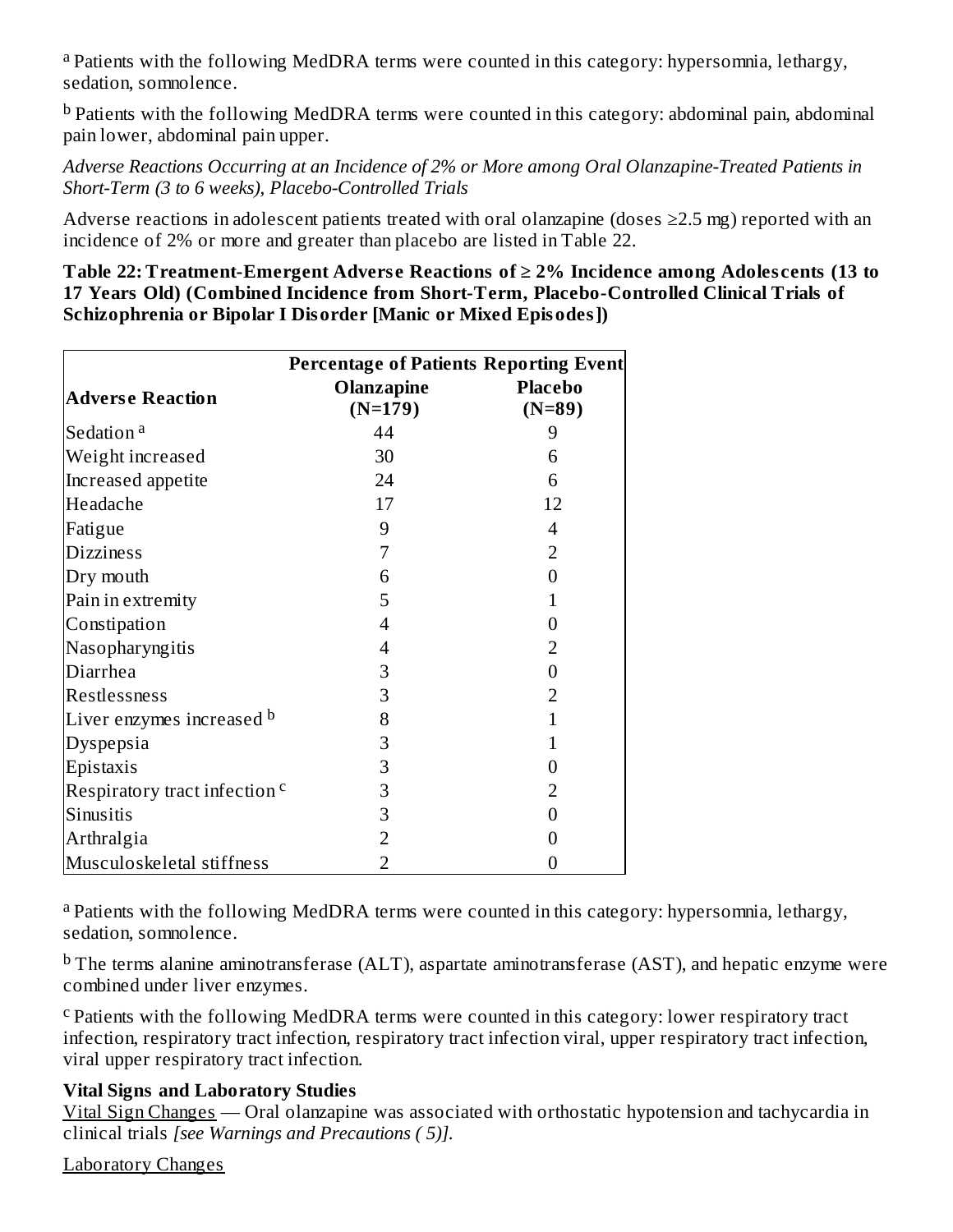*Olanzapine Monotherapy in Adults:* An assessment of the premarketing experience for olanzapine revealed an association with asymptomatic increases in ALT, AST, and GGT. Within the original premarketing database of about 2400 adult patients with baseline ALT ≤90 IU/L, the incidence of ALT elevations to >200 IU/L was 2% (50/2381). None of these patients experienced jaundice or other symptoms attributable to liver impairment and most had transient changes that tended to normalize while olanzapine treatment was continued.

In placebo-controlled olanzapine monotherapy studies in adults, clinically significant ALT elevations (change from <3 times the upper limit of normal [ULN] at baseline to  $\geq$ 3 times ULN) were observed in 5% (77/1426) of patients exposed to olanzapine compared to 1% (10/1187) of patients exposed to placebo. ALT elevations ≥5 times ULN were observed in 2% (29/1438) of olanzapine-treated patients, compared to 0.3% (4/1196) of placebo-treated patients. ALT values returned to normal, or were decreasing, at last follow-up in the majority of patients who either continued treatment with olanzapine or discontinued olanzapine. No patient with elevated ALT values experienced jaundice, liver failure, or met the criteria for Hy's Rule.

From an analysis of the laboratory data in an integrated database of 41 completed clinical studies in adult patients treated with oral olanzapine, high GGT levels were recorded in ≥1% (88/5245) of patients.

Caution should be exercised in patients with signs and symptoms of hepatic impairment, in patients with pre-existing conditions associated with limited hepatic functional reserve, and in patients who are being treated with potentially hepatotoxic drugs.

Olanzapine administration was also associated with increases in serum prolactin *[see Warnings and Precautions ( 5.15)],* with an asymptomatic elevation of the eosinophil count in 0.3% of patients, and with an increase in CPK.

From an analysis of the laboratory data in an integrated database of 41 completed clinical studies in adult patients treated with oral olanzapine, elevated uric acid was recorded in  $\geq$ 3% (171/4641) of patients.

*Olanzapine Monotherapy in Adolescents:* In placebo-controlled clinical trials of adolescent patients with schizophrenia or bipolar I disorder (manic or mixed episodes), greater frequencies for the following treatment-emergent findings, at anytime, were observed in laboratory analytes compared to placebo: elevated ALT (≥3X ULN in patients with ALT at baseline <3X ULN), (12% vs 2%); elevated AST (28% vs 4%); low total bilirubin (22% vs 7%); elevated GGT (10% vs 1%); and elevated prolactin (47% vs 7%).

In placebo-controlled olanzapine monotherapy studies in adolescents, clinically significant ALT elevations (change from <3 times ULN at baseline to ≥3 times ULN) were observed in 12% (22/192) of patients exposed to olanzapine compared to 2% (2/109) of patients exposed to placebo. ALT elevations ≥5 times ULN were observed in 4% (8/192) of olanzapine-treated patients, compared to 1% (1/109) of placebo-treated patients. ALT values returned to normal, or were decreasing, at last follow-up in the majority of patients who either continued treatment with olanzapine or discontinued olanzapine. No adolescent patient with elevated ALT values experienced jaundice, liver failure, or met the criteria for Hy's Rule.

ECG Changes — In pooled studies of adults as well as pooled studies of adolescents, there were no significant differences between olanzapine and placebo in the proportions of patients experiencing potentially important changes in ECG parameters, including QT, QTc (Fridericia corrected), and PR intervals. Olanzapine use was associated with a mean increase in heart rate compared to placebo (adults: +2.4 beats per minute vs no change with placebo; adolescents: +6.3 beats per minute vs -5.1 beats per minute with placebo). This increase in heart rate may be related to olanzapine's potential for inducing orthostatic changes *[see Warnings and Precautions ( 5.7)]* .

# **6.4 Postmarketing Experience**

The following adverse reactions have been identified during post-approval use of olanzapine. Because these reactions are reported voluntarily from a population of uncertain size, it is difficult to reliably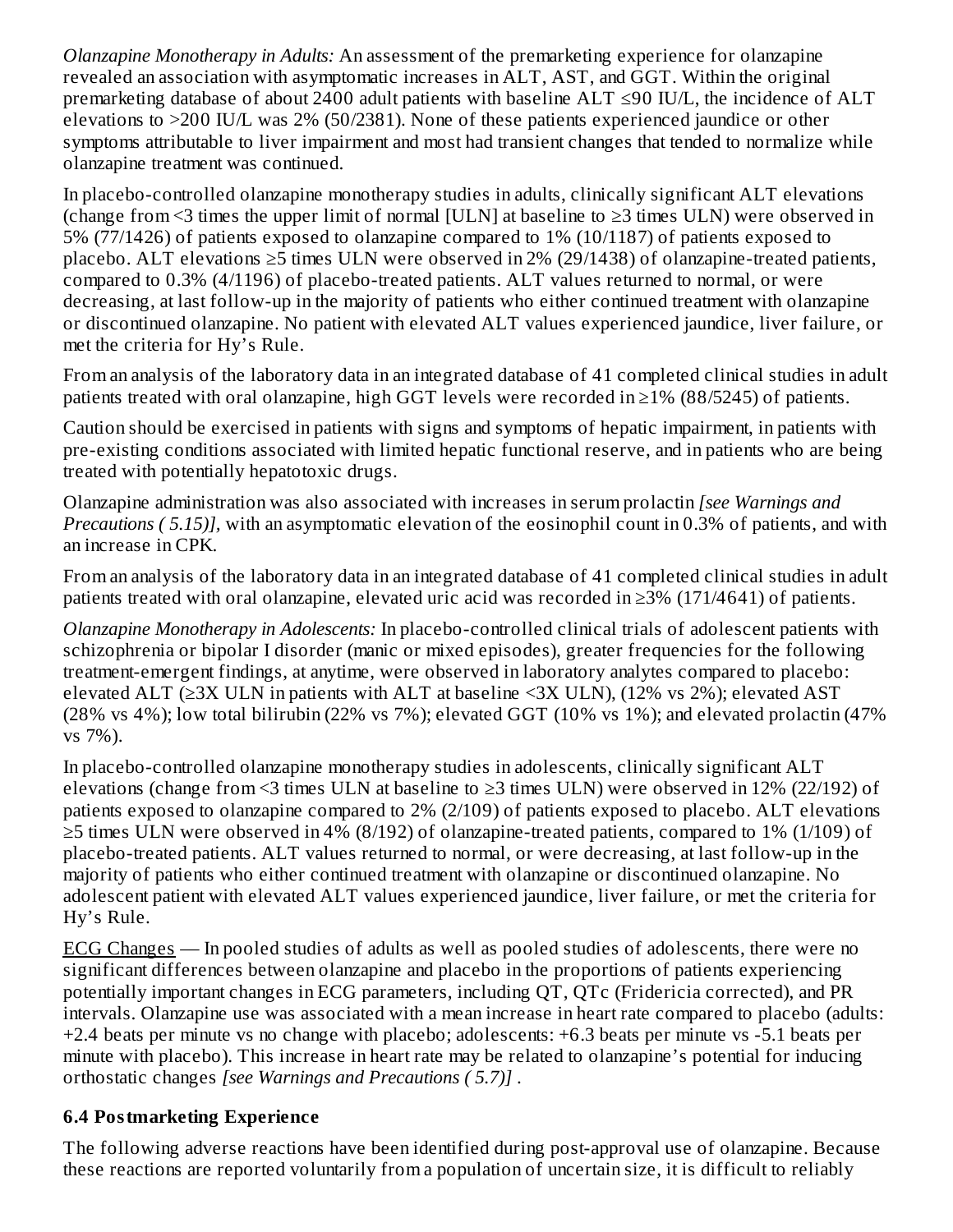estimate their frequency or evaluate a causal relationship to drug exposure.

Adverse reactions reported since market introduction that were temporally (but not necessarily causally) related to olanzapine therapy include the following: allergic reaction (e.g., anaphylactoid reaction, angioedema, pruritus or urticaria), cholestatic or mixed liver injury, diabetic coma, diabetic ketoacidosis, discontinuation reaction (diaphoresis, nausea or vomiting), Drug Reaction with Eosinophilia and Systemic Symptoms (DRESS), hepatitis, jaundice, neutropenia, pancreatitis, priapism, rash, restless legs syndrome, rhabdomyolysis, and venous thromboembolic events (including pulmonary embolism and deep venous thrombosis). Random cholesterol levels of ≥240 mg/dL and random triglyceride levels of  $\geq 1,000$  mg/dL have been reported.

# **7 DRUG INTERACTIONS**

The risks of using olanzapine in combination with other drugs have not been extensively evaluated in systematic studies.

# **7.1 Potential for Other Drugs to Affect Olanzapine**

Diazepam — The co-administration of diazepam with olanzapine potentiated the orthostatic hypotension observed with olanzapine *[see Drug Interactions ( 7.2)].*

Cimetidine and Antacids — Single doses of cimetidine (800 mg) or aluminum- and magnesiumcontaining antacids did not affect the oral bioavailability of olanzapine.

Inducers of CYP1A2 — Carbamazepine therapy (200 mg bid) causes an approximately 50% increase in the clearance of olanzapine. This increase is likely due to the fact that carbamazepine is a potent inducer of CYP1A2 activity. Higher daily doses of carbamazepine may cause an even greater increase in olanzapine clearance.

Alcohol — Ethanol (45 mg/70 kg single dose) did not have an effect on olanzapine pharmacokinetics. The co-administration of alcohol (i.e., ethanol) with olanzapine potentiated the orthostatic hypotension observed with olanzapine *[see Drug Interactions ( 7.2)].*

# Inhibitors of CYP1A2

*Fluvoxamine:* Fluvoxamine, a CYP1A2 inhibitor, decreases the clearance of olanzapine. This results in a mean increase in olanzapine C  $_{\rm max}$  following fluvoxamine of 54% in female nonsmokers and 77% in male smokers. The mean increase in olanzapine AUC is 52% and 108%, respectively. Lower doses of olanzapine should be considered in patients receiving concomitant treatment with fluvoxamine.

# Inhibitors of CYP2D6

*Fluoxetine:* Fluoxetine (60 mg single dose or 60 mg daily dose for 8 days) causes a small (mean 16%) increase in the maximum concentration of olanzapine and a small (mean 16%) decrease in olanzapine clearance. The magnitude of the impact of this factor is small in comparison to the overall variability between individuals, and therefore dose modification is not routinely recommended. When using olanzapine tablets and fluoxetine in combination, also refer to the Drug Interactions section of the package insert for Symbyax.

Warfarin — Warfarin (20 mg single dose) did not affect olanzapine pharmacokinetics *[see Drug Interactions ( 7.2)].*

Inducers of CYP1A2 or Glucuronyl Transferase — Omeprazole and rifampin may cause an increase in olanzapine clearance.

<u>Charcoal</u> — The administration of activated charcoal (1 g) reduced the C  $_{\rm max}$  and AUC of oral olanzapine by about 60%. As peak olanzapine levels are not typically obtained until about 6 hours after dosing, charcoal may be a useful treatment for olanzapine overdose.

# **7.2 Potential for Olanzapine to Affect Other Drugs**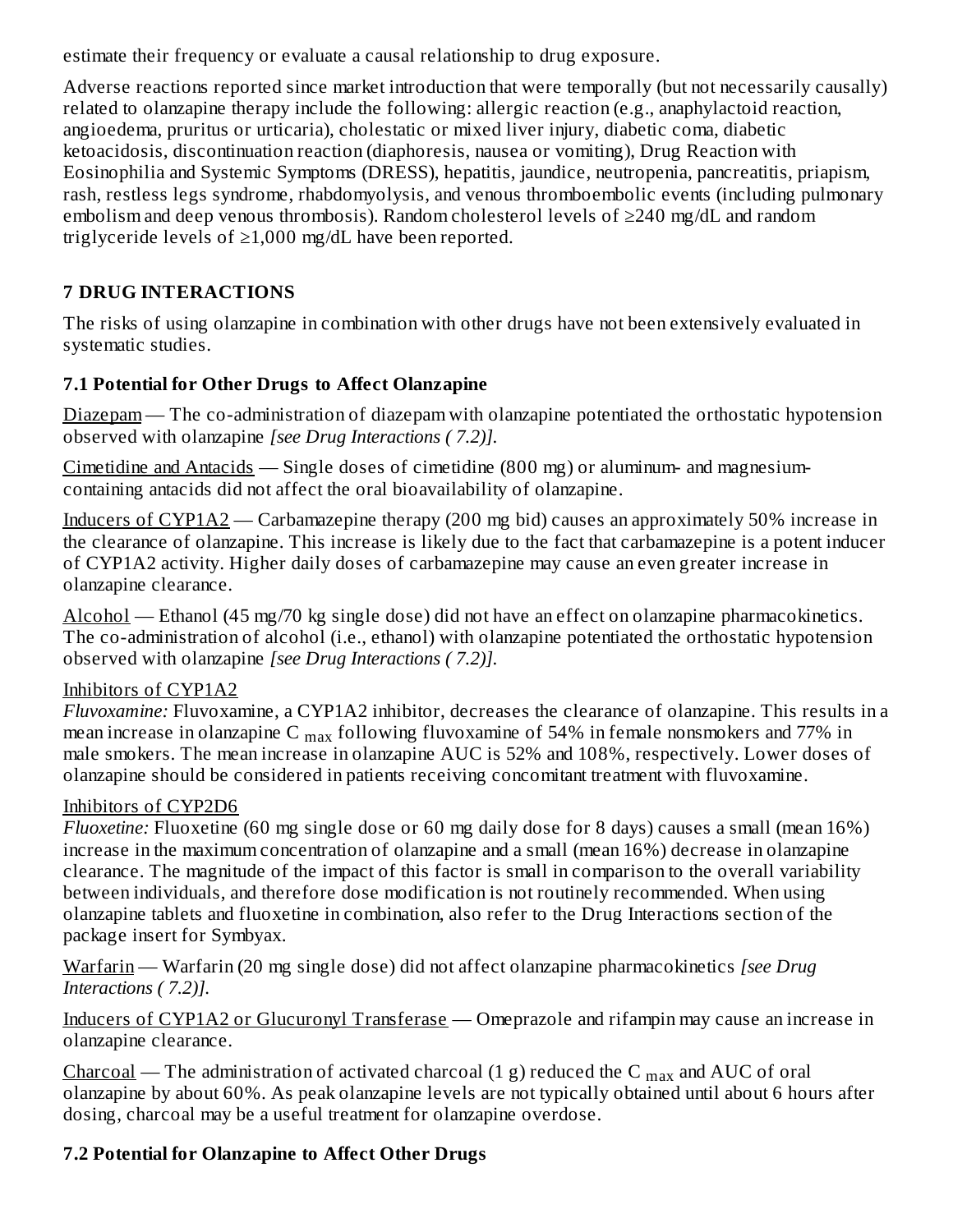CNS Acting Drugs — Given the primary CNS effects of olanzapine, caution should be used when olanzapine is taken in combination with other centrally acting drugs and alcohol.

Antihypertensive Agents — Olanzapine, because of its potential for inducing hypotension, may enhance the effects of certain antihypertensive agents.

Levodopa and Dopamine Agonists — Olanzapine may antagonize the effects of levodopa and dopamine agonists.

Lithium — Multiple doses of olanzapine (10 mg for 8 days) did not influence the kinetics of lithium. Therefore, concomitant olanzapine administration does not require dosage adjustment of lithium *[see Warnings and Precautions ( 5.16)].*

Valproate — Olanzapine (10 mg daily for 2 weeks) did not affect the steady state plasma concentrations of valproate. Therefore, concomitant olanzapine administration does not require dosage adjustment of valproate *[see Warnings and Precautions ( 5.16)]* .

Effect of Olanzapine on Drug Metabolizing Enzymes — *In vitro* studies utilizing human liver microsomes suggest that olanzapine has little potential to inhibit CYP1A2, CYP2C9, CYP2C19, CYP2D6, and CYP3A. Thus, olanzapine is unlikely to cause clinically important drug interactions mediated by these enzymes.

Imipramine — Single doses of olanzapine did not affect the pharmacokinetics of imipramine or its active metabolite desipramine.

Warfarin — Single doses of olanzapine did not affect the pharmacokinetics of warfarin *[see Drug Interactions ( 7.1)].*

Diazepam — Olanzapine did not influence the pharmacokinetics of diazepam or its active metabolite Ndesmethyldiazepam. However, diazepam co-administered with olanzapine increased the orthostatic hypotension observed with either drug given alone *[see Drug Interactions ( 7.1)].*

Alcohol — Multiple doses of olanzapine did not influence the kinetics of ethanol *[see Drug Interactions*  $(7.1)$ .

Biperiden — Multiple doses of olanzapine did not influence the kinetics of biperiden.

Theophylline — Multiple doses of olanzapine did not affect the pharmacokinetics of theophylline or its metabolites.

# **8 USE IN SPECIFIC POPULATIONS**

When using olanzapine tablets and fluoxetine in combination, also refer to the Use in Specific Populations section of the package insert for Symbyax.

# **8.1 Pregnancy**

Teratogenic Effects, Pregnancy Category  $C$  — In oral reproduction studies in rats at doses up to 18 mg/kg/day and in rabbits at doses up to 30 mg/kg/day (9 and 30 times the maximum recommended human daily oral dose on a mg/m<sup>2</sup> basis, respectively) no evidence of teratogenicity was observed. In an oral rat teratology study, early resorptions and increased numbers of nonviable fetuses were observed at a dose of 18 mg/kg/day (9 times the maximum recommended human daily oral dose on a mg/m<sup>2</sup> basis). Gestation was prolonged at 10 mg/kg/day (5 times the maximum recommended human daily oral dose on a mg/m $^2$  basis). In an oral rabbit teratology study, fetal toxicity (manifested as increased resorptions and decreased fetal weight) occurred at a maternally toxic dose of 30 mg/kg/day (30 times the maximum recommended human daily oral dose on a mg/m $^2$  basis). Because animal reproduction studies are not always predictive of human response, this drug should be used during pregnancy only if the potential benefit justifies the potential risk to the fetus.

Placental transfer of olanzapine occurs in rat pups.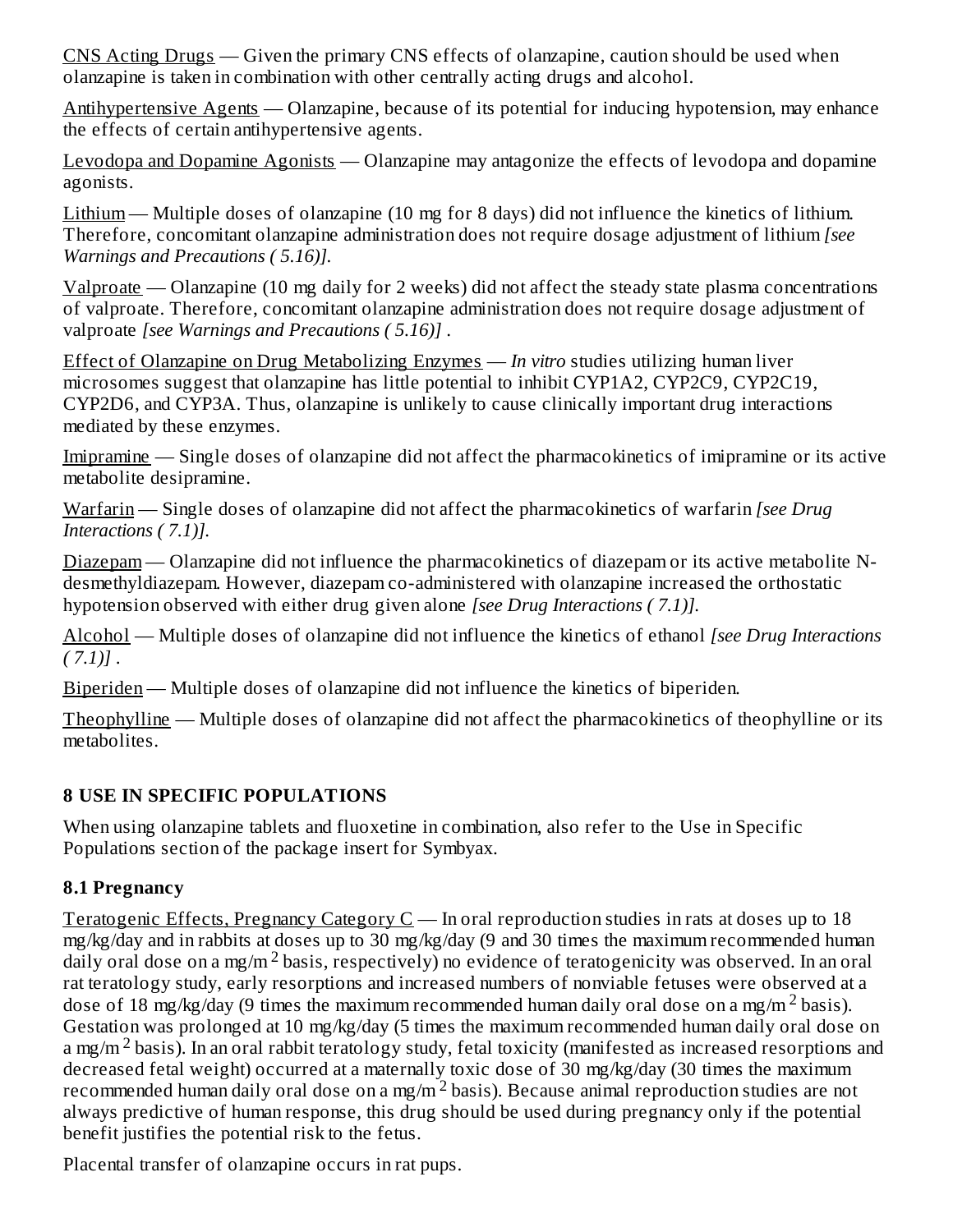There are no adequate and well-controlled trials with olanzapine in pregnant females. Seven pregnancies were observed during clinical trials with olanzapine, including 2 resulting in normal births, 1 resulting in neonatal death due to a cardiovascular defect, 3 therapeutic abortions, and 1 spontaneous abortion.

Nonteratogenic Effects — Neonates exposed to antipsychotic drugs (including olanzapine), during the third trimester of pregnancy are at risk for extrapyramidal and/or withdrawal symptoms following delivery. There have been reports of agitation, hypertonia, hypotonia, tremor, somnolence, respiratory distress and feeding disorder in these neonates. These complications have varied in severity; while in some cases symptoms have been self-limited, in other cases neonates have required intensive care unit support and prolonged hospitalization.

Olanzapine tablets should be used during pregnancy only if the potential benefit justifies the potential risk to the fetus.

# **8.2 Labor and Delivery**

The effect of olanzapine on labor and delivery in humans is unknown. Parturition in rats was not affected by olanzapine.

# **8.3 Nursing Mothers**

In a study in lactating, healthy women, olanzapine was excreted in breast milk. Mean infant dose at steady state was estimated to be 1.8% of the maternal olanzapine dose. It is recommended that women receiving olanzapine should not breast-feed.

# **8.4 Pediatric Us e**

The safety and effectiveness of oral olanzapine in the treatment of schizophrenia and manic or mixed episodes associated with bipolar I disorder were established in short-term studies in adolescents (ages 13 to 17 years). Use of olanzapine in adolescents is supported by evidence from adequate and wellcontrolled studies of olanzapine in which 268 adolescents received olanzapine in a range of 2.5 to 20 mg/day *[see Clinical Studies ( 14.1, 14.2)]* . Recommended starting dose for adolescents is lower than that for adults *[see Dosage and Administration ( 2.1, 2.2)]* . Compared to patients from adult clinical trials, adolescents were likely to gain more weight, experience increased sedation, and have greater increases in total cholesterol, triglycerides, LDL cholesterol, prolactin and hepatic aminotransferase levels *[see Warnings and Precautions ( 5.5, 5.15, 5.17) and Adverse Reactions ( 6.3)]* . When deciding among the alternative treatments available for adolescents, clinicians should consider the increased potential (in adolescents as compared with adults) for weight gain and dyslipidemia. Clinicians should consider the potential long-term risks when prescribing to adolescents, and in many cases this may lead them to consider prescribing other drugs first in adolescents *[see Indications and Usage ( 1.1, 1.2)]* .

Safety and effectiveness of olanzapine in children <13 years of age have not been established *[see Patient Counseling Information ( 17.14)].*

Safety and efficacy of olanzapine and fluoxetine in combination in children and adolescents (10 to 17 years of age) have been established for the acute treatment of depressive episodes associated with bipolar I disorder.

Safety and effectiveness of olanzapine and fluoxetine in combination in children <10 years of age have been established.

# **8.5 Geriatric Us e**

Of the 2500 patients in premarketing clinical studies with oral olanzapine, 11% (263) were 65 years of age or over. In patients with schizophrenia, there was no indication of any different tolerability of olanzapine in the elderly compared to younger patients. Studies in elderly patients with dementia-related psychosis have suggested that there may be a different tolerability profile in this population compared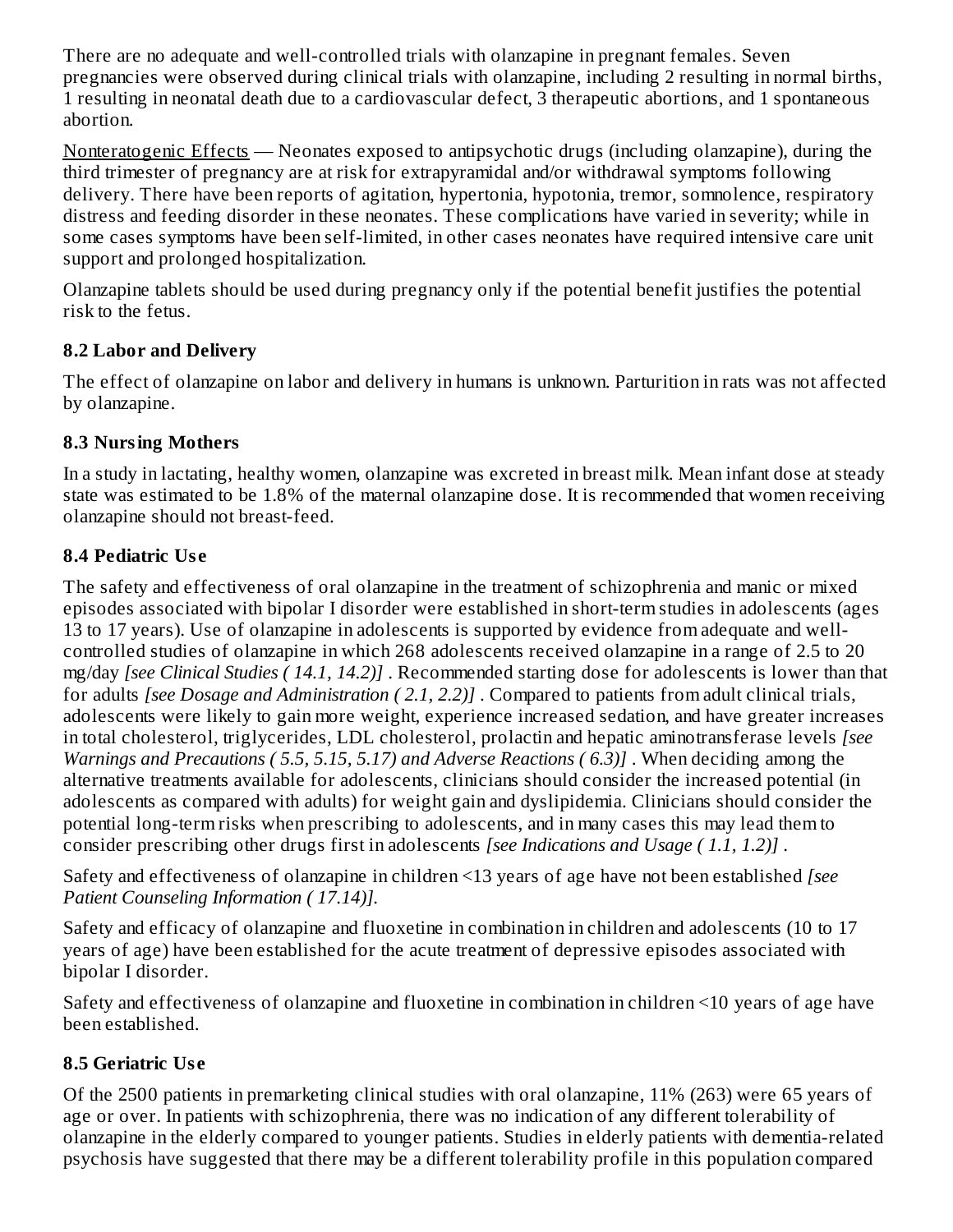to younger patients with schizophrenia. Elderly patients with dementia-related psychosis treated with olanzapine are at an increased risk of death compared to placebo. In placebo-controlled studies of olanzapine in elderly patients with dementia-related psychosis, there was a higher incidence of cerebrovascular adverse events (e.g., stroke, transient ischemic attack) in patients treated with olanzapine compared to patients treated with placebo. Olanzapine is not approved for the treatment of patients with dementia-related psychosis. Also, the presence of factors that might decrease pharmacokinetic clearance or increase the pharmacodynamic response to olanzapine should lead to consideration of a lower starting dose for any geriatric patient *[see Boxed Warning, Dosage and Administration ( 2.1), and Warnings and Precautions ( 5.1)]* .

Clinical studies of olanzapine and fluoxetine in combination did not include sufficient numbers of patients ≥65 years of age to determine whether they respond differently from younger patients.

# **9 DRUG ABUSE AND DEPENDENCE**

### **9.3 Dependence**

In studies prospectively designed to assess abuse and dependence potential, olanzapine was shown to have acute depressive CNS effects but little or no potential of abuse or physical dependence in rats administered oral doses up to 15 times the maximum recommended human daily oral dose (20 mg) and rhesus monkeys administered oral doses up to 8 times the maximum recommended human daily oral dose on a mg/m $^2$  basis.

Olanzapine has not been systematically studied in humans for its potential for abuse, tolerance, or physical dependence. While the clinical trials did not reveal any tendency for any drug-seeking behavior, these observations were not systematic, and it is not possible to predict on the basis of this limited experience the extent to which a CNS-active drug will be misused, diverted, and/or abused once marketed. Consequently, patients should be evaluated carefully for a history of drug abuse, and such patients should be observed closely for signs of misuse or abuse of olanzapine (e.g., development of tolerance, increases in dose, drug-seeking behavior).

### **10 OVERDOSAGE**

### **10.1 Human Experience**

In premarketing trials involving more than 3100 patients and/or normal subjects, accidental or intentional acute overdosage of olanzapine was identified in 67 patients. In the patient taking the largest identified amount, 300 mg, the only symptoms reported were drowsiness and slurred speech. In the limited number of patients who were evaluated in hospitals, including the patient taking 300 mg, there were no observations indicating an adverse change in laboratory analytes or ECG. Vital signs were usually within normal limits following overdoses.

In postmarketing reports of overdose with olanzapine alone, symptoms have been reported in the majority of cases. In symptomatic patients, symptoms with  $\geq 10\%$  incidence included agitation/aggressiveness, dysarthria, tachycardia, various extrapyramidal symptoms, and reduced level of consciousness ranging from sedation to coma. Among less commonly reported symptoms were the following potentially medically serious reactions: aspiration, cardiopulmonary arrest, cardiac arrhythmias (such as supraventricular tachycardia and 1 patient experiencing sinus pause with spontaneous resumption of normal rhythm), delirium, possible neuroleptic malignant syndrome, respiratory depression/arrest, convulsion, hypertension, and hypotension. Reports have been received of fatality in association with overdose of olanzapine alone. In 1 case of death, the amount of acutely ingested olanzapine was reported to be possibly as low as 450 mg of oral olanzapine; however, in another case, a patient was reported to survive an acute olanzapine ingestion of approximately 2 g of oral olanzapine.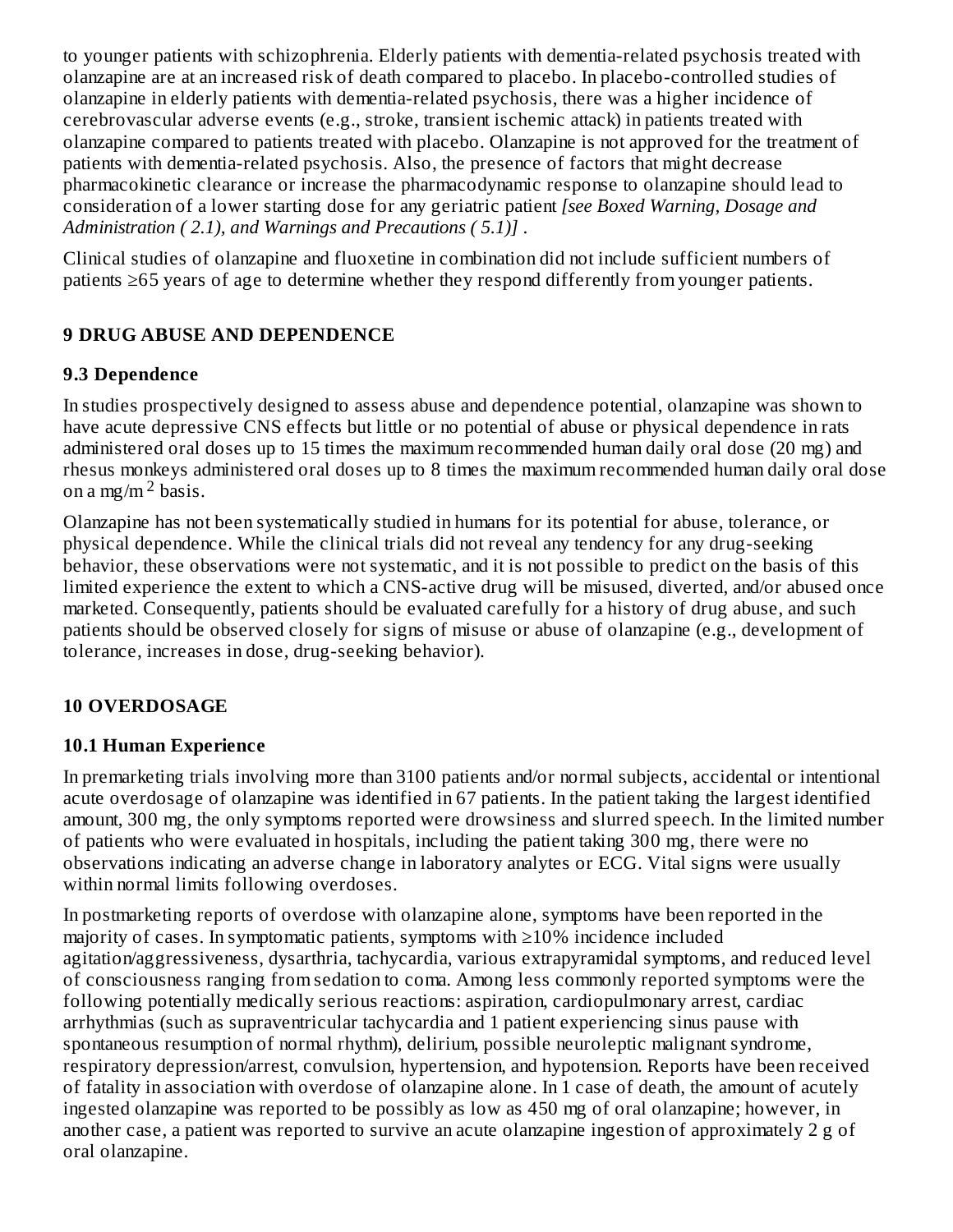### **10.2 Management of Overdos e**

For current information on the management of olanzapine overdose, contact a certified poison control center (1-800-222-1222 or www.poison.org). The possibility of multiple drug involvement should be considered. In case of acute overdosage, establish and maintain an airway and ensure adequate oxygenation and ventilation, which may include intubation. Gastric lavage (after intubation, if patient is unconscious) and administration of activated charcoal together with a laxative should be considered. The administration of activated charcoal (1 g) reduced the Cmax and AUC of oral olanzapine by about 60%. As peak olanzapine levels are not typically obtained until about 6 hours after dosing, charcoal may be a useful treatment for olanzapine overdose.

The possibility of obtundation, seizures, or dystonic reaction of the head and neck following overdose may create a risk of aspiration with induced emesis. Cardiovascular monitoring should commence immediately and should include continuous electrocardiographic monitoring to detect possible arrhythmias.

There is no specific antidote to olanzapine. Therefore, appropriate supportive measures should be initiated. Hypotension and circulatory collapse should be treated with appropriate measures such as intravenous fluids and/or sympathomimetic agents. (Do not use epinephrine, dopamine, or other sympathomimetics with beta-agonist activity, since beta stimulation may worsen hypotension in the setting of olanzapine-induced alpha blockade.) Close medical supervision and monitoring should continue until the patient recovers.

For specific information about overdosage with lithium or valproate, refer to the Overdosage section of the package inserts for these products. For specific information about overdosage with olanzapine and fluoxetine in combination, refer to the Overdosage section of the Symbyax package insert.

# **11 DESCRIPTION**

Olanzapine is an atypical antipsychotic that belongs to the thienobenzodiazepine class. The chemical designation is 2-methyl-4-(4-methyl-1-piperazinyl)-10 *H*-thieno[2,3- *b*] [1,5]benzodiazepine. The molecular formula is C  $_{17}$ H  $_{20}$ N  $_{4}$ S, which corresponds to a molecular weight of 312.43. The chemical structure is:



Olanzapine is a yellow powder.

Olanzapine tablets, USP are intended for oral administration only.

Each tablet contains olanzapine equivalent to 2.5 mg (8 mcmol), 5 mg (16 mcmol), 7.5 mg (24 mcmol), 10 mg (32 mcmol), 15 mg (48 mcmol), or 20 mg (64 mcmol). Inactive ingredients are lactose, microcrystalline cellulose, magnesium stearate, starch. The color coating contains hypromellose, hydroxypropyl cellulose, polyethylene glycol, titanium dioxide (all strengths), FD&C Blue No.2 Aluminum Lake (15 mg), or red ferric oxide and yellow iron oxide (20 mg).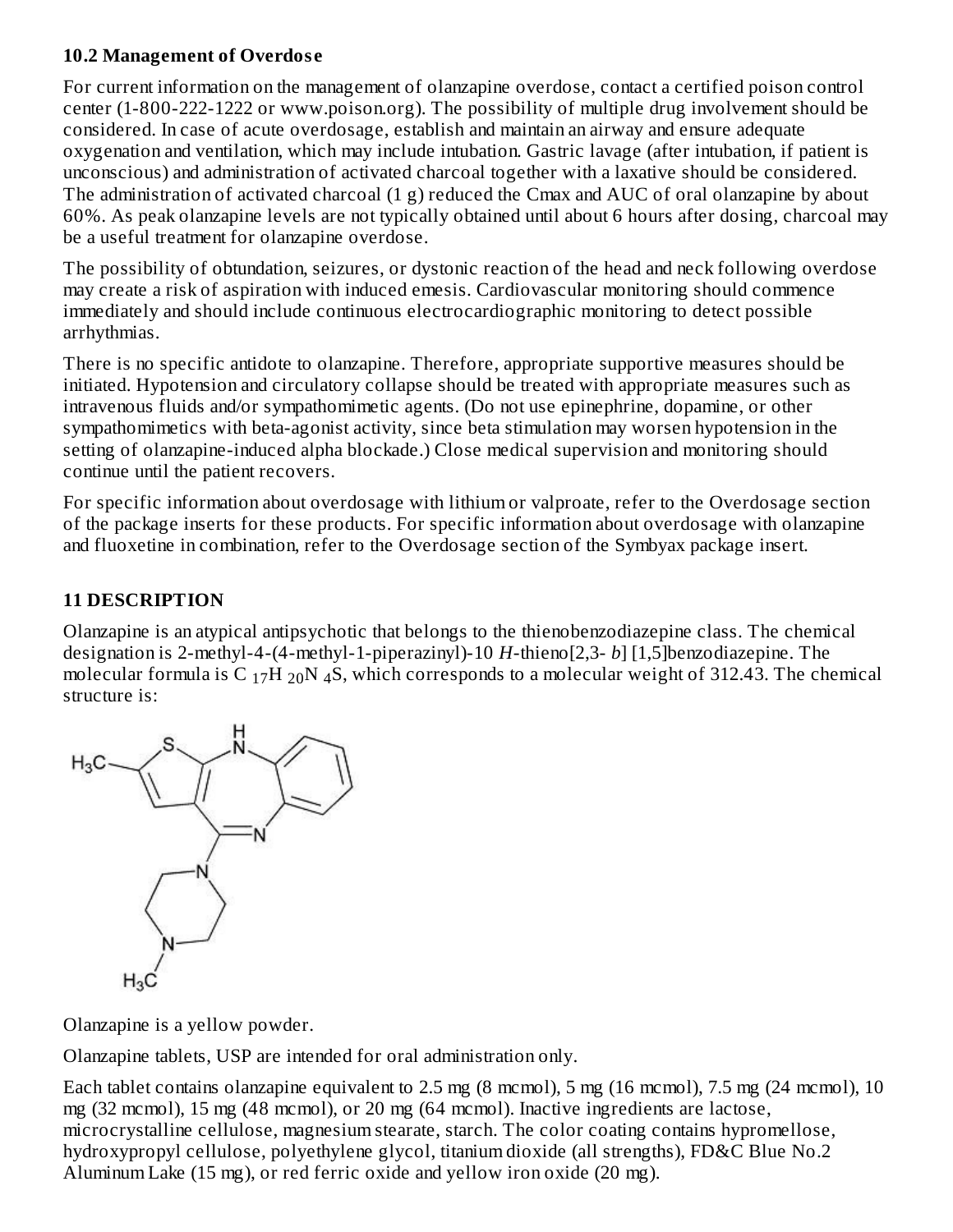# **12 CLINICAL PHARMACOLOGY**

# **12.1 Mechanism of Action**

The mechanism of action of olanzapine, as with other drugs having efficacy in schizophrenia, is unknown. However, it has been proposed that this drug's efficacy in schizophrenia is mediated through a combination of dopamine and serotonin type 2 (5HT2) antagonism. The mechanism of action of olanzapine in the treatment of acute manic or mixed episodes associated with bipolar I disorder is unknown.

# **12.2 Pharmacodynamics**

Olanzapine binds with high affinity to the following receptors: serotonin 5HT  $_{2A/2C}$ , 5HT  $_6$  (K  $_1$ =4, 11, and 5 nM, respectively), dopamine D  $_{1\text{-}4}$  (K  $_{\rm}$ =11 to 31 nM), histamine H  $_{\rm 1}$  (K  $_{\rm}$ =7 nM), and adrenergic  $\alpha$   $_{\rm 1}$ receptors (K  $\rm _i$ =19 nM). Olanzapine is an antagonist with moderate affinity binding for serotonin 5HT  $\rm _3$ (K<sub>i</sub>=57 nM) and muscarinic M<sub>1-5</sub> (K<sub>i</sub>=73, 96, 132, 32, and 48 nM, respectively). Olanzapine binds weakly to GABA <sub>A</sub>, BZD, and β-adrenergic receptors (K<sub>i</sub>>10 mcM).

Antagonism at receptors other than dopamine and  $5HT_2$  may explain some of the other therapeutic and side effects of olanzapine. Olanzapine's antagonism of muscarinic M  $_{1\text{-}5}$  receptors may explain its anticholinergic-like effects. Olanzapine's antagonism of histamine H  $_1$  receptors may explain the somnolence observed with this drug. Olanzapine's antagonism of adrenergic  $\alpha_1$  receptors may explain the orthostatic hypotension observed with this drug.

# **12.3 Pharmacokinetics**

Oral Administration, Monotherapy — Olanzapine is well absorbed and reaches peak concentrations in approximately 6 hours following an oral dose. It is eliminated extensively by first pass metabolism, with approximately 40% of the dose metabolized before reaching the systemic circulation. Food does not affect the rate or extent of olanzapine absorption. Pharmacokinetic studies showed that olanzapine tablets and olanzapine orally disintegrating tablets dosage forms of olanzapine are bioequivalent.

Olanzapine displays linear kinetics over the clinical dosing range. Its half-life ranges from 21 to 54 hours (5th to 95th percentile; mean of 30 hr), and apparent plasma clearance ranges from 12 to 47 L/hr (5th to 95th percentile; mean of 25 L/hr).

Administration of olanzapine once daily leads to steady-state concentrations in about 1 week that are approximately twice the concentrations after single doses. Plasma concentrations, half-life, and clearance of olanzapine may vary between individuals on the basis of smoking status, gender, and age.

Olanzapine is extensively distributed throughout the body, with a volume of distribution of approximately 1,000 L. It is 93% bound to plasma proteins over the concentration range of 7 to 1,100 ng/mL, binding primarily to albumin and  $\alpha_1$ -acid glycoprotein.

<u>Metabolism and Elimination —</u> Following a single oral dose of  $^{14}$ C labeled olanzapine, 7% of the dose of olanzapine was recovered in the urine as unchanged drug, indicating that olanzapine is highly metabolized. Approximately 57% and 30% of the dose was recovered in the urine and feces, respectively. In the plasma, olanzapine accounted for only 12% of the AUC for total radioactivity, indicating significant exposure to metabolites. After multiple dosing, the major circulating metabolites were the 10-N-glucuronide, present at steady state at 44% of the concentration of olanzapine, and 4´-Ndesmethyl olanzapine, present at steady state at 31% of the concentration of olanzapine. Both metabolites lack pharmacological activity at the concentrations observed.

Direct glucuronidation and cytochrome P450 (CYP) mediated oxidation are the primary metabolic pathways for olanzapine. *In vitro* studies suggest that CYPs 1A2 and 2D6, and the flavin-containing monooxygenase system are involved in olanzapine oxidation. CYP2D6 mediated oxidation appears to be a minor metabolic pathway *in vivo*, because the clearance of olanzapine is not reduced in subjects who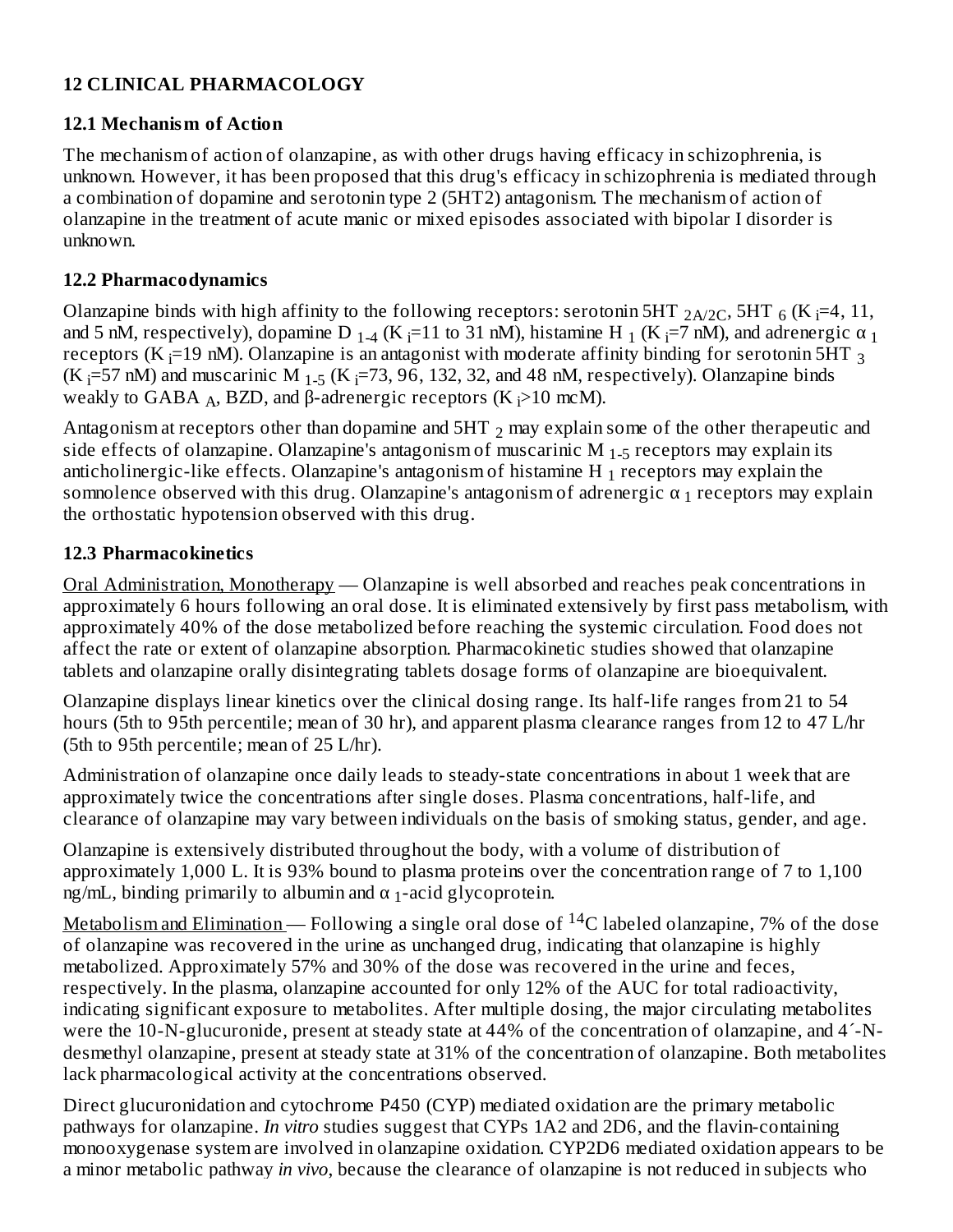are deficient in this enzyme.

#### *Specific Populations*

Renal Impairment — Because olanzapine is highly metabolized before excretion and only 7% of the drug is excreted unchanged, renal dysfunction alone is unlikely to have a major impact on the pharmacokinetics of olanzapine. The pharmacokinetic characteristics of olanzapine were similar in patients with severe renal impairment and normal subjects, indicating that dosage adjustment based upon the degree of renal impairment is not required. In addition, olanzapine is not removed by dialysis. The effect of renal impairment on metabolite elimination has not been studied.

Hepatic Impairment — Although the presence of hepatic impairment may be expected to reduce the clearance of olanzapine, a study of the effect of impaired liver function in subjects (n=6) with clinically significant (Childs Pugh Classification A and B) cirrhosis revealed little effect on the pharmacokinetics of olanzapine.

Geriatric — In a study involving 24 healthy subjects, the mean elimination half-life of olanzapine was about 1.5 times greater in elderly (≥65 years) than in nonelderly subjects (<65 years). Caution should be used in dosing the elderly, especially if there are other factors that might additively influence drug metabolism and/or pharmacodynamic sensitivity *[see Dosage and Administration ( 2)].*

Gender — Clearance of olanzapine is approximately 30% lower in women than in men. There were, however, no apparent differences between men and women in effectiveness or adverse effects. Dosage modifications based on gender should not be needed.

Smoking Status — Olanzapine clearance is about 40% higher in smokers than in nonsmokers, although dosage modifications are not routinely recommended.

Race — *In vivo* studies have shown that exposures are similar among Japanese, Chinese and Caucasians, especially after normalization for body weight differences. Dosage modifications for race are, therefore, not recommended.

Combined Effects — The combined effects of age, smoking, and gender could lead to substantial pharmacokinetic differences in populations. The clearance in young smoking males, for example, may be 3 times higher than that in elderly nonsmoking females. Dosing modification may be necessary in patients who exhibit a combination of factors that may result in slower metabolism of olanzapine *[see Dosage and Administration ( 2)]* .

Adolescents (ages 13 to 17 years) — In clinical studies, most adolescents were nonsmokers and this population had a lower average body weight, which resulted in higher average olanzapine exposure compared to adults.

# **13 NONCLINICAL TOXICOLOGY**

# **13.1 Carcinogenesis, Mutagenesis, Impairment of Fertility**

Carcinogenesis — Oral carcinogenicity studies were conducted in mice and rats. Olanzapine was administered to mice in two 78-week studies at doses of 3, 10, 30/20 mg/kg/day (equivalent to 0.8 to 5 times the maximum recommended human daily oral dose on a mg/m<sup>2</sup> basis) and 0.25, 2, 8 mg/kg/day (equivalent to 0.06 to 2 times the maximum recommended human daily oral dose on a mg/m<sup>2</sup> basis). Rats were dosed for 2 years at doses of 0.25, 1, 2.5, 4 mg/kg/day (males) and 0.25, 1, 4, 8 mg/kg/day (females) (equivalent to 0.13 to 2 and 0.13 to 4 times the maximum recommended human daily oral dose on a mg/m<sup>2</sup> basis, respectively). The incidence of liver hemangiomas and hemangiosarcomas was significantly increased in 1 mouse study in female mice dosed at 8 mg/kg/day (2 times the maximum recommended human daily oral dose on a mg/m  $2$  basis). These tumors were not increased in another mouse study in females dosed at 10 or 30/20 mg/kg/day (2 to 5 times the maximum recommended human daily oral dose on a mg/m  $^2$  basis); in this study, there was a high incidence of early mortalities in males of the 30/20 mg/kg/day group. The incidence of mammary gland adenomas and adenocarcinomas was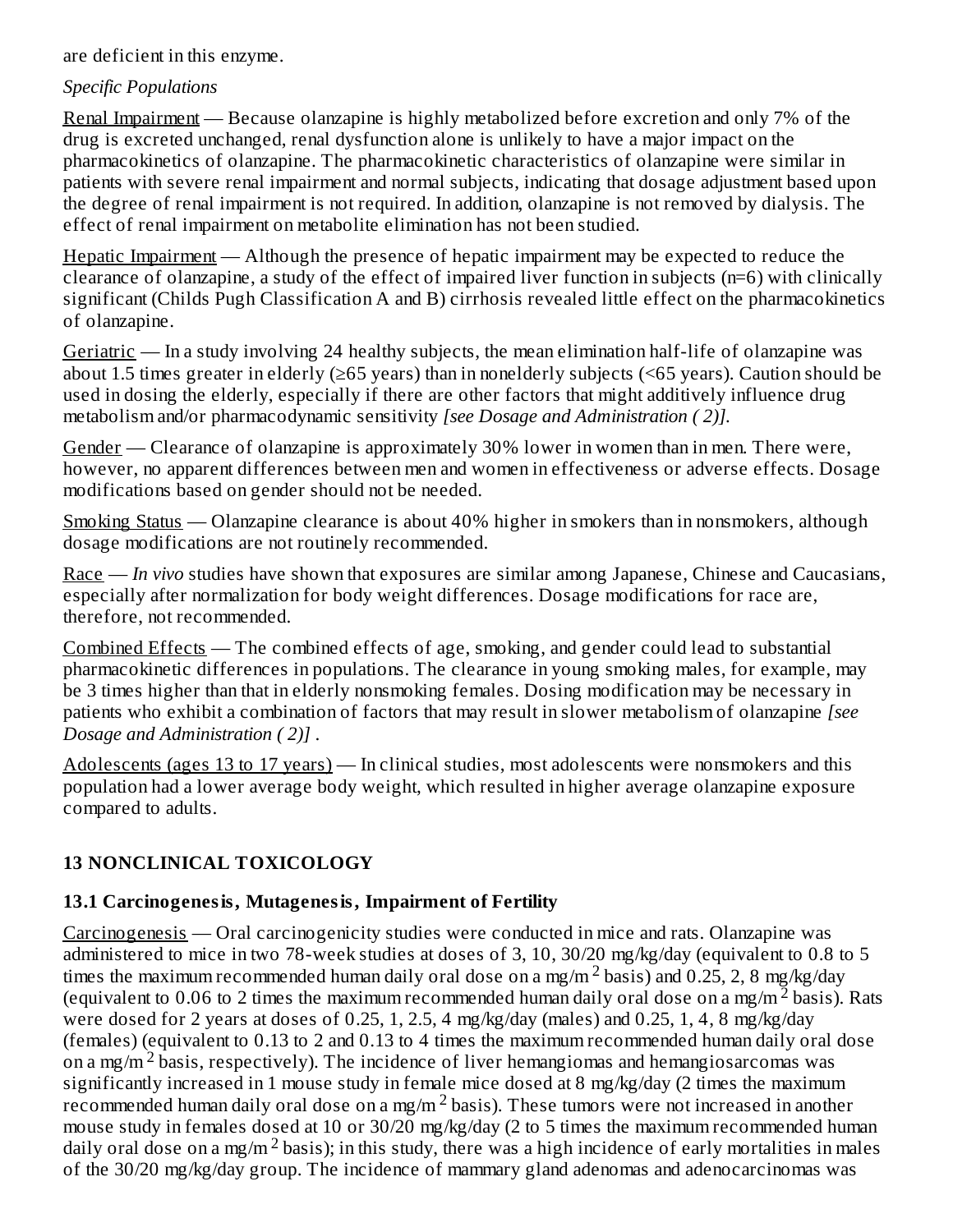significantly increased in female mice dosed at ≥2 mg/kg/day and in female rats dosed at ≥4 mg/kg/day (0.5 and 2 times the maximum recommended human daily oral dose on a mg/m<sup>2</sup> basis, respectively). Antipsychotic drugs have been shown to chronically elevate prolactin levels in rodents. Serum prolactin levels were not measured during the olanzapine carcinogenicity studies; however, measurements during subchronic toxicity studies showed that olanzapine elevated serum prolactin levels up to 4-fold in rats at the same doses used in the carcinogenicity study. An increase in mammary gland neoplasms has been found in rodents after chronic administration of other antipsychotic drugs and is considered to be prolactin mediated. The relevance for human risk of the finding of prolactin mediated endocrine tumors in rodents is unknown *[see Warnings and Precautions ( 5.15)].*

Mutagenesis — No evidence of genotoxic potential for olanzapine was found in the Ames reverse mutation test, *in vivo* micronucleus test in mice, the chromosomal aberration test in Chinese hamster ovary cells, unscheduled DNA synthesis test in rat hepatocytes, induction of forward mutation test in mouse lymphoma cells, or *in vivo* sister chromatid exchange test in bone marrow of Chinese hamsters.

Impairment of Fertility — In an oral fertility and reproductive performance study in rats, male mating performance, but not fertility, was impaired at a dose of 22.4 mg/kg/day and female fertility was decreased at a dose of 3 mg/kg/day (11 and 1.5 times the maximum recommended human daily oral dose on a mg/m  $2$  basis, respectively). Discontinuance of olanzapine treatment reversed the effects on male mating performance. In female rats, the precoital period was increased and the mating index reduced at 5 mg/kg/day (2.5 times the maximum recommended human daily oral dose on a mg/m  $^2$  basis). Diestrous was prolonged and estrous delayed at 1.1 mg/kg/day (0.6 times the maximum recommended human daily oral dose on a mg/m<sup>2</sup> basis); therefore olanzapine may produce a delay in ovulation.

# **13.2 Animal Toxicology and/or Pharmacology**

In animal studies with olanzapine, the principal hematologic findings were reversible peripheral cytopenias in individual dogs dosed at 10 mg/kg (17 times the maximum recommended human daily oral dose on a mg/m<sup>2</sup> basis), dose-related decreases in lymphocytes and neutrophils in mice, and lymphopenia in rats. A few dogs treated with 10 mg/kg developed reversible neutropenia and/or reversible hemolytic anemia between 1 and 10 months of treatment. Dose-related decreases in lymphocytes and neutrophils were seen in mice given doses of 10 mg/kg (equal to 2 times the maximum recommended human daily oral dose on a mg/m<sup>2</sup> basis) in studies of 3 months' duration. Nonspecific lymphopenia, consistent with decreased body weight gain, occurred in rats receiving 22.5 mg/kg (11 times the maximum recommended human daily oral dose on a mg/m<sup>2</sup> basis) for 3 months or 16 mg/kg (8 times the maximum recommended human daily oral dose on a mg/m<sup>2</sup> basis) for 6 or 12 months. No evidence of bone marrow cytotoxicity was found in any of the species examined. Bone marrows were normocellular or hypercellular, indicating that the reductions in circulating blood cells were probably due to peripheral (non-marrow) factors.

### **14 CLINICAL STUDIES**

When using olanzapine tablets and fluoxetine in combination, also refer to the Clinical Studies section of the package insert for Symbyax.

# **14.1 Schizophrenia**

# **Adults**

The efficacy of oral olanzapine in the treatment of schizophrenia was established in 2 short-term (6 week) controlled trials of adult inpatients who met DSM III-R criteria for schizophrenia. A single haloperidol arm was included as a comparative treatment in 1 of the 2 trials, but this trial did not compare these 2 drugs on the full range of clinically relevant doses for both.

Several instruments were used for assessing psychiatric signs and symptoms in these studies, among them the Brief Psychiatric Rating Scale (BPRS), a multi-item inventory of general psychopathology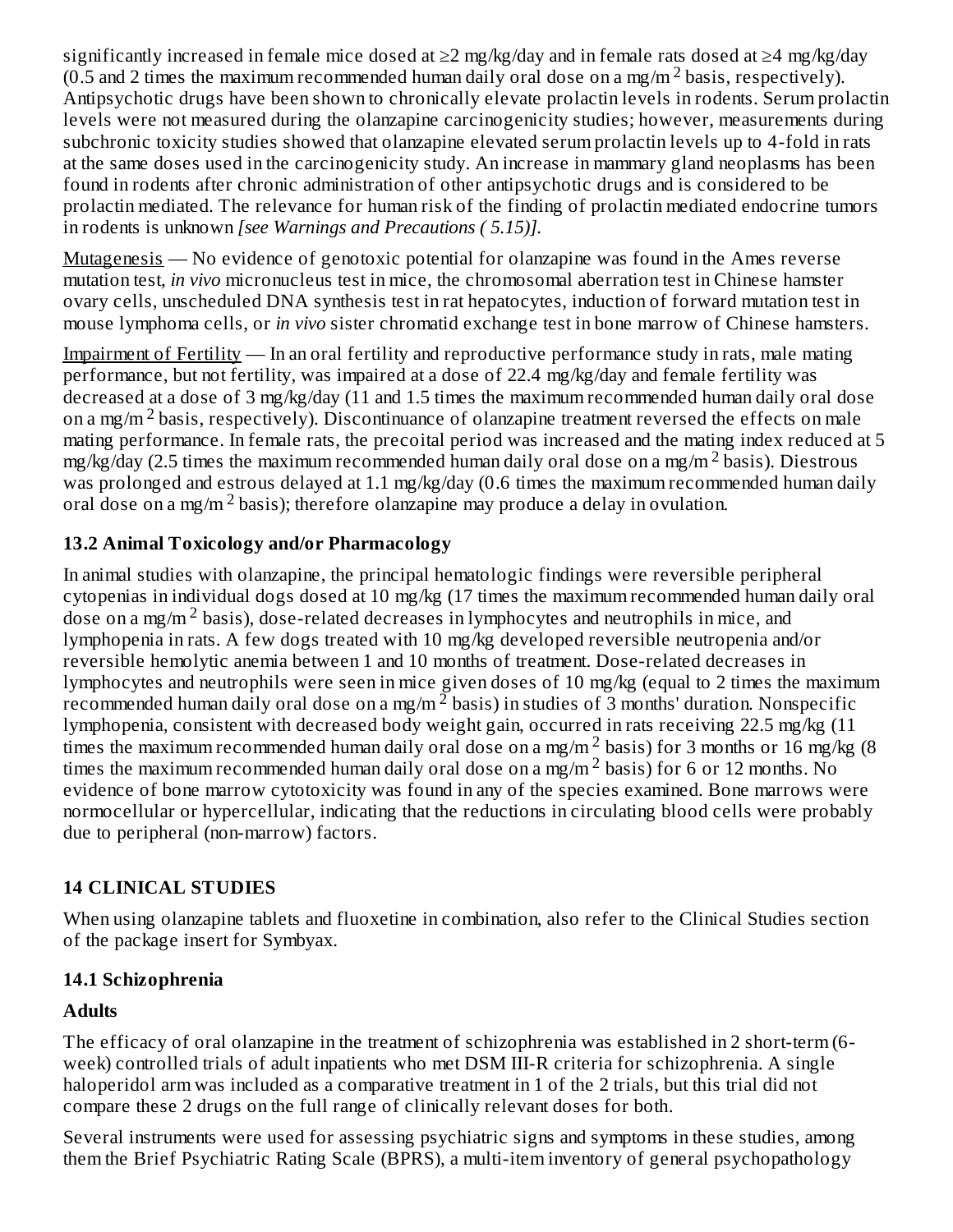traditionally used to evaluate the effects of drug treatment in schizophrenia. The BPRS psychosis cluster (conceptual disorganization, hallucinatory behavior, suspiciousness, and unusual thought content) is considered a particularly useful subset for assessing actively psychotic schizophrenic patients. A second traditional assessment, the Clinical Global Impression (CGI), reflects the impression of a skilled observer, fully familiar with the manifestations of schizophrenia, about the overall clinical state of the patient. In addition, 2 more recently developed scales were employed; these included the 30 item Positive and Negative Symptoms Scale (PANSS), in which are embedded the 18 items of the BPRS, and the Scale for Assessing Negative Symptoms (SANS). The trial summaries below focus on the following outcomes: PANSS total and/or BPRS total; BPRS psychosis cluster; PANSS negative subscale or SANS; and CGI Severity. The results of the trials follow:

(1) In a 6-week, placebo-controlled trial (n=149) involving 2 fixed olanzapine doses of 1 and 10 mg/day (once daily schedule), olanzapine, at 10 mg/day (but not at 1 mg/day), was superior to placebo on the PANSS total score (also on the extracted BPRS total), on the BPRS psychosis cluster, on the PANSS Negative subscale, and on CGI Severity.

(2) In a 6-week, placebo-controlled trial (n=253) involving 3 fixed dose ranges of olanzapine (5  $\pm$  2.5 mg/day,  $10 \pm 2.5$  mg/day, and  $15 \pm 2.5$  mg/day) on a once daily schedule, the 2 highest olanzapine dose groups (actual mean doses of 12 and 16 mg/day, respectively) were superior to placebo on BPRS total score, BPRS psychosis cluster, and CGI severity score; the highest olanzapine dose group was superior to placebo on the SANS. There was no clear advantage for the high-dose group over the medium-dose group.

(3) In a longer-term trial, adult outpatients (n=326) who predominantly met DSM-IV criteria for schizophrenia and who remained stable on olanzapine during open-label treatment for at least 8 weeks were randomized to continuation on their current olanzapine doses (ranging from 10 to 20 mg/day) or to placebo. The follow-up period to observe patients for relapse, defined in terms of increases in BPRS positive symptoms or hospitalization, was planned for 12 months, however, criteria were met for stopping the trial early due to an excess of placebo relapses compared to olanzapine relapses, and olanzapine was superior to placebo on time to relapse, the primary outcome for this study. Thus, olanzapine was more effective than placebo at maintaining efficacy in patients stabilized for approximately 8 weeks and followed for an observation period of up to 8 months.

Examination of population subsets (race and gender) did not reveal any differential responsiveness on the basis of these subgroupings.

### **Adoles cents**

The efficacy of oral olanzapine in the acute treatment of schizophrenia in adolescents (ages 13 to 17 years) was established in a 6-week double-blind, placebo-controlled, randomized trial of inpatients and outpatients with schizophrenia (n=107) who met diagnostic criteria according to DSM-IV-TR and confirmed by the Kiddie Schedule for Affective Disorders and Schizophrenia for School Aged Children-Present and Lifetime Version (K-SADS-PL).

The primary rating instrument used for assessing psychiatric signs and symptoms in this trial was the Anchored Version of the Brief Psychiatric Rating Scale for Children (BPRS-C) total score.

In this flexible-dose trial, olanzapine 2.5 to 20 mg/day (mean modal dose 12.5 mg/day, mean dose of 11.1 mg/day) was more effective than placebo in the treatment of adolescents diagnosed with schizophrenia, as supported by the statistically significantly greater mean reduction in BPRS-C total score for patients in the olanzapine treatment group than in the placebo group.

While there is no body of evidence available to answer the question of how long the adolescent patient treated with olanzapine should be maintained, maintenance efficacy can be extrapolated from adult data along with comparisons of olanzapine pharmacokinetic parameters in adult and adolescent patients. It is generally recommended that responding patients be continued beyond the acute response, but at the lowest dose needed to maintain remission. Patients should be periodically reassessed to determine the need for maintenance treatment.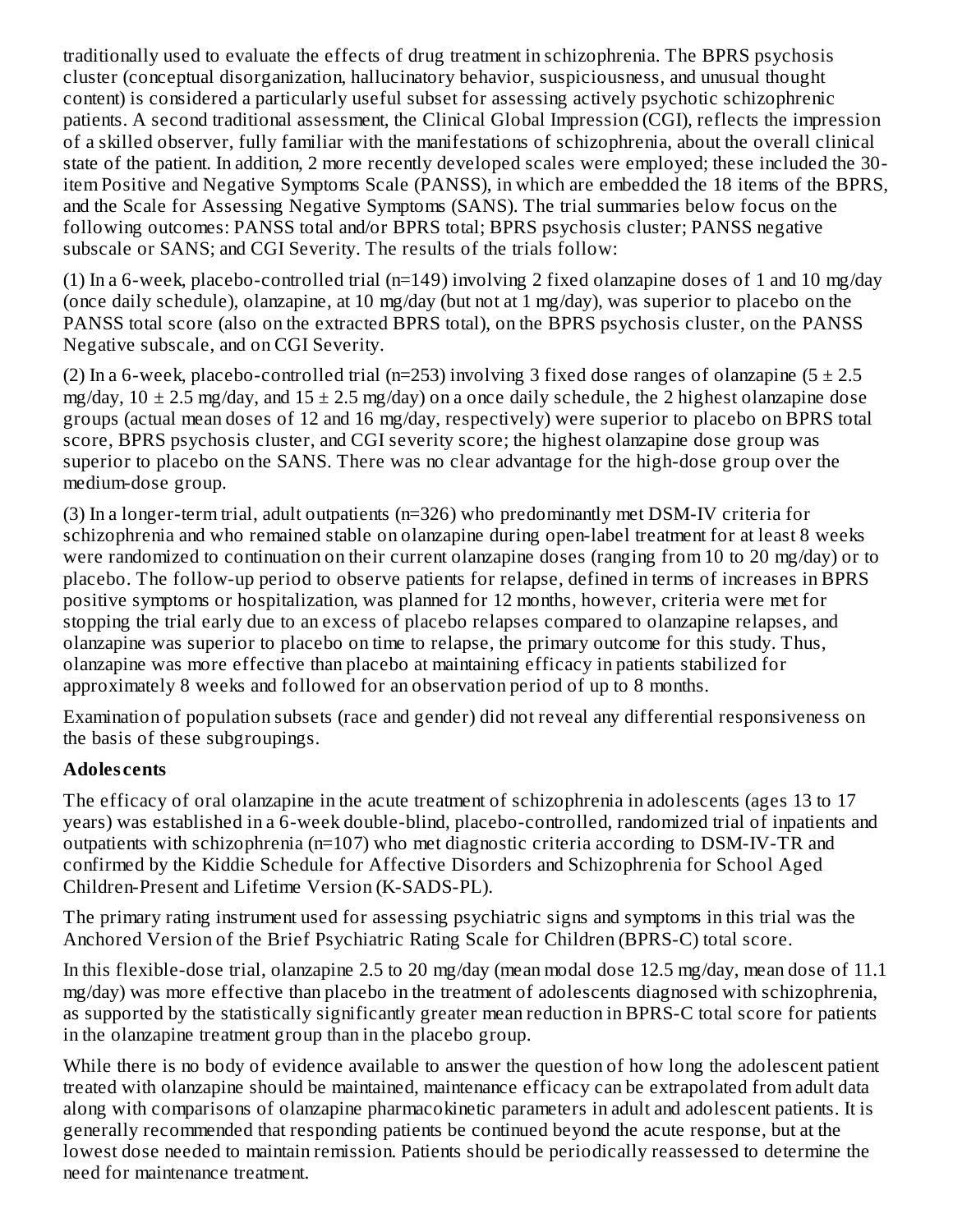# **14.2 Bipolar I Disorder (Manic or Mixed Episodes)**

### **Adults**

Monotherapy — The efficacy of oral olanzapine in the treatment of manic or mixed episodes was established in 2 short-term (one 3-week and one 4-week) placebo-controlled trials in adult patients who met the DSM-IV criteria for bipolar I disorder with manic or mixed episodes. These trials included patients with or without psychotic features and with or without a rapid-cycling course.

The primary rating instrument used for assessing manic symptoms in these trials was the Young Mania Rating Scale (Y-MRS), an 11-item clinician-rated scale traditionally used to assess the degree of manic symptomatology (irritability, disruptive/aggressive behavior, sleep, elevated mood, speech, increased activity, sexual interest, language/thought disorder, thought content, appearance, and insight) in a range from 0 (no manic features) to 60 (maximum score). The primary outcome in these trials was change from baseline in the Y-MRS total score. The results of the trials follow:

(1) In one 3-week placebo-controlled trial (n=67) which involved a dose range of olanzapine (5 to 20 mg/day, once daily, starting at 10 mg/day), olanzapine was superior to placebo in the reduction of Y-MRS total score. In an identically designed trial conducted simultaneously with the first trial, olanzapine demonstrated a similar treatment difference, but possibly due to sample size and site variability, was not shown to be superior to placebo on this outcome.

(2) In a 4-week placebo-controlled trial (n=115) which involved a dose range of olanzapine (5 to 20 mg/day, once daily, starting at 15 mg/day), olanzapine was superior to placebo in the reduction of Y-MRS total score.

(3) In another trial, 361 patients meeting DSM-IV criteria for a manic or mixed episode of bipolar I disorder who had responded during an initial open-label treatment phase for about 2 weeks, on average, to olanzapine 5 to 20 mg/day were randomized to either continuation of olanzapine at their same dose (n=225) or to placebo (n=136), for observation of relapse. Approximately 50% of the patients had discontinued from the olanzapine group by day 59 and 50% of the placebo group had discontinued by day 23 of double-blind treatment. Response during the open-label phase was defined by having a decrease of the Y-MRS total score to ≤12 and HAM-D 21 to ≤8. Relapse during the double-blind phase was defined as an increase of the Y-MRS or HAM-D 21 total score to ≥15, or being hospitalized for either mania or depression. In the randomized phase, patients receiving continued olanzapine experienced a significantly longer time to relapse.

Adjunct to Lithium or Valproate — The efficacy of oral olanzapine with concomitant lithium or valproate in the treatment of manic or mixed episodes was established in 2 controlled trials in patients who met the DSM-IV criteria for bipolar I disorder with manic or mixed episodes. These trials included patients with or without psychotic features and with or without a rapid-cycling course. The results of the trials follow:

(1) In one 6-week placebo-controlled combination trial, 175 outpatients on lithium or valproate therapy with inadequately controlled manic or mixed symptoms (Y-MRS  $\geq$ 16) were randomized to receive either olanzapine or placebo, in combination with their original therapy. Olanzapine (in a dose range of 5 to 20 mg/day, once daily, starting at 10 mg/day) combined with lithium or valproate (in a therapeutic range of 0.6 mEq/L to 1.2 mEq/L or 50 mcg/mL to 125 mcg/mL, respectively) was superior to lithium or valproate alone in the reduction of Y-MRS total score.

(2) In a second 6-week placebo-controlled combination trial, 169 outpatients on lithium or valproate therapy with inadequately controlled manic or mixed symptoms (Y-MRS  $\geq$ 16) were randomized to receive either olanzapine or placebo, in combination with their original therapy. Olanzapine (in a dose range of 5 to 20 mg/day, once daily, starting at 10 mg/day) combined with lithium or valproate (in a therapeutic range of 0.6 mEq/L to 1.2 mEq/L or 50 mcg/mL to 125 mcg/mL, respectively) was superior to lithium or valproate alone in the reduction of Y-MRS total score.

### **Adoles cents**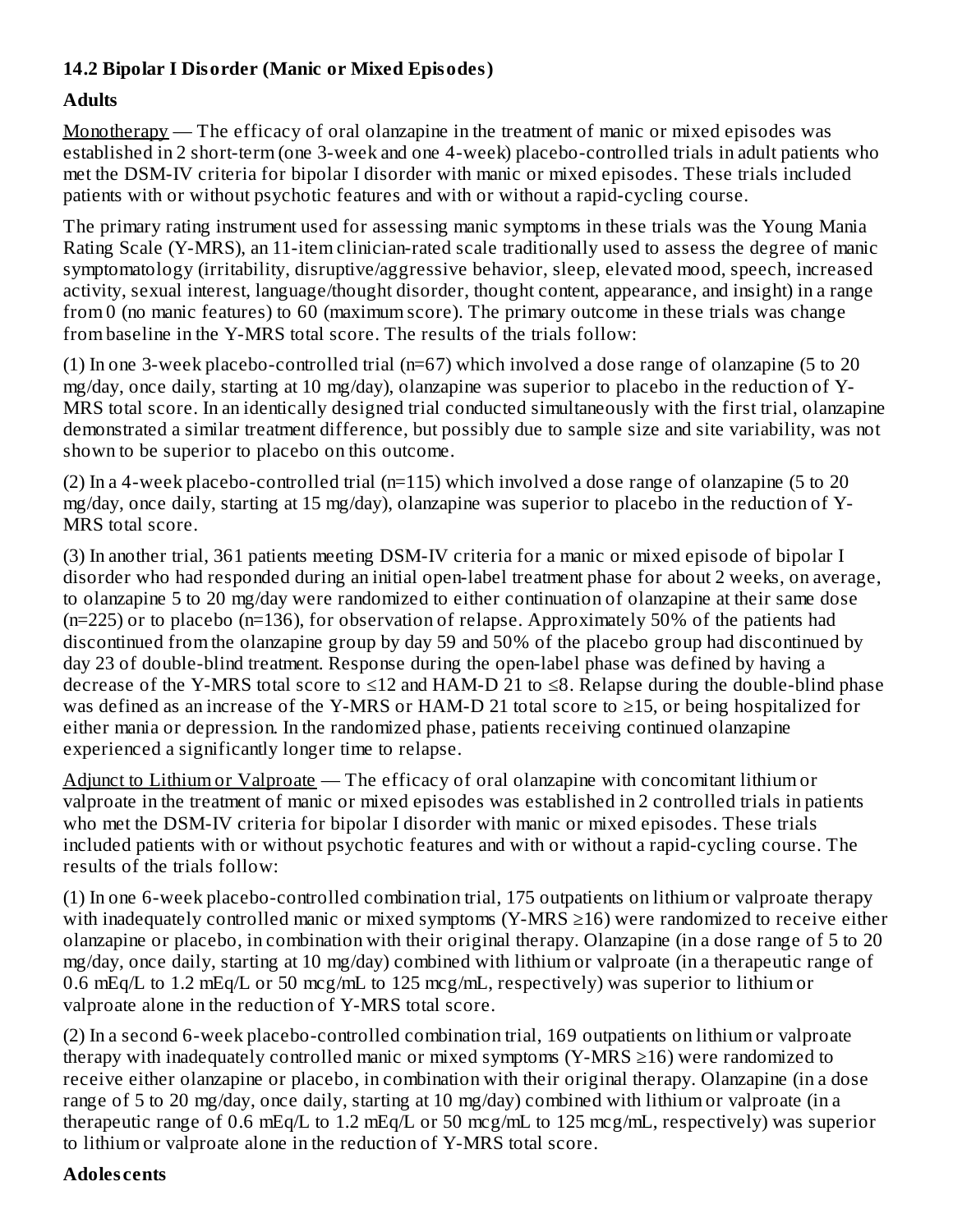Acute Monotherapy — The efficacy of oral olanzapine in the treatment of acute manic or mixed episodes in adolescents (ages 13 to 17 years) was established in a 3-week, double-blind, placebocontrolled, randomized trial of adolescent inpatients and outpatients who met the diagnostic criteria for manic or mixed episodes associated with bipolar I disorder (with or without psychotic features) according to the DSM-IV-TR (n=161). Diagnosis was confirmed by the K-SADS-PL.

The primary rating instrument used for assessing manic symptoms in this trial was the Adolescent Structured Young-Mania Rating Scale (Y-MRS) total score.

In this flexible-dose trial, olanzapine 2.5 to 20 mg/day (mean modal dose 10.7 mg/day, mean dose of 8.9 mg/day) was more effective than placebo in the treatment of adolescents with manic or mixed episodes associated with bipolar I disorder, as supported by the statistically significantly greater mean reduction in Y-MRS total score for patients in the olanzapine treatment group than in the placebo group.

While there is no body of evidence available to answer the question of how long the adolescent patient treated with olanzapine should be maintained, maintenance efficacy can be extrapolated from adult data along with comparisons of olanzapine pharmacokinetic parameters in adult and adolescent patients. It is generally recommended that responding patients be continued beyond the acute response, but at the lowest dose needed to maintain remission. Patients should be periodically reassessed to determine the need for maintenance treatment.

# **16 HOW SUPPLIED/STORAGE AND HANDLING**

# **16.1 How Supplied**

Olanzapine tablets, USP 5 mg are white, round, biconvex film-coated tablets, engraved "APO" on one side, "OLA" over "5" on the other side. They are supplied as follows:

NDC 67046-522-07 blisterpacks of 7

NDC 67046-522-14 blisterpacks of 14

NDC 67046-522-15 blisterpacks of 15

NDC 67046-522-20 blisterpacks of 20

NDC 67046-522-21 blisterpacks of 21

NDC 67046-522-28 blisterpacks of 28

NDC 67046-522-30 blisterpacks of 30

NDC 67046-522-60 blisterpacks of 60

Olanzapine tablets, USP 15 mg are light blue, elliptical, biconvex film-coated tablets, engraved "APO" on one side, "OLA 15" on the other side. They are supplied as follows:

NDC 67046-523-07 blisterpacks of 7

NDC 67046-523-14 blisterpacks of 14

NDC 67046-523-15 blisterpacks of 15

NDC 67046-523-20 blisterpacks of 20

NDC 67046-523-21 blisterpacks of 21

NDC 67046-523-28 blisterpacks of 28

NDC 67046-523-30 blisterpacks of 30

NDC 67046-523-60 blisterpacks of 60

# **16.2 Storage and Handling**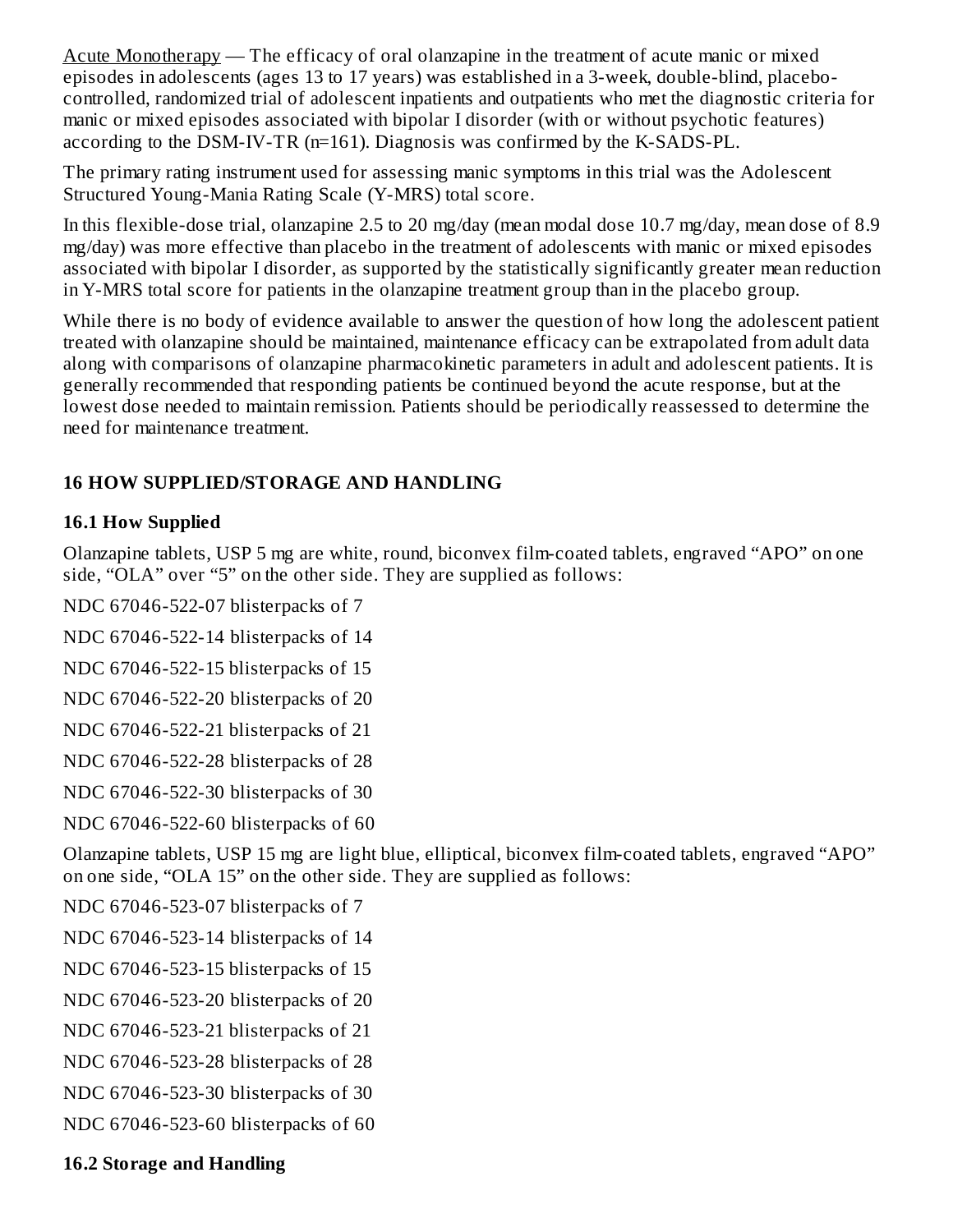Store olanzapine tablets at 20°C to 25°C (68°F to 77°F); excursions permitted from 15°C to 30°C (59°F to 86°F) [see USP Controlled Room Temperature].

Protect olanzapine tablets from light and moisture.

# **17 PATIENT COUNSELING INFORMATION**

# *See FDA-approved Medication Guide for the oral formulations.*

Patients should be advised of the following issues and asked to alert their prescriber if these occur while taking olanzapine tablets as monotherapy or in combination with fluoxetine. If you do not think you are getting better or have any concerns about your condition while taking olanzapine tablets, call your doctor. When using olanzapine tablets and fluoxetine in combination, also refer to the Patient Counseling Information section of the package insert for Symbyax.

# **17.1 Information on Medication Guide**

Prescribers or other health professionals should inform patients, their families, and their caregivers about the potential benefits and potential risks associated with treatment with olanzapine tablets, and should counsel them in its appropriate use. A patient Medication Guide is available for olanzapine tablets. Prescribers or other health professionals should instruct patients, their families, and their caregivers to read the Medication Guide and should assist them in understanding its contents. Patients should be given the opportunity to discuss the contents of the Medication Guide and to obtain answers to any questions they may have. When using olanzapine tablets and fluoxetine in combination, also refer to the Medication Guide for Symbyax.

# **17.2 Elderly Patients with Dementia-Related Psychosis:Increas ed Mortality and Cerebrovas cular Advers e Events (CVAE), Including Stroke**

Patients and caregivers should be advised that elderly patients with dementia-related psychosis treated with antipsychotic drugs are at an increased risk of death. Patients and caregivers should be advised that elderly patients with dementia-related psychosis treated with olanzapine had a significantly higher incidence of cerebrovascular adverse events (e.g., stroke, transient ischemic attack) compared with placebo.

Olanzapine tablets are not approved for elderly patients with dementia-related psychosis *[see Boxed Warning and Warnings and Precautions ( 5.1)]* .

# **17.3 Neuroleptic Malignant Syndrome (NMS)**

Patients and caregivers should be counseled that a potentially fatal symptom complex sometimes referred to as NMS has been reported in association with administration of antipsychotic drugs, including olanzapine. Signs and symptoms of NMS include hyperpyrexia, muscle rigidity, altered mental status, and evidence of autonomic instability (irregular pulse or blood pressure, tachycardia, diaphoresis, and cardiac dysrhythmia) *[see Warnings and Precautions ( 5.3)]* .

# **17.4 Drug Reaction with Eosinophilia and Systemic Symptoms (DRESS)**

Patients should be advised to report to their health care provider at the earliest onset of any signs and symptoms that may be associated with Drug Reaction with Eosinophilia and Systemic Symptoms (DRESS) *[see Warnings and Precautions ( 5.4)]* .

# **17.5 Hyperglycemia and Diabetes Mellitus**

Patients should be advised of the potential risk of hyperglycemia-related adverse reactions. Patients should be monitored regularly for worsening of glucose control. Patients who have diabetes should follow their doctor's instructions about how often to check their blood sugar while taking olanzapine tablets *[see Warnings and Precautions ( 5.5)]* .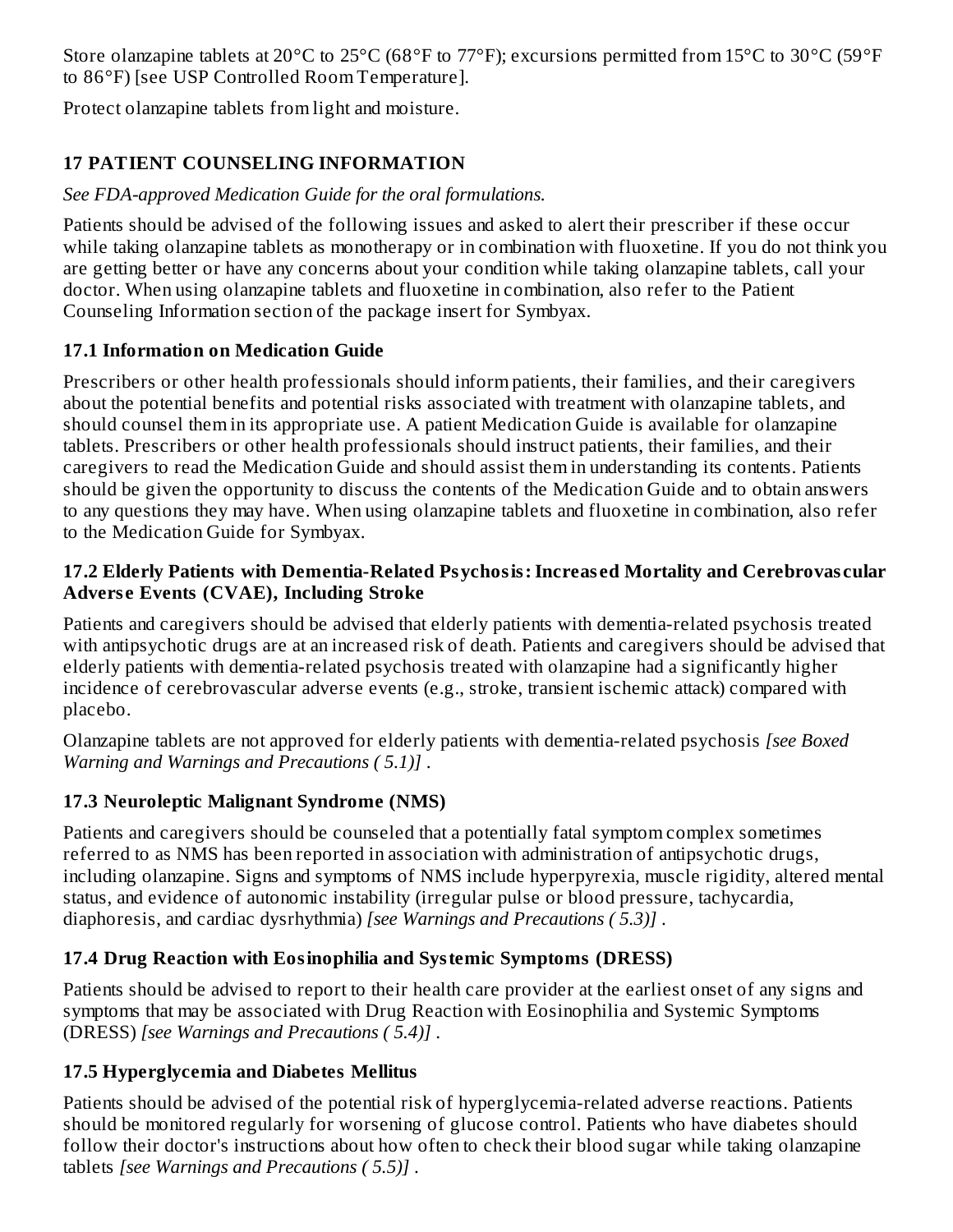### **17.6 Dyslipidemia**

Patients should be counseled that dyslipidemia has occurred during treatment with olanzapine. Patients should have their lipid profile monitored regularly *[see Warnings and Precautions ( 5.5)].*

# **17.7 Weight Gain**

Patients should be counseled that weight gain has occurred during treatment with olanzapine. Patients should have their weight monitored regularly *[see Warnings and Precautions ( 5.5)]* .

# **17.8 Orthostatic Hypotension**

Patients should be advised of the risk of orthostatic hypotension, especially during the period of initial dose titration and in association with the use of concomitant drugs that may potentiate the orthostatic effect of olanzapine tablets, e.g., diazepam or alcohol *[see Warnings and Precautions ( 5.7) and Drug Interactions ( 7)]* . Patients should be advised to change positions carefully to help prevent orthostatic hypotension, and to lie down if they feel dizzy or faint, until they feel better. Patients should be advised to call their doctor if they experience any of the following signs and symptoms associated with orthostatic hypotension: dizziness, fast or slow heartbeat, or fainting.

# **17.9 Potential for Cognitive and Motor Impairment**

Because olanzapine tablets have the potential to impair judgment, thinking, or motor skills, patients should be cautioned about operating hazardous machinery, including automobiles, until they are reasonably certain that olanzapine tablets therapy does not affect them adversely *[see Warnings and Precautions ( 5.12)]* .

# **17.10 Body Temperature Regulation**

Patients should be advised regarding appropriate care in avoiding overheating and dehydration. Patients should be advised to call their doctor right away if they become severely ill and have some or all of these symptoms of dehydration: sweating too much or not at all, dry mouth, feeling very hot, feeling thirsty, not able to produce urine *[see Warnings and Precautions ( 5.13)]* .

# **17.11 Concomitant Medication**

Patients should be advised to inform their physicians if they are taking, or plan to take, Symbyax. Patients should also be advised to inform their physicians if they are taking, plan to take, or have stopped taking any prescription or over-the-counter drugs, including herbal supplements, since there is a potential for interactions *[see Drug Interactions ( 7)]* .

# **17.12 Alcohol**

Patients should be advised to avoid alcohol while taking olanzapine tablets *[see Drug Interactions ( 7)]* .

# **17.14 Us e in Specific Populations**

Pregnancy — Patients should be advised to notify their physician if they become pregnant or intend to become pregnant during therapy with olanzapine tablets *[see Use in Specific Populations ( 8.1)].*

Nursing Mothers — Patients should be advised not to breast-feed an infant if they are taking olanzapine tablets *[see Use in Specific Populations ( 8.3)].*

Pediatric Use — Olanzapine is indicated for treatment of schizophrenia and manic or mixed episodes associated with bipolar I disorder in adolescents 13 to 17 years of age. Compared to patients from adult clinical trials, adolescents were likely to gain more weight, experience increased sedation, and have greater increases in total cholesterol, triglycerides, LDL cholesterol, prolactin, and hepatic aminotransferase levels. Patients should be counseled about the potential long-term risks associated with olanzapine and advised that these risks may lead them to consider other drugs first *[see Indications*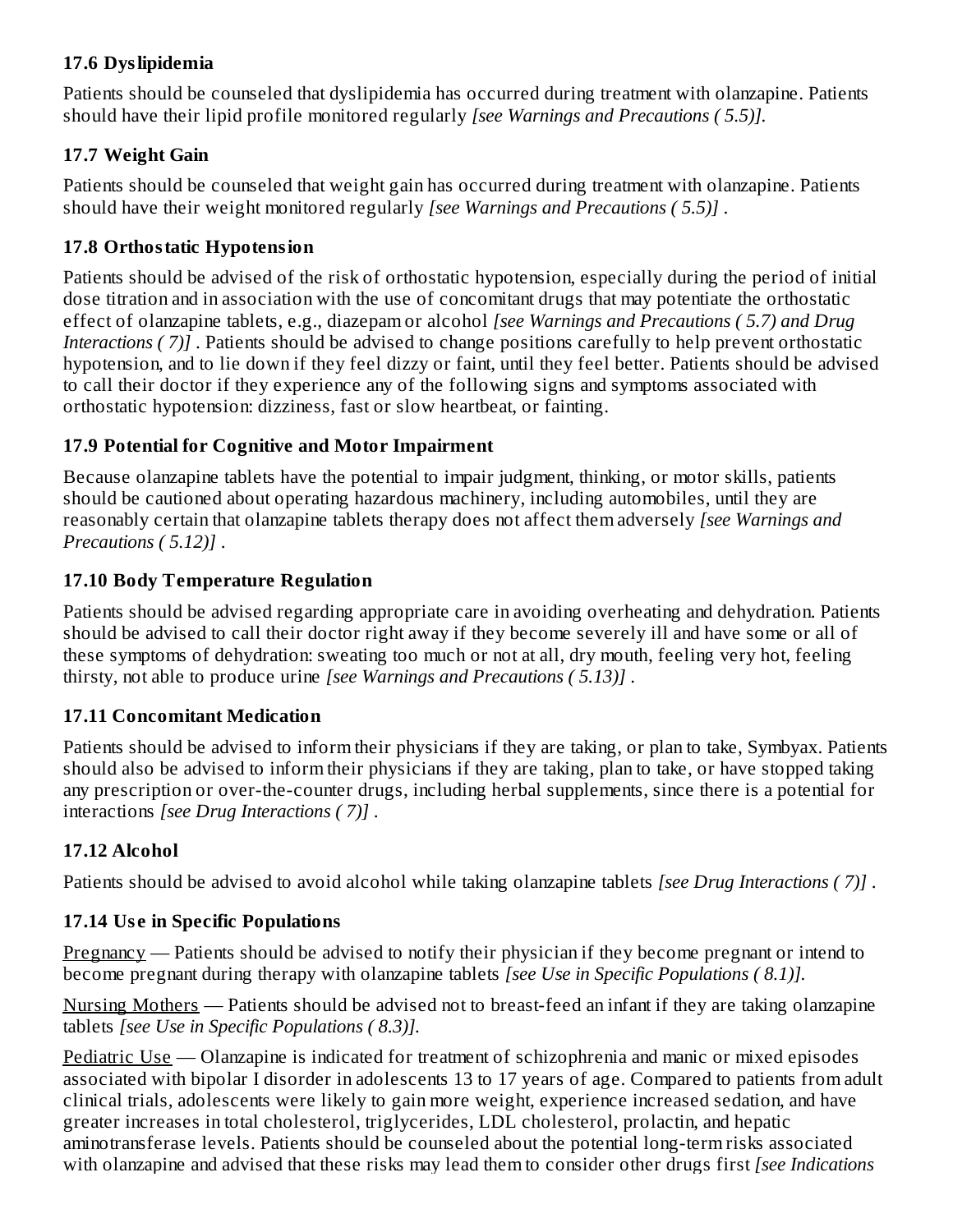*and Usage ( 1.1, 1.2)]* . Safety and effectiveness of olanzapine tablets in patients under 13 years of age have not been established. Safety and efficacy of olanzapine and fluoxetine in combination in patients 10 to 17 years of age have been established for the acute treatment of depressive episodes associated with bipolar I disorder. Safety and effectiveness of olanzapine tablets and fluoxetine in combination in patients <10 years of age have not been established *[see Warnings and Precautions ( 5.5) and Use in Specific Populations ( 8.4)]* .

### **17.15 Need for Comprehensive Treatment Program in Pediatric Patients**

Olanzapine is indicated as an integral part of a total treatment program for pediatric patients with schizophrenia and bipolar disorder that may include other measures (psychological, educational, social) for patients with the disorder.

Effectiveness and safety of olanzapine have not been established in pediatric patients less than 13 years of age. Atypical antipsychotics are not intended for use in the pediatric patient who exhibits symptoms secondary to environmental factors and/or other primary psychiatric disorders. Appropriate educational placement is essential and psychosocial intervention is often helpful. The decision to prescribe atypical antipsychotic medication will depend upon the physician's assessment of the chronicity and severity of the patient's symptoms *[see Indications and Usage ( 1.3)].*

Symbyax  $^{\circledR}$  is a registered trademark of Eli Lilly and Company. Prozac  $\mathcal{R}$  is a registered trademark of Eli Lilly and Company.

**APOTEX INC. OLANZAPINE TABLETS, USP 2.5 mg, 5.0 mg, 7.5 mg, 10 mg, 15 mg and 20 mg**

### **Manufactured Manufactured**

**by for** Apotex Inc. Apotex Corp. Toronto, Ontario Weston, Florida Canada M9L 1T9 USA 33326

Revised: March 2017 Revision 4

### **Medication Guide**

### **Olanzapine Tablets, USP (oh lan′ za peen)**

Read the Medication Guide that comes with olanzapine tablets before you start taking it and each time you get a refill. There may be new information. This Medication Guide does not take the place of talking to your doctor about your medical condition or treatment. Talk with your doctor or pharmacist if there is something you do not understand or you want to learn more about olanzapine tablets.

# **What is the most important information I should know about olanzapine tablets?**

### **Olanzapine tablets may caus e s erious side effects, including:**

- 1. **Increas ed risk of death in elderly people who are confus ed, have memory loss and have lost touch with reality (dementia-related psychosis).**
- 2. **High blood sugar (hyperglycemia)**.
- 3. **High fat levels in your blood (increas ed cholesterol and triglycerides), especially in teenagers age 13 to 17 or when us ed in combination with fluoxetine in children age 10 to 17.**
- 4. **Weight gain, especially in teenagers age 13 to 17 or when us ed in combination with fluoxetine**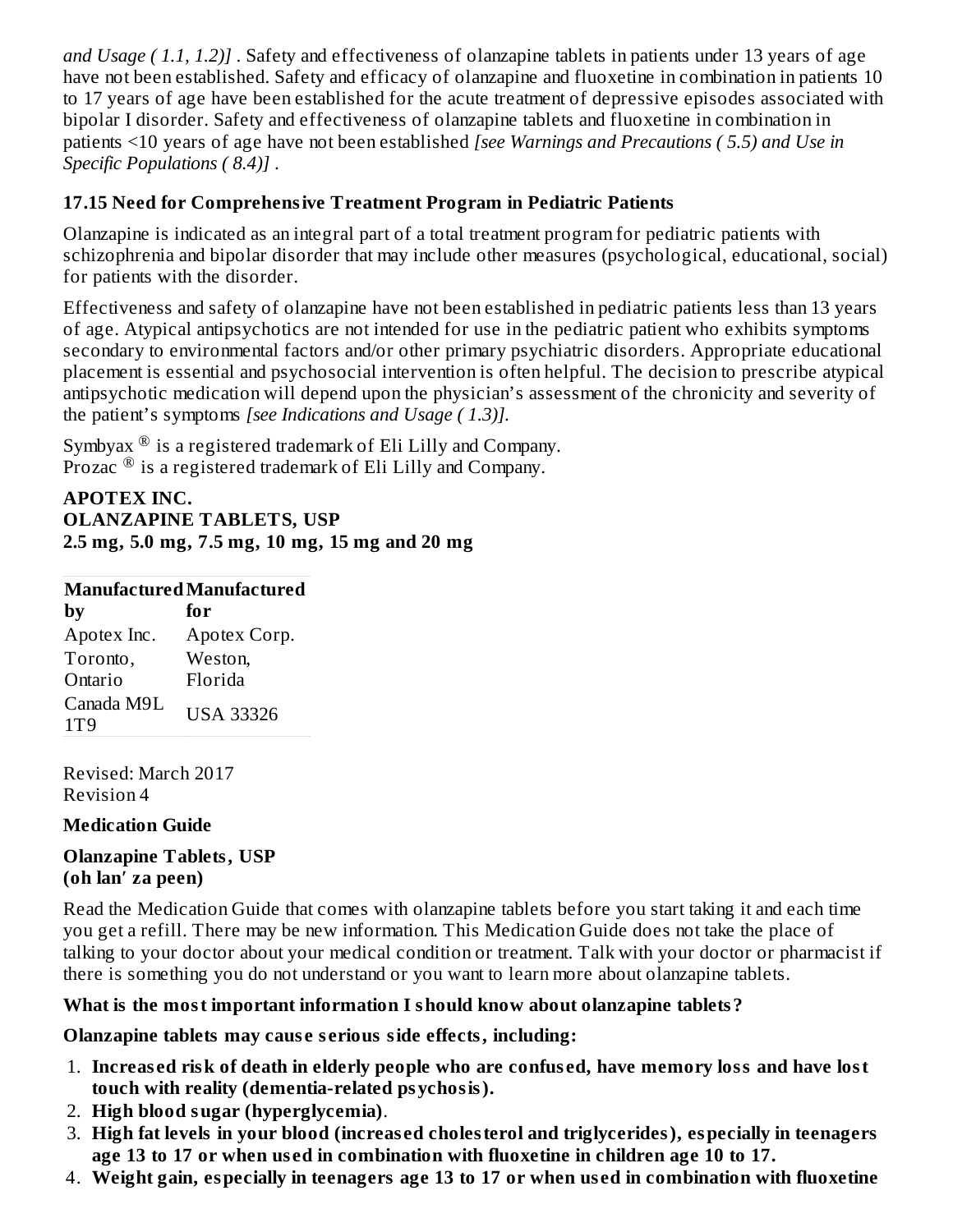**in children age 10 to 17.**

**Thes e s erious side effects are des cribed below.**

- 1. **Increas ed risk of death in elderly people who are confus ed, have memory loss and have lost touch with reality (dementia-related psychosis).** Olanzapine tablets are not approved for treating psychosis in elderly people with dementia.
- 2. **High blood sugar (hyperglycemia).** High blood sugar can happen if you have diabetes already or if you have never had diabetes. High blood sugar could lead to:
	- a build up of acid in your blood due to ketones (ketoacidosis)
	- coma
	- death

Your doctor should do tests to check your blood sugar before you start taking olanzapine tablets and during treatment. In people who do not have diabetes, sometimes high blood sugar goes away when olanzapine tablets are stopped. People with diabetes and some people who did not have diabetes before taking olanzapine tablets need to take medicine for high blood sugar even after they stop taking olanzapine tablets.

If you have diabetes, follow your doctor's instructions about how often to check your blood sugar while taking olanzapine tablets.

**Call your doctor** if you have any of these symptoms of high blood sugar (hyperglycemia) while taking olanzapine tablets:

- feel very thirsty
- need to urinate more than usual
- feel very hungry
- feel weak or tired
- feel sick to your stomach
- feel confused or your breath smells fruity
- 3. **High fat levels in your blood (cholesterol and triglycerides).** High fat levels may happen in people treated with olanzapine tablets, especially in teenagers (13 to 17 years old), or when used in combination with fluoxetine in children (10 to 17 years old). You may not have any symptoms, so your doctor should do blood tests to check your cholesterol and triglyceride levels before you start taking olanzapine tablets and during treatment.
- 4. **Weight gain.** Weight gain is very common in people who take olanzapine tablets. Teenagers (13 to 17 years old) are more likely to gain weight and to gain more weight than adults. Children (10 to 17 years old) are also more likely to gain weight and to gain more weight than adults when olanzapine tablets are used in combination with fluoxetine. Some people may gain a lot of weight while taking olanzapine tablets, so you and your doctor should check your weight regularly. Talk to your doctor about ways to control weight gain, such as eating a healthy, balanced diet, and exercising.

# **What are olanzapine tablets?**

# **Olanzapine tablets are a pres cription medicine us ed to treat:**

- schizophrenia in people age 13 or older.
- bipolar disorder, including:
	- manic or mixed episodes that happen with bipolar I disorder in people age 13 or older.
	- manic or mixed episodes that happen with bipolar I disorder, when used with the medicine lithium or valproate, in adults.
	- long-term treatment of bipolar I disorder in adults.
- $\bullet$  episodes of depression that happen with bipolar I disorder, when used with the medicine fluoxetine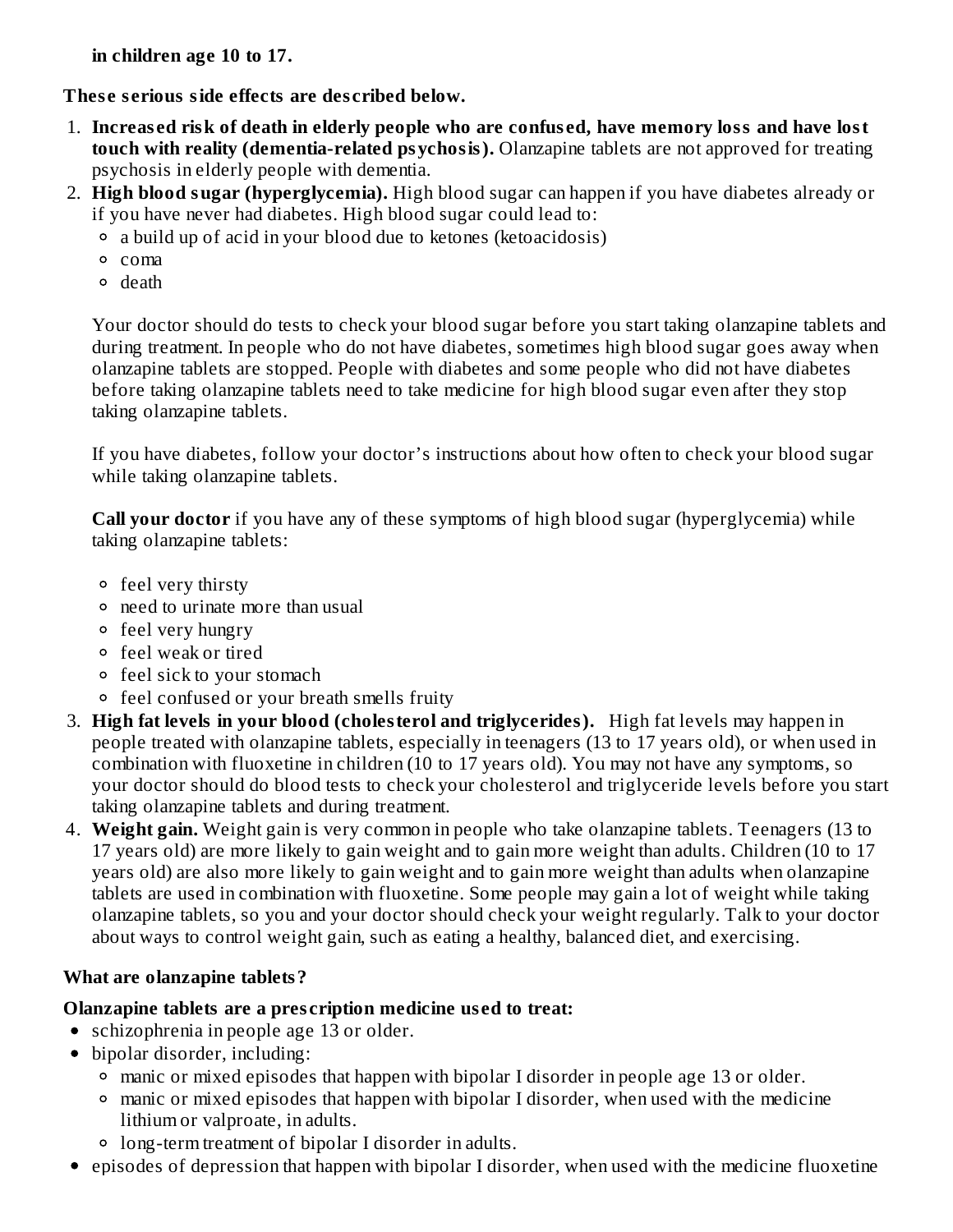(Prozac  $^{\circledR}$ ) in people age 10 or older.

Olanzapine tablets have not been approved for use in children under 13 years of age. Olanzapine in combination with fluoxetine has not been approved for use in children under 10 years of age.

The symptoms of schizophrenia include hearing voices, seeing things that are not there, having beliefs that are not true, and being suspicious or withdrawn.

The symptoms of bipolar I disorder include alternating periods of depression and high or irritable mood, increased activity and restlessness, racing thoughts, talking fast, impulsive behavior, and a decreased need for sleep.

Some of your symptoms may improve with treatment. If you do not think you are getting better, call your doctor.

# **What should I tell my doctor before taking olanzapine tablets?**

Olanzapine tablets may not be right for you. Before starting olanzapine tablets, tell your doctor if you have or had:

- heart problems
- seizures
- diabetes or high blood sugar levels (hyperglycemia)
- high cholesterol or triglyceride levels in your blood
- liver problems
- low or high blood pressure
- strokes or "mini-strokes" also called transient ischemic attacks (TIAs)
- Alzheimer's disease
- narrow-angle glaucoma
- enlarged prostate in men
- bowel obstruction
- breast cancer
- thoughts of suicide or hurting yourself
- any other medical condition
- are pregnant or plan to become pregnant. It is not known if olanzapine tablets will harm your unborn baby.
- are breast-feeding or plan to breast-feed. Olanzapine can pass into your breast milk and may harm your baby. You should not breast-feed while taking olanzapine tablets. Talk to your doctor about the best way to feed your baby if you take olanzapine tablets.

Tell your doctor if you exercise a lot or are in hot places often.

The symptoms of bipolar I disorder or schizophrenia may include **thoughts of suicide** or of hurting yourself or others. If you have these thoughts at any time, tell your doctor or go to an emergency room right away.

**Tell your doctor about all the medicines that you take,** including prescription and nonprescription medicines, vitamins, and herbal supplements. Olanzapine tablets and some medicines may interact with each other and may not work as well, or cause possible serious side effects. Your doctor can tell you if it is safe to take olanzapine tablets with your other medicines. Do not start or stop any medicine while taking olanzapine tablets without talking to your doctor first.

# **How should I take olanzapine tablets?**

- Take olanzapine tablets exactly as prescribed. Your doctor may need to change (adjust) the dose of olanzapine tablets until it is right for you.
- If you miss a dose of olanzapine tablets, take the missed dose as soon as you remember. If it is almost time for the next dose, just skip the missed dose and take your next dose at the regular time.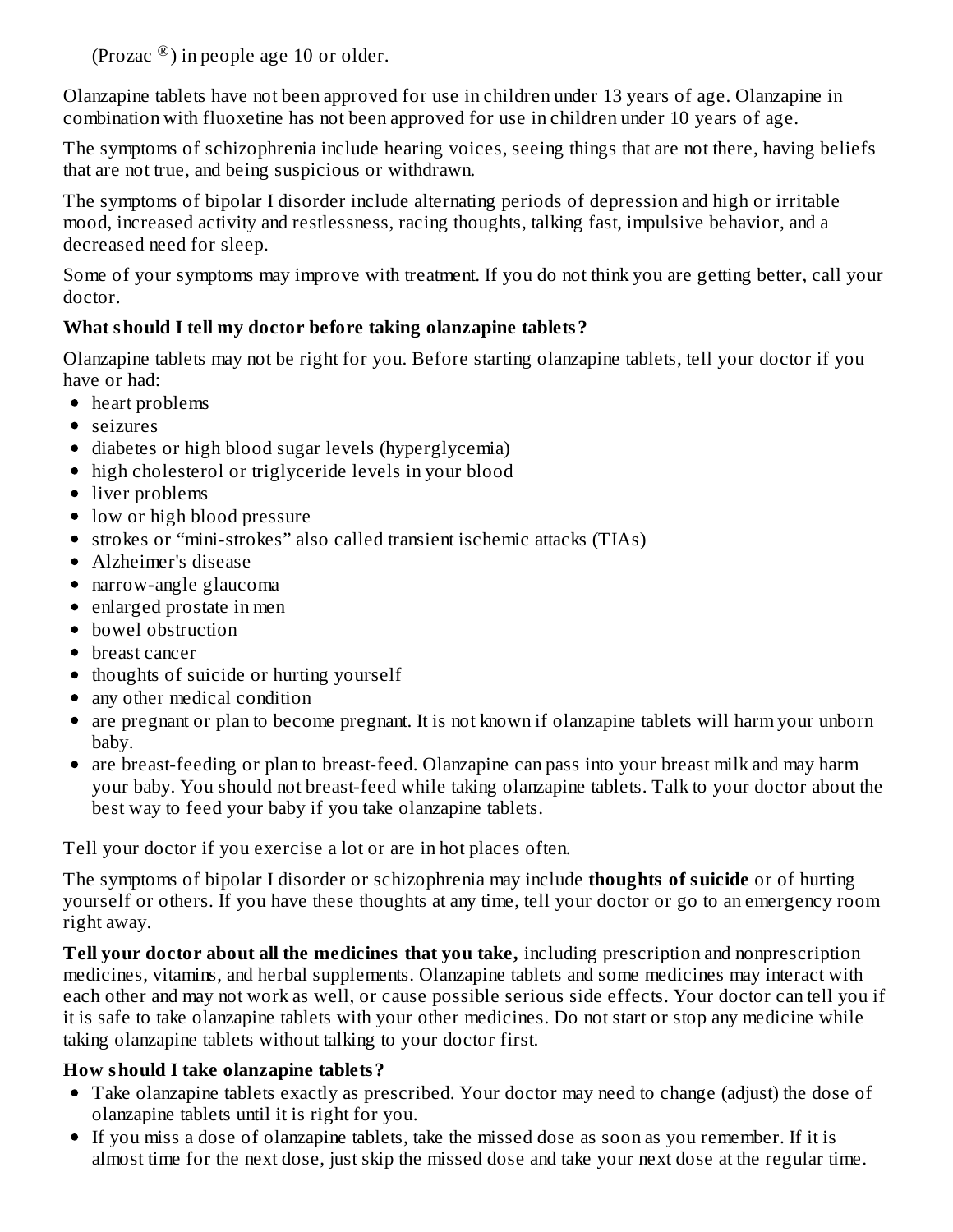Do not take two doses of olanzapine tablets at the same time.

- **To prevent s erious side effects, do not stop taking olanzapine tablets suddenly. If you need to stop taking olanzapine tablets, your doctor can tell you how to safely stop taking it.**
- **If you take too much olanzapine, call your doctor or poison control center at 1-800-222-1222 right away, or get emergency treatment.**
- Olanzapine tablets can be taken with or without food.
- Olanzapine tablets are usually taken one time each day.
- Call your doctor if you do not think you are getting better or have any concerns about your condition while taking olanzapine tablets.

# **What should I avoid while taking olanzapine tablets?**

- Olanzapine tablets can cause sleepiness and may affect your ability to make decisions, think clearly, or react quickly. You should not drive, operate heavy machinery, or do other dangerous activities until you know how olanzapine tablets affects you.
- Avoid drinking alcohol while taking olanzapine tablets. Drinking alcohol while you take olanzapine tablets may make you sleepier than if you take olanzapine tablets alone.

# **What are the possible side effects of olanzapine tablets?**

# **Serious side effects may happen when you take olanzapine tablets, including:**

- **See "What is the most important information I should know about olanzapine tablets?", which des cribes the increas ed risk of death in elderly people with dementia-related psychosis and the risks of high blood sugar, high cholesterol and triglyceride levels, and weight gain.**
- **Increas ed incidence of stroke or "mini-strokes" called transient is chemic attacks (TIAs) in elderly people with dementia-related psychosis** (elderly people who have lost touch with reality due to confusion and memory loss). Olanzapine tablets are not approved for these patients.
- **Neuroleptic Malignant Syndrome (NMS):** NMS is a rare but very serious condition that can happen in people who take antipsychotic medicines, including olanzapine tablets. NMS can cause death and must be treated in a hospital. Call your doctor right away if you become severely ill and have any of these symptoms:
	- high fever
	- excessive sweating
	- rigid muscles
	- confusion
	- changes in your breathing, heartbeat, and blood pressure.
- **Drug Reaction with Eosinophilia and Systemic Symptoms (DRESS):** DRESS can occur with olanzapine tablets. Features of DRESS may include rash, fever, swollen glands and other internal organ involvement such as liver, kidney, lung and heart. DRESS is sometimes fatal; therefore, tell your doctor immediately if you experience any of these signs.
- **Tardive Dyskinesia:** This condition causes body movements that keep happening and that you can not control. These movements usually affect the face and tongue. Tardive dyskinesia may not go away, even if you stop taking olanzapine tablets. It may also start after you stop taking olanzapine tablets. Tell your doctor if you get any body movements that you can not control.
- **Decreas ed blood pressure when you change positions, with symptoms of dizziness, fast or slow heartbeat, or fainting.**
- **Difficulty swallowing, that can caus e food or liquid to get into your lungs.**
- **Seizures: Tell your doctor if you have a s eizure during treatment with olanzapine tablets.**
- **Problems with control of body temperature:** You could become very hot, for instance when you exercise a lot or stay in an area that is very hot. It is important for you to drink water to avoid dehydration. Call your doctor right away if you become severely ill and have any of these symptoms of dehydration: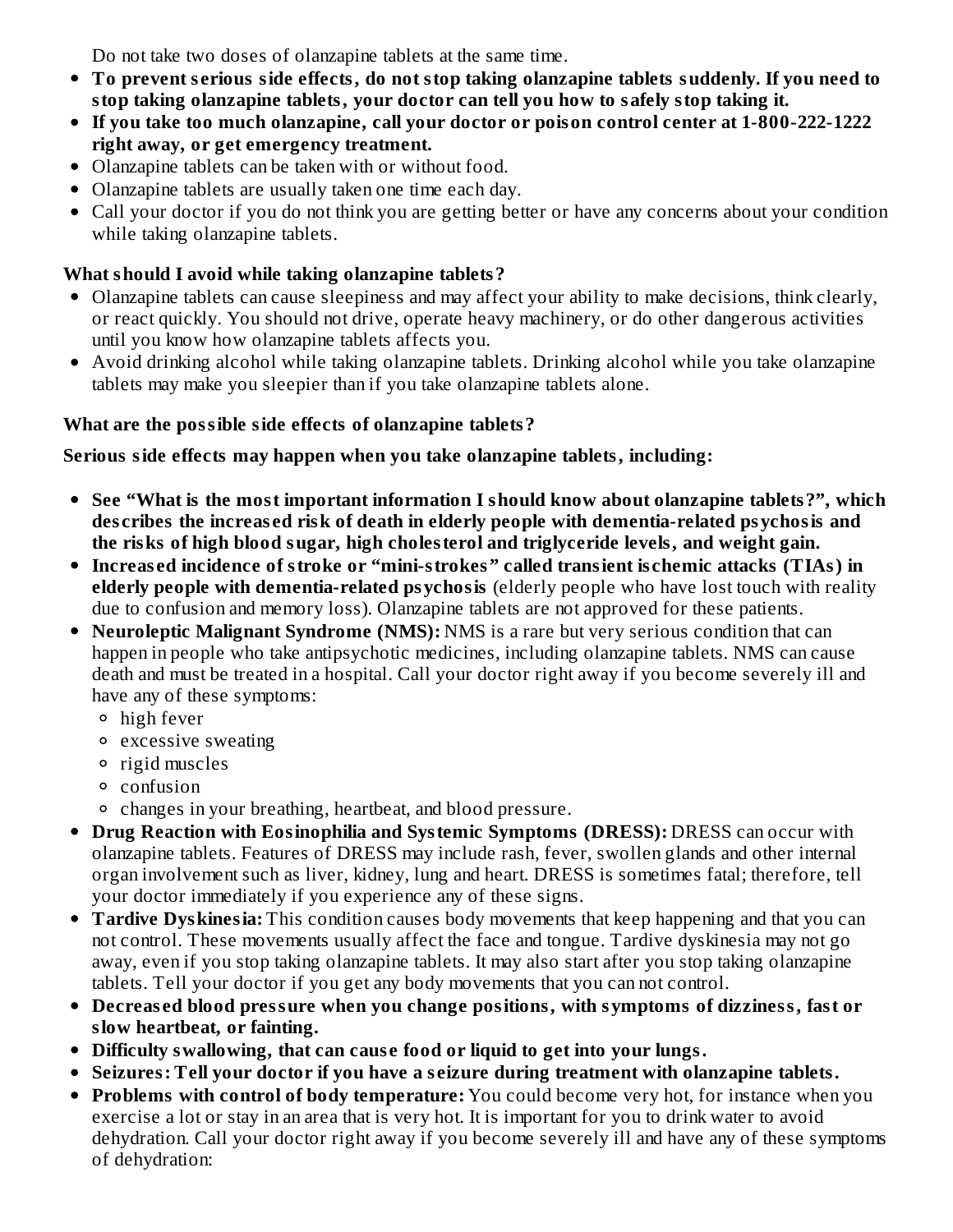- sweating too much or not at all
- dry mouth
- feeling very hot
- feeling thirsty
- not able to produce urine.

**Common side effects of olanzapine tablets include:** lack of energy, dry mouth, increased appetite, sleepiness, tremor (shakes), having hard or infrequent stools, dizziness, changes in behavior, or restlessness.

**Other common side effects in teenagers (13 to 17 years old) include:** headache, stomach-area (abdominal) pain, pain in your arms or legs, or tiredness. Teenagers experienced greater increases in prolactin, liver enzymes, and sleepiness, as compared with adults.

Tell your doctor about any side effect that bothers you or that does not go away.

These are not all the possible side effects with olanzapine tablets. For more information, ask your doctor or pharmacist.

Call your doctor for medical advice about side effects. You may report side effects to FDA at 1-800- FDA-1088.

# **How should I store olanzapine tablets?**

- Store olanzapine tablets at 20°C to 25°C (68°F to 77°F); excursions permitted from 15°C to 30°C  $(59°F to 86°F).$
- Keep olanzapine tablets away from light.
- Keep olanzapine tablets dry and away from moisture.

# **Keep olanzapine tablets and all medicines out of the reach of children.**

# **General information about olanzapine tablets**

Medicines are sometimes prescribed for purposes other than those listed in a Medication Guide. Do not use olanzapine tablets for a condition for which it was not prescribed. Do not give olanzapine tablets to other people, even if they have the same condition. It may harm them.

This Medication Guide summarizes the most important information about olanzapine tablets. If you would like more information, talk with your doctor. You can ask your doctor or pharmacist for information about olanzapine tablets that was written for healthcare professionals. For more information about olanzapine tablets call Apotex Corp. at 1-800-706-5575 or visit www.apotexcorp.com/products.

# **What are the ingredients in olanzapine tablets?**

# **Active ingredient:** olanzapine

**Inactive ingredients:** lactose, microcrystalline cellulose, magnesium stearate, starch. The color coating contains hypromellose, hydroxypropyl cellulose, polyethylene glycol, titanium dioxide (all strengths), FD&C Blue No.2 Aluminum Lake (15 mg), or red ferric oxide and yellow iron oxide (20 mg).

*This Medication Guide has been approved by the U.S. Food and Drug Administration.*

Symbyax  $^{\circledR}$  is a registered trademark of Eli Lilly and Company. Prozac  $\mathcal{R}$  is a registered trademark of Eli Lilly and Company.

**APOTEX INC. OLANZAPINE TABLETS, USP 2.5 mg, 5.0 mg, 7.5 mg, 10 mg, 15 mg and 20 mg**

**ManufacturedManufactured**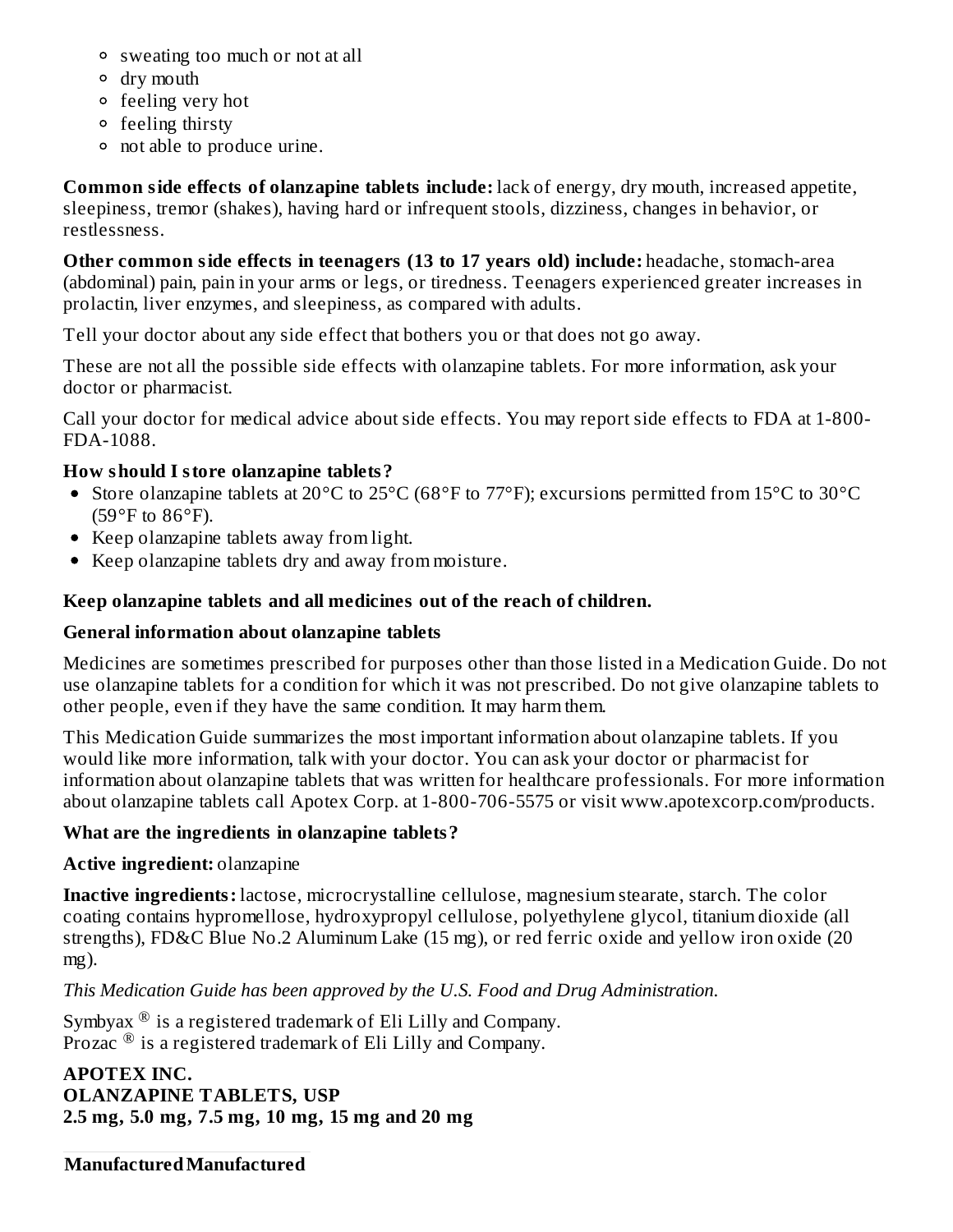**by for** Apotex Inc. Apotex Corp. Toronto, Ontario Weston, Florida Canada M9L 1T9 USA 33326

Revised: March 2017 Revision 4

#### **Repackaged by:**

Contract Pharmacy Services-PA 125 Titus Ave Suite 200 Warrington, PA 18976 USA

Rev: Original—2017.09.27—NJW

# **PRINCIPAL DISPLAY PANEL - 5 MG LABEL**

**APOTEX CORP.** NDC 67046-522-30

**Olanzapine Tablets, USP**

5 mg

### **Rx only**

30 Tablets





Usual Dosage: See package insert.



Store at 20-25°C (68-77°F); excursions permitted to 15-30°C (59-86°F) [See USP Controlled Room Temperature]

Each tablet contains 5 mg of Olanzapine.

CPS NDC: 67046-522-30

# **PRINCIPAL DISPLAY PANEL - 15 MG LABEL**

# **APOTEX CORP.** NDC 67046-523-30

# **Olanzapine Tablets, USP**

15 mg

**Rx only**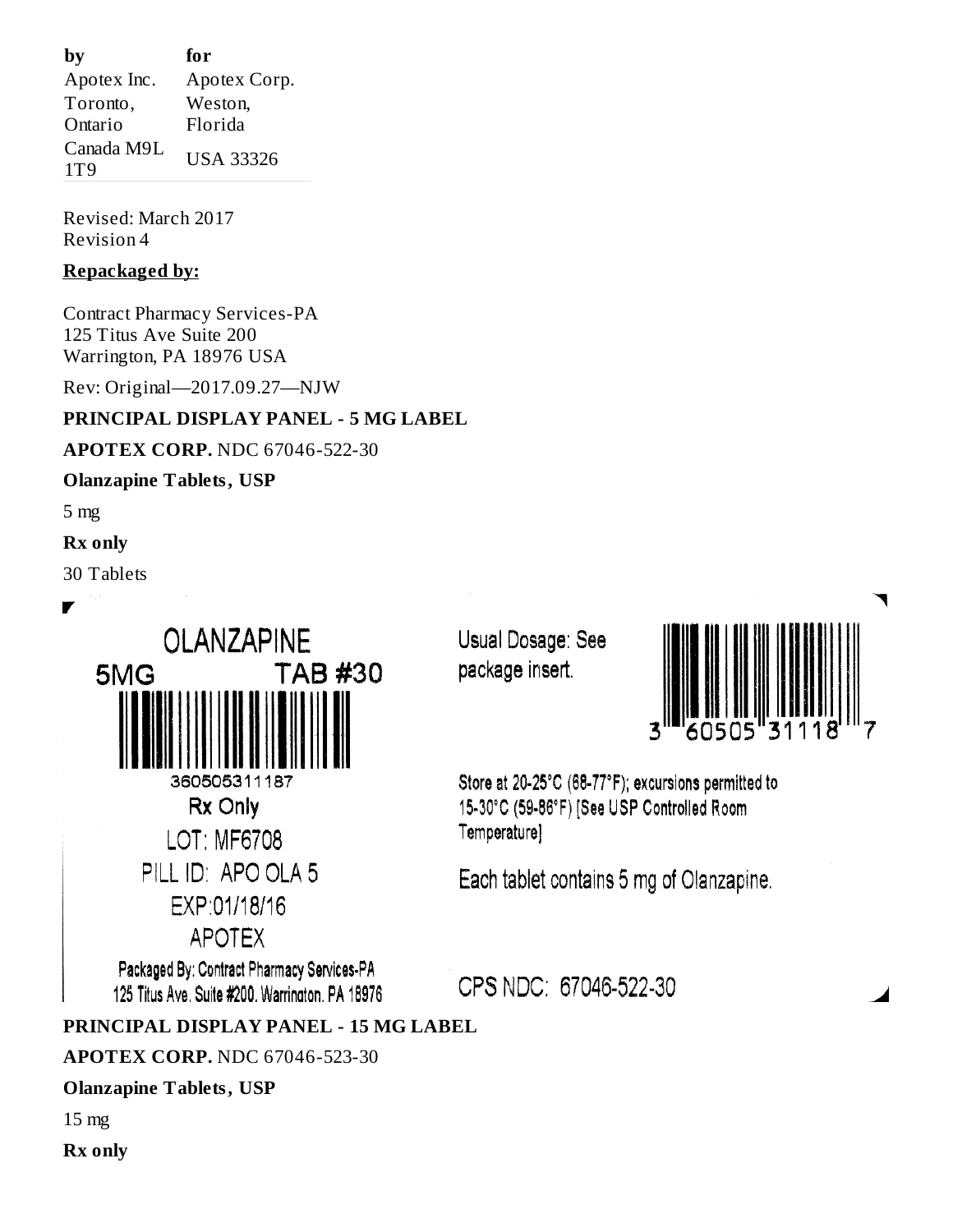

Usual Dosage: See package insert.



Store at 20-25°C (68-77°F); excursions permitted to 15-30°C (59-86°F) [See USP Controlled Room Temperature]

Each tablet contains 15 mg of Olanzapine.

CPS NDC: 67046-523-30

◢

| <b>OLANZAPINE</b>                                            |                                                 |                         |                                                  |                   |                          |                 |  |
|--------------------------------------------------------------|-------------------------------------------------|-------------------------|--------------------------------------------------|-------------------|--------------------------|-----------------|--|
| olanzapine tablet, film coated                               |                                                 |                         |                                                  |                   |                          |                 |  |
|                                                              |                                                 |                         |                                                  |                   |                          |                 |  |
| <b>Product Information</b>                                   |                                                 |                         |                                                  |                   |                          |                 |  |
| Product Type                                                 |                                                 | HUMAN PRESCRIPTION DRUG | Item Code (Source) NDC:67046-522(NDC:60505-3111) |                   |                          |                 |  |
| <b>Route of Administration</b>                               | ORAL                                            |                         |                                                  |                   |                          |                 |  |
|                                                              |                                                 |                         |                                                  |                   |                          |                 |  |
|                                                              |                                                 |                         |                                                  |                   |                          |                 |  |
| <b>Active Ingredient/Active Moiety</b>                       |                                                 |                         |                                                  |                   |                          |                 |  |
|                                                              | <b>Ingredient Name</b>                          |                         |                                                  |                   | <b>Basis of Strength</b> | Strength        |  |
| OLANZAPINE (UNII: N7U69T4SZR) (OLANZAPINE - UNII:N7U69T4SZR) |                                                 |                         |                                                  | <b>OLANZAPINE</b> |                          | 5 <sub>mg</sub> |  |
|                                                              |                                                 |                         |                                                  |                   |                          |                 |  |
| <b>Inactive Ingredients</b>                                  |                                                 |                         |                                                  |                   |                          |                 |  |
|                                                              |                                                 | <b>Ingredient Name</b>  |                                                  |                   |                          | Strength        |  |
| LACTOSE MONOHYDRATE (UNII: EWQ57Q8I5X)                       |                                                 |                         |                                                  |                   |                          |                 |  |
|                                                              | CELLULOSE, MICRO CRYSTALLINE (UNII: OP1R32D61U) |                         |                                                  |                   |                          |                 |  |
| STARCH, CORN (UNII: O8232NY3SJ)                              |                                                 |                         |                                                  |                   |                          |                 |  |
| HYPROMELLOSE 2910 (6 MPA.S) (UNII: 0WZ8WG20P6)               |                                                 |                         |                                                  |                   |                          |                 |  |
| MAGNESIUM STEARATE (UNII: 70097M6I30)                        |                                                 |                         |                                                  |                   |                          |                 |  |
| HYDROXYPROPYL CELLULOSE (TYPE H) (UNII: RFW2ET671P)          |                                                 |                         |                                                  |                   |                          |                 |  |
| POLYETHYLENE GLYCOL 1000 (UNII: U076Q6Q621)                  |                                                 |                         |                                                  |                   |                          |                 |  |
| TITANIUM DIO XIDE (UNII: 15FIX9 V2JP)                        |                                                 |                         |                                                  |                   |                          |                 |  |
|                                                              |                                                 |                         |                                                  |                   |                          |                 |  |
| <b>Product Characteristics</b>                               |                                                 |                         |                                                  |                   |                          |                 |  |
| Color<br>white                                               |                                                 | <b>Score</b>            |                                                  |                   | no score                 |                 |  |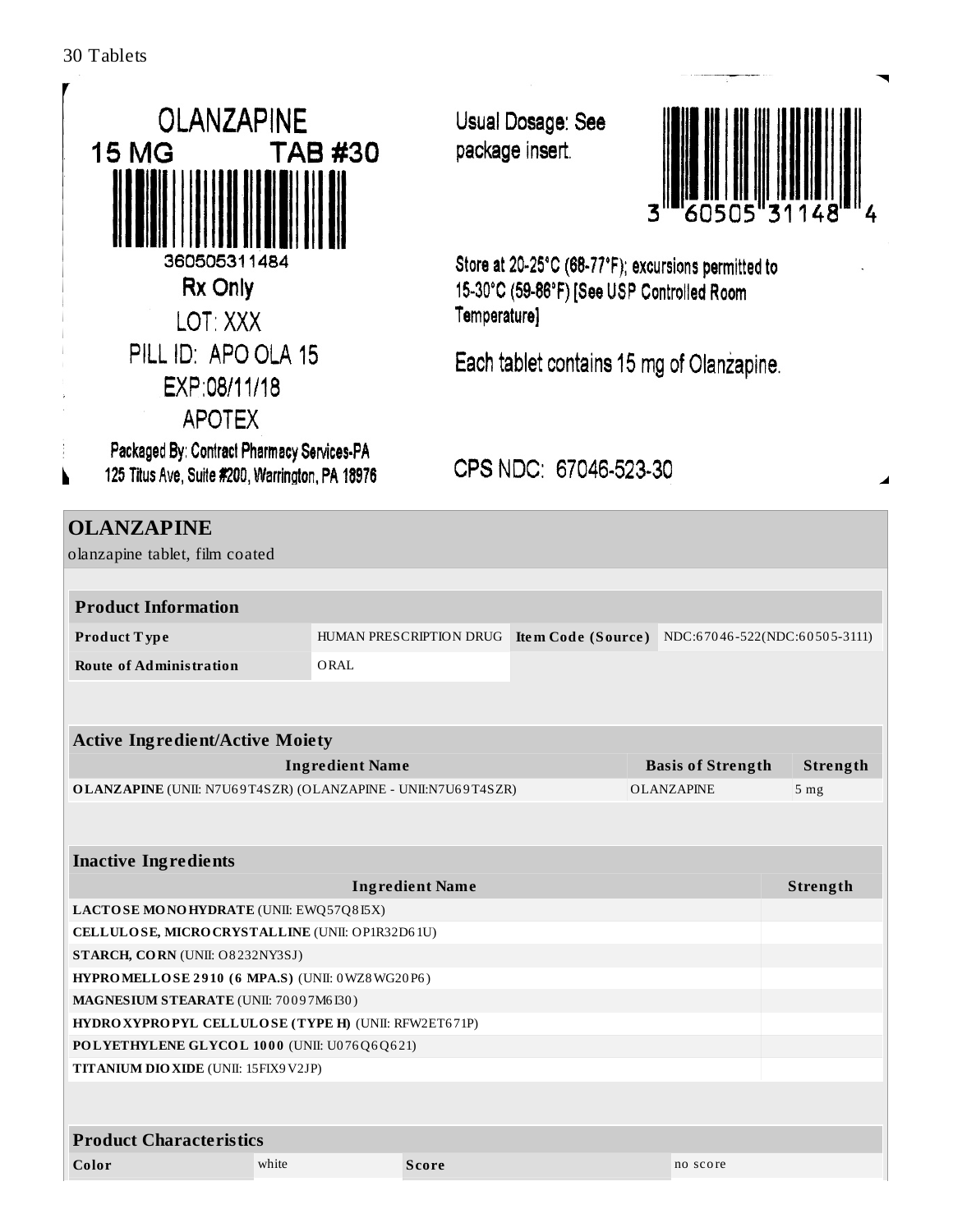|   | <b>Shape</b>                         |         | <b>ROUND</b>                                    | <b>Size</b>                                                                           |                             | 8mm |                                                |
|---|--------------------------------------|---------|-------------------------------------------------|---------------------------------------------------------------------------------------|-----------------------------|-----|------------------------------------------------|
|   | <b>Flavor</b><br><b>Imprint Code</b> |         |                                                 | APO;OLA;5                                                                             |                             |     |                                                |
|   | <b>Contains</b>                      |         |                                                 |                                                                                       |                             |     |                                                |
|   |                                      |         |                                                 |                                                                                       |                             |     |                                                |
|   |                                      |         |                                                 |                                                                                       |                             |     |                                                |
|   | <b>Packaging</b>                     |         |                                                 |                                                                                       |                             |     |                                                |
| # | <b>Item Code</b>                     |         | <b>Package Description</b>                      |                                                                                       |                             |     | <b>Marketing Start Date Marketing End Date</b> |
|   |                                      |         |                                                 | 1 NDC:67046-522-07 7 in 1 BLISTER PACK; Type 0: Not a Combination Product             | 09/26/2017                  |     |                                                |
|   |                                      |         |                                                 | 2 NDC:67046-522-14 14 in 1 BLISTER PACK; Type 0: Not a Combination Product 09/26/2017 |                             |     |                                                |
|   |                                      |         |                                                 | 3 NDC:67046-522-15 15 in 1 BLISTER PACK; Type 0: Not a Combination Product 09/26/2017 |                             |     |                                                |
|   | 4 NDC:67046-522-20                   | Product | 20 in 1 BLISTER PACK; Type 0: Not a Combination |                                                                                       | 09/26/2017                  |     |                                                |
|   |                                      |         |                                                 | 5 NDC:67046-522-21 21 in 1 BLISTER PACK; Type 0: Not a Combination Product 09/26/2017 |                             |     |                                                |
|   | 6 NDC:67046-522-28                   | Product | 28 in 1 BLISTER PACK; Type 0: Not a Combination |                                                                                       | 09/26/2017                  |     |                                                |
|   | 7 NDC:67046-522-30                   | Product | 30 in 1 BLISTER PACK; Type 0: Not a Combination |                                                                                       | 09/26/2017                  |     |                                                |
| 8 | NDC:67046-522-<br>60                 | Product | 60 in 1 BLISTER PACK; Type 0: Not a Combination |                                                                                       | 09/26/2017                  |     |                                                |
|   |                                      |         |                                                 |                                                                                       |                             |     |                                                |
|   |                                      |         |                                                 |                                                                                       |                             |     |                                                |
|   | <b>Marketing Information</b>         |         |                                                 |                                                                                       |                             |     |                                                |
|   | <b>Marketing Category</b>            |         | <b>Application Number or Monograph Citation</b> |                                                                                       | <b>Marketing Start Date</b> |     | <b>Marketing End Date</b>                      |
|   | <b>ANDA</b>                          |         | ANDA090798                                      |                                                                                       | 09/26/2017                  |     |                                                |
|   |                                      |         |                                                 |                                                                                       |                             |     |                                                |

| <b>OLANZAPINE</b>                                                                        |                                                                             |  |  |                          |                 |
|------------------------------------------------------------------------------------------|-----------------------------------------------------------------------------|--|--|--------------------------|-----------------|
| olanzapine tablet, film coated                                                           |                                                                             |  |  |                          |                 |
|                                                                                          |                                                                             |  |  |                          |                 |
| <b>Product Information</b>                                                               |                                                                             |  |  |                          |                 |
| Product Type                                                                             | Item Code (Source) NDC:67046-523(NDC:60505-3114)<br>HUMAN PRESCRIPTION DRUG |  |  |                          |                 |
| <b>Route of Administration</b>                                                           | ORAL                                                                        |  |  |                          |                 |
|                                                                                          |                                                                             |  |  |                          |                 |
|                                                                                          |                                                                             |  |  |                          |                 |
| <b>Active Ingredient/Active Moiety</b>                                                   |                                                                             |  |  |                          |                 |
|                                                                                          | <b>Ingredient Name</b>                                                      |  |  | <b>Basis of Strength</b> | Strength        |
| <b>OLANZAPINE</b> (UNII: N7U69T4SZR) (OLANZAPINE - UNII:N7U69T4SZR)<br><b>OLANZAPINE</b> |                                                                             |  |  |                          | $15 \text{ mg}$ |
|                                                                                          |                                                                             |  |  |                          |                 |
|                                                                                          |                                                                             |  |  |                          |                 |
| <b>Inactive Ingredients</b>                                                              |                                                                             |  |  |                          |                 |
|                                                                                          | <b>Ingredient Name</b>                                                      |  |  |                          | Strength        |
| LACTOSE MONOHYDRATE (UNII: EWQ57Q8I5X)                                                   |                                                                             |  |  |                          |                 |
| CELLULOSE, MICRO CRYSTALLINE (UNII: OP1R32D61U)                                          |                                                                             |  |  |                          |                 |
| STARCH, CORN (UNII: O8232NY3SJ)                                                          |                                                                             |  |  |                          |                 |
| <b>HYPROMELLOSE 2910 (6 MPA.S) (UNII: 0WZ8WG20P6)</b>                                    |                                                                             |  |  |                          |                 |
| MAGNESIUM STEARATE (UNII: 70097M6I30)                                                    |                                                                             |  |  |                          |                 |
| HYDRO XYPROPYL CELLULOSE (TYPE H) (UNII: RFW2ET671P)                                     |                                                                             |  |  |                          |                 |
| POLYETHYLENE GLYCOL 1000 (UNII: U076Q6Q621)                                              |                                                                             |  |  |                          |                 |